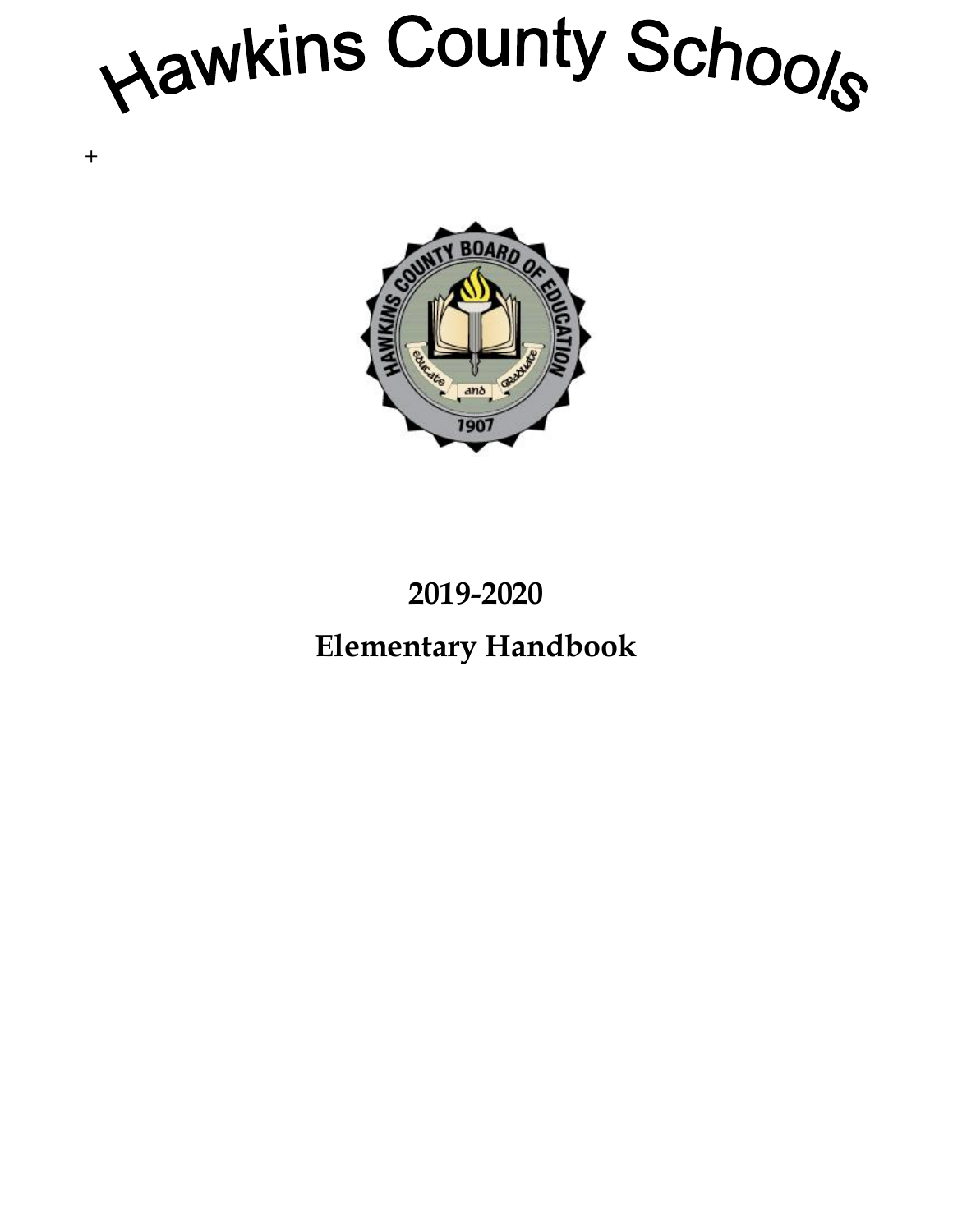# Hawkins County Schools

**Director of Schools**

## **Matt Hixson**

**200 North Depot Street Rogersville, TN 37857**

**423.272.7629**

**Elementary Supervisor Lori Allen- ext. 2021**

**Special Education Supervisor Angela Jackson- ext. 2404**

> **Attendance Supervisor Greg Sturgill ext. 2018**

**Food Service Director Mandy Kenner-ext. 2303**

**Transportation Department Rolando Benavides - 423.272.7135**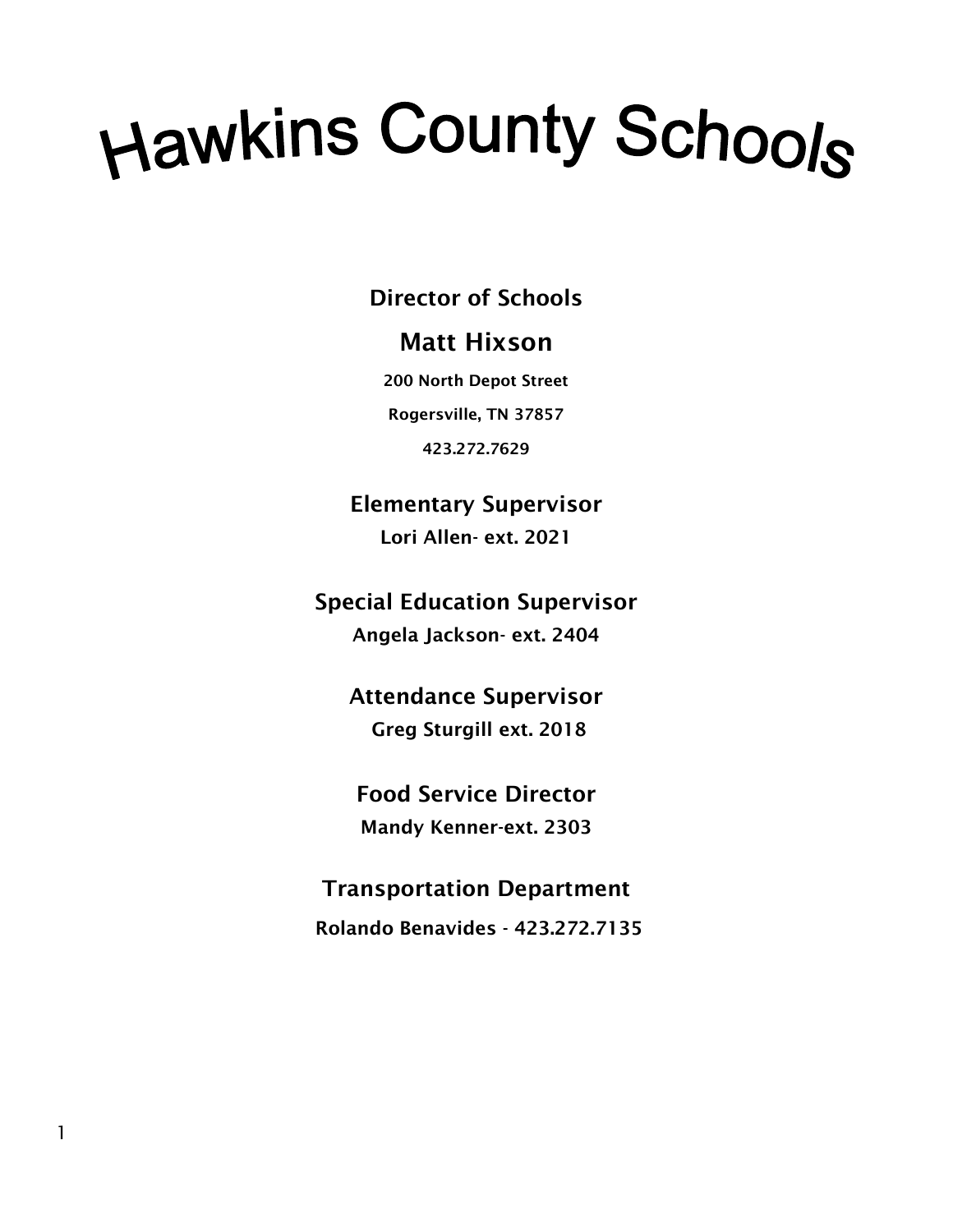## **School Information**

| <b>Bulls Gap School</b>                      | <b>Carter's Valley Elementary School</b> |
|----------------------------------------------|------------------------------------------|
| 315 Allen Drive                              | 1006 North Central Avenue                |
| Bulls Gap, TN 37711                          | Church Hill, TN 37642                    |
| 423.235.5201                                 | 423.357.7450                             |
| Principal: Sharon Southern                   | Principal: Stephanie Mann                |
| <b>Assistant Principal: Maureen Morelock</b> |                                          |
| <b>Church Hill Elementary School</b>         | <b>Clinch School</b>                     |
| 400 Old Stage Road                           | 1540 Clinch Valley Road                  |
| Church Hill, TN 37642                        | Sneedville, TN 37869                     |
| 423.357.5621                                 | 423.272.3110                             |
| <b>Principal: Hope Malone</b>                | <b>Principal: Denise McKee</b>           |
| <b>Hawkins Elementary School</b>             | <b>Joseph Rogers Primary</b>             |
| 1121 East Main Street                        | 2001 East Main Street                    |
| Rogersville, TN 37857                        | Rogersville, TN 37857                    |
| 423.272.2632                                 | 423.272.9110                             |
| Principal: Barry Bellamy                     | Principal: Dr. Nikki Manning             |
| <b>Keplar Elementary School</b>              | McPheeter's Bend Elementary School       |
| 1914 Burem Road                              | 1115 Goshen Valley Road                  |
| Rogersville, TN 37857                        | Church Hill, TN 37642                    |
| 423.272.9390                                 | 423.357.6822                             |
| Principal: Sandy Williams                    | Principal: Renee Bernard                 |
| <b>Mooresburg Elementary School</b>          | Mt. Carmel Elementary School             |
| 305 Highway 31                               | 127 Cherry Street                        |
| Mooresburg, TN 37811                         | Mt. Carmel, TN 37645                     |
| 423.272.9597                                 | 423.357.7221                             |
| Principal: Jason Roach                       | Principal: Amy Glass                     |
| <b>St. Clair Elementary School</b>           | <b>Surgoinsville Elementary School</b>   |
| 1350 Melinda Ferry Road                      | 1010 Main Street                         |
| Bulls Gap, TN 37711                          | Surgoinsville, TN 37873                  |
| 423.235.2721                                 | 423.345.2153                             |
| Principal: Mary Ann Davis                    | Principal: Amanda Smith                  |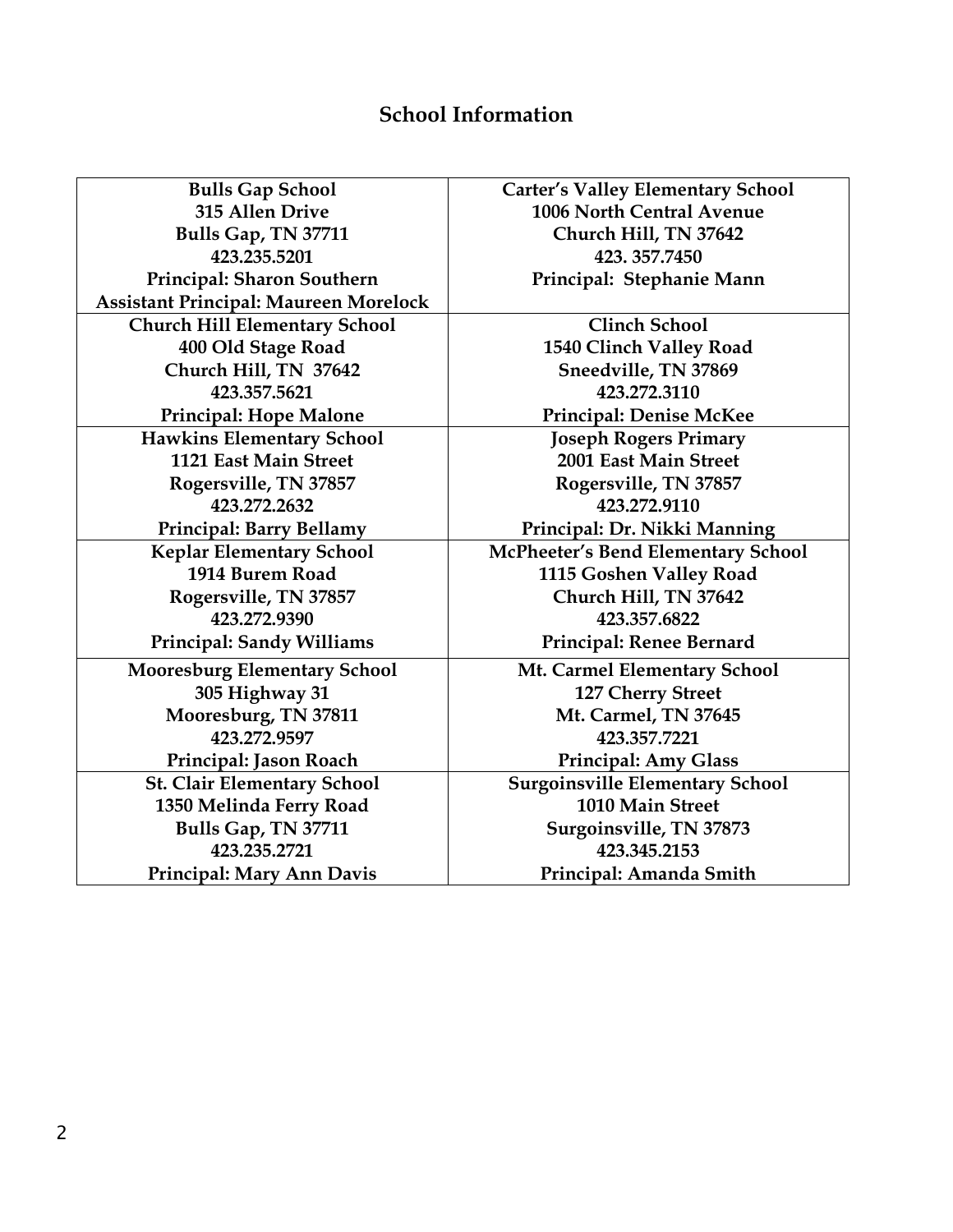## **Student/Parent/Guardian Notification**

**\_\_\_\_\_\_\_\_\_\_\_\_\_\_\_\_\_\_\_\_\_\_\_\_\_\_\_\_\_\_\_\_\_\_\_\_\_\_\_\_\_\_\_\_\_\_\_\_\_\_\_\_\_\_\_\_\_\_\_ Student Name (printed)**

**Homeroom\_\_\_\_\_\_\_\_\_\_\_ Grade \_\_\_\_\_\_\_\_\_\_\_\_\_\_**

**My homeroom teacher has read and reviewed this handbook with my homeroom class. I understand the school rules as set forth in the handbook.**

**Student Signature Date**

**\_\_\_\_\_\_\_\_\_\_\_\_\_\_\_\_\_\_\_\_\_\_\_\_\_\_\_\_\_\_\_\_\_\_\_\_\_\_\_\_\_\_\_\_\_\_\_\_\_\_\_\_\_\_ \_\_\_\_\_\_\_\_\_\_\_\_\_\_\_\_\_\_\_\_\_\_\_\_\_\_\_\_**

- **Any and all regulations in this handbook may change in accordance with state and/or federal law or policy. Regulations are also subject to review and modification by Hawkins County Schools.**
- **Schools are not bound to the same legal standards of proof as required in courts of law. Our school handbook code of conduct is applied to student behavior in a fair and consistent manner as we impose consequences to those situations in which it appears more likely than not that misconduct has occurred.**
- **Behavior rules and infractions are not all inclusive; principal's discretion may be applied.**
- **Textbooks are the property of the Board and shall be returned at the end of the school year, upon completions of the course, or upon withdrawal from a course or school. Parents/guardians agree to be responsible for the textbooks received and used by their children.**
- **Students may have limited equal access to public forums as described in Board policy 4.802.**
- **School administrators are not allowed to discuss student discipline except with the legal parent/guardian of a given student. School administrators cannot tell a parent how they have disciplined someone else's child.**
- **Even though schools and buses have video-taping surveillance systems, the tapes are to be viewed by school system or court personnel only. Privacy laws (HIPPA and FERPA) prohibit parents from viewing the tapes when students other than their own are in view.**
- **If there are problems or questions concerning school personnel, discipline issues, or any problem originating at the school level, then those problems should first be addressed at the lowest possible level as described in Board Policy 5.502. A student or parent/guardian should adhere to the following hierarchy when attempting to resolve problems: 1) the child's teacher, 2) a school administrator, 3) the appropriate Central Office Supervisor, 4) the Director of Schools, and 5) the Hawkins County Board of Education.**

**I have reviewed and understand the information contained in the Hawkins County Schools' Elementary School handbook:**

**\_\_\_\_\_\_\_\_\_\_\_\_\_\_\_\_\_\_\_\_\_\_\_\_\_\_\_\_\_\_\_\_\_\_\_\_\_\_\_\_\_\_\_\_\_\_\_\_\_\_ \_\_\_\_\_\_\_\_\_\_\_\_\_\_\_\_\_\_\_\_\_\_\_\_\_\_\_\_ Parent/Guardian Signature Date**

\*This signed document should be kept on file by the homeroom teacher.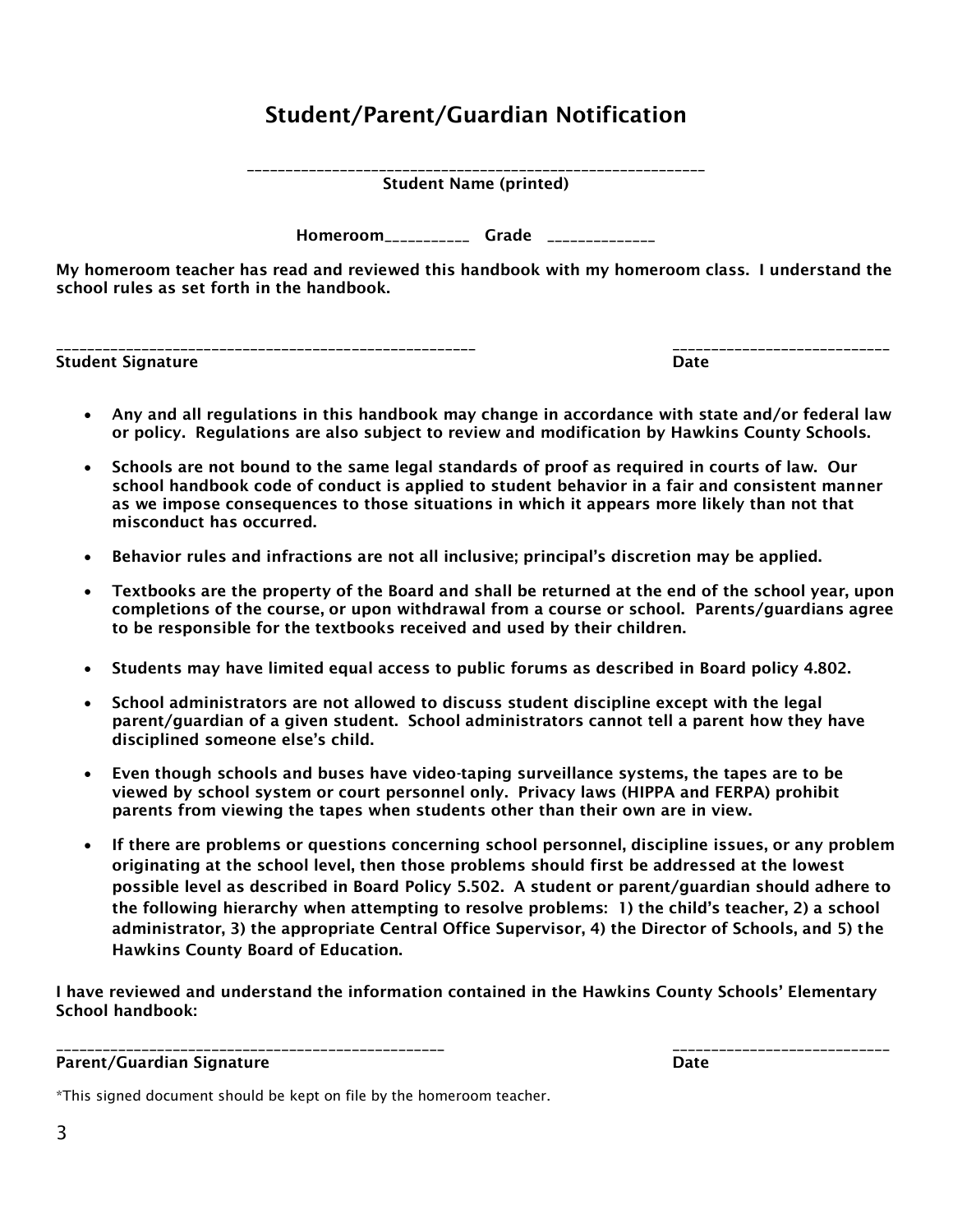#### STUDENT SURVEY PERMISSION FORM

**Dear Parents/Guardians,**

**Hawkins County Schools will be participating in various projects through the Tennessee Department of Education this year. Your student may be asked to complete one of the following surveys based on their opinions, attitudes, and behaviors concerning their experiences at school. These surveys will give us valuable information to support our schools in efforts to ensure that all students experience a safe and supportive school environment enabling the highest levels of academic achievement and personal success. These surveys will be available for your review at [www.hck12.net.](http://www.hck12.net/)** 

**Surveys may include the following:**

- **Tennessee Department of Education Safe and Supportive Schools Survey (Grades 6-12) Survey window: October 1st-December 30th, 2019**
- **Title 1 Student Survey (Grades K-12) Survey window: April 2020**

**If your child has permission to complete these surveys, please sign below and return to school.**

**Student's name:\_\_\_\_\_\_\_\_\_\_\_\_\_\_\_\_\_\_\_\_\_\_\_\_\_\_\_\_\_\_\_\_\_\_\_\_\_\_\_\_ Grade\_\_\_\_\_\_\_\_\_\_\_**

| Parent's signature: | ---------------- |
|---------------------|------------------|
|---------------------|------------------|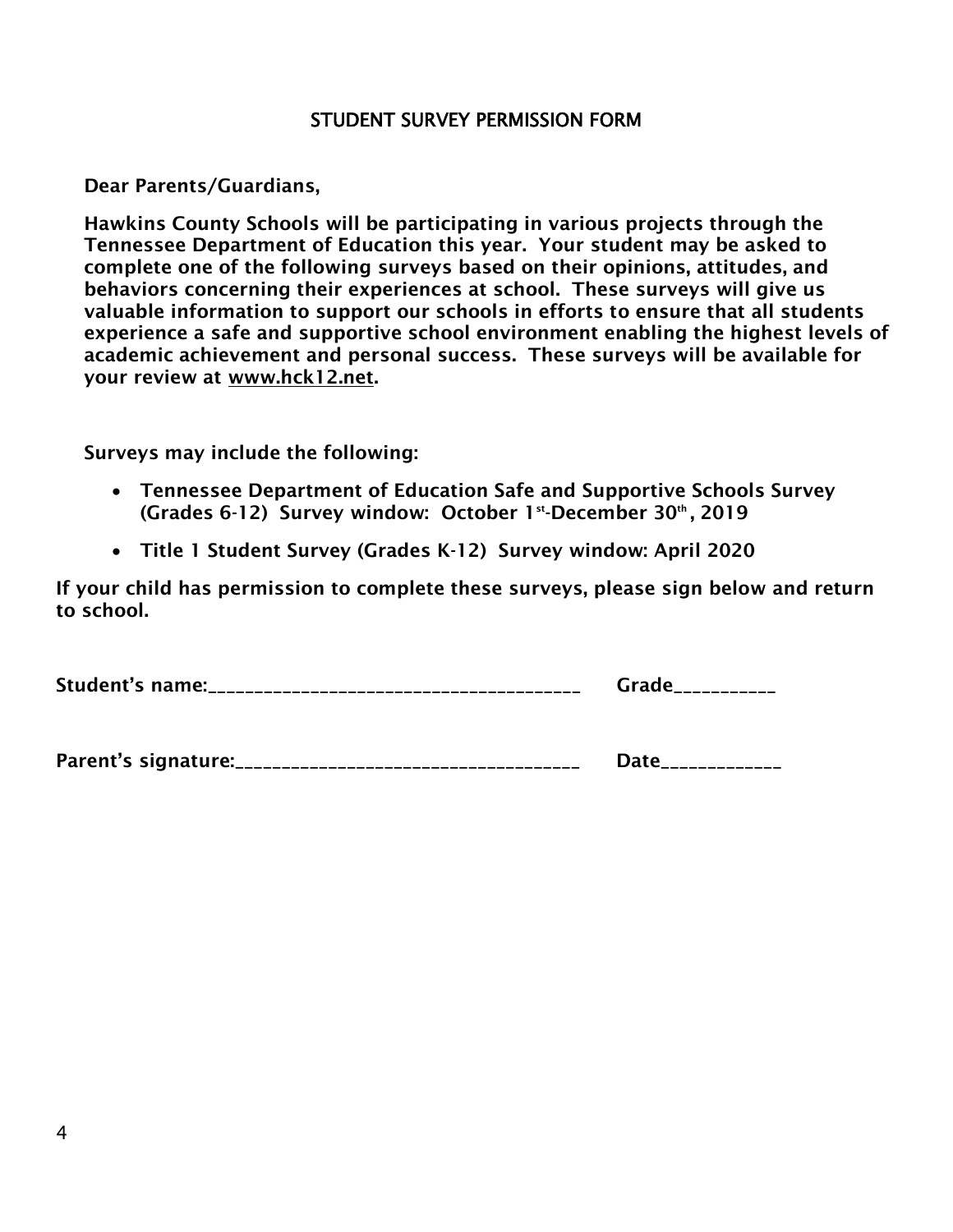#### 2019-2020 Hawkins County Schools' Calendar

| Wed. July 17                | Principals and High School Counselors report back to work                                              |
|-----------------------------|--------------------------------------------------------------------------------------------------------|
| Mon. July 29                | 10 Month Secretaries report back to work                                                               |
| Tues. July 30               | Optional In-Service for Teachers                                                                       |
| Wed. July 31                | Required In-Service for Teachers, General Meeting at VHS AM / Individual Schools PM                    |
| Thur. Aug. 1                | Required In-Service for Teachers at Individual Schools                                                 |
| Fri. Aug. 2                 | Required In-Service for Teachers at Individual Schools                                                 |
| Mon. Aug. 5                 | First Day for Students - Abbreviated Day - Dismiss at 11:30                                            |
| Fri. Aug. 30                | 20 <sup>th</sup> Day of School                                                                         |
| Mon. Sept. 2                | Labor Day Holiday - No School                                                                          |
| Wed. Sept. 4                | Progress Reports Go Home                                                                               |
| Thur. Sept. 12              | Parent/Teacher Conferences from 3:15 to 6:15 pm. Regular School Day.                                   |
| Mon. Sept. 30               | 40 <sup>th</sup> day of school                                                                         |
| Fri. Oct. 4                 | End of the First Nine Weeks Grading Period                                                             |
| Mon. Oct. 7 - Fri. Oct. 11  | Fall Break - No School                                                                                 |
| Fri. Oct. 18                | Report Cards go home                                                                                   |
| Fri. Nov. 1                 | In-service Day for Teachers. No School for Students.                                                   |
| Tues. Nov. 5                | 60 <sup>th</sup> day of school                                                                         |
| Mon. Nov 11                 | Veterans Day Holiday - Staff Development for all employees. No School for Students.                    |
| Wed. Nov. 13                | Progress Reports go home                                                                               |
| Wed. Nov. 27 - Fri. Nov. 29 | Thanksgiving Break - No School                                                                         |
| Mon. Dec. 9                 | 80 <sup>th</sup> day of school                                                                         |
|                             | Abbreviated Day - Christmas Break begins upon dismissal                                                |
| Thur. Dec. 19               |                                                                                                        |
|                             | End of 2 <sup>nd</sup> Nine Weeks Grading Period and 1 <sup>st</sup> Semester                          |
| Fri. Jan. 3                 | Staff Development Day for All Employees - No School for Students                                       |
| Mon. Jan. 6                 | Classes Resume from Christmas Break - Full Day of School                                               |
| Fri. Jan. 10                | Report Cards go home                                                                                   |
| Mon. Jan 20                 | Martin Luther King Jr. Holiday - No School                                                             |
| Wed. Jan 22                 | 100 <sup>th</sup> day of school                                                                        |
| Wed. Feb. 5                 | Progress Reports go home                                                                               |
| Mon. Feb. 17                | President's Day Holiday - No School                                                                    |
| Thur. Feb. 20               | 120 <sup>th</sup> day of school                                                                        |
|                             | Presidential Primary (subject to change). Staff Development Day for All Employees. No                  |
| Tues. Mar. 3*               | School for Students.                                                                                   |
| Fri. Mar. 13                | End of the Third Nine Weeks Grading Period                                                             |
| Fri. Mar. 20                | 140 <sup>th</sup> day of school. Report Cards go home                                                  |
| Mon. Mar. 23 - Fri. Mar. 27 | Spring Break - No School                                                                               |
| Tues. Mar. 31               | Parent/Teacher Conferences from 3:15 to 6:15 pm. Regular School Day.                                   |
| Fri. Apr. 10                | Good Friday Holiday - No School                                                                        |
| Wed. Apr. 22                | Progress reports go home                                                                               |
| Mon. Apr. 27                | 160 <sup>th</sup> day of school                                                                        |
| Wed. May 20                 | Required In-Service for Teachers at Individual Schools - No School for Students                        |
| Thur. May 21                | Last Day of School - Students are dismissed after picking up Report Cards. End of 4 <sup>th</sup> nine |
|                             | weeks and second semester.                                                                             |
| Fri. May 22<br>Sat. May 23  | <b>Clinch Graduation</b>                                                                               |

The school calendar is subject to change with Board approval. Please chec[k www.hck12.net](http://www.hck12.net/) often for updates to the above.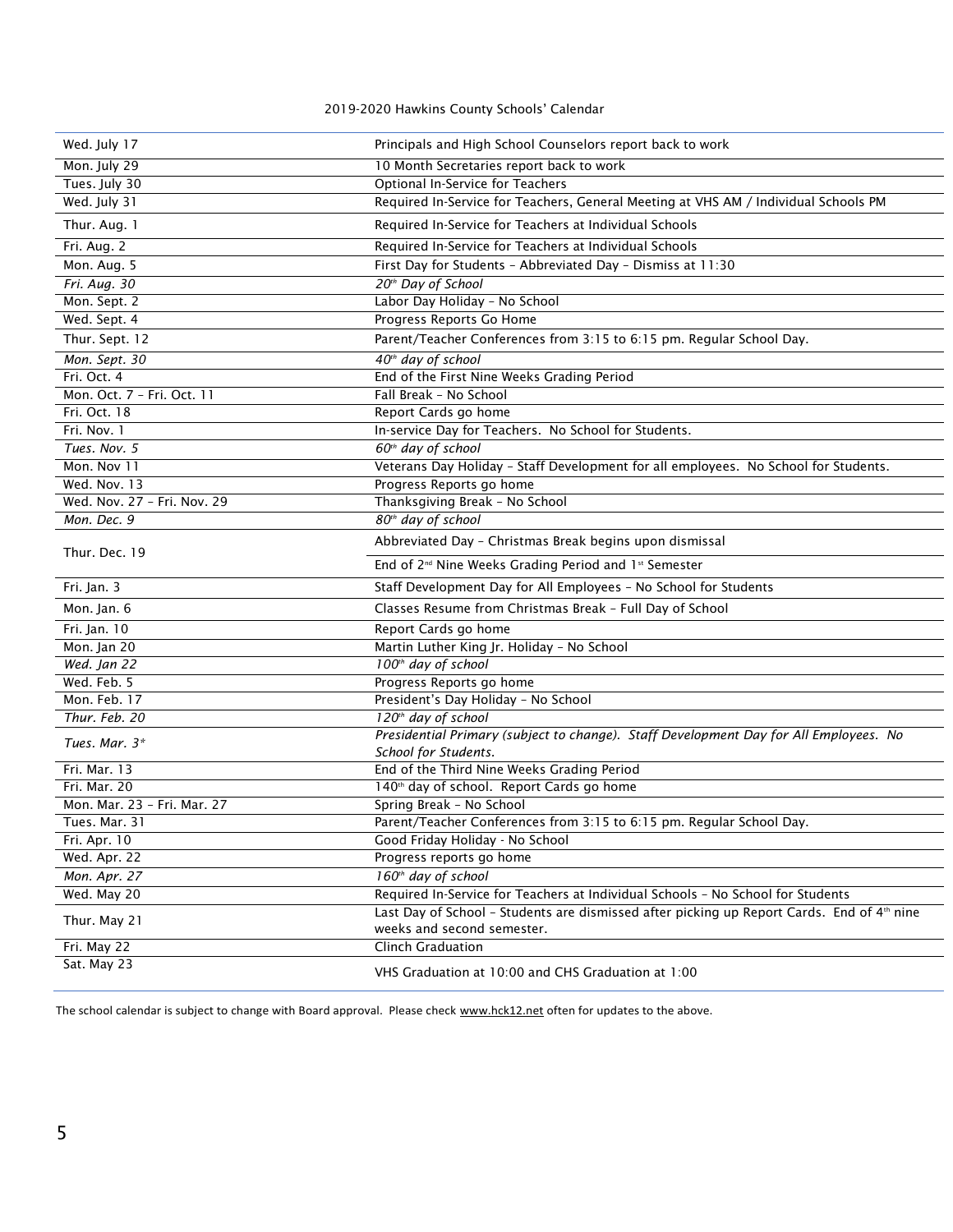## **VISION STATEMENT**

Hawkins County Schools' graduates are prepared for college and career to enable them to become productive citizens and successful members of the workforce.

## **MISSION STATEMENT**

Hawkins County Schools' mission is to educate and graduate each student.

## **Key Values**

- Encouraging our students by providing a caring, supportive, and safe environment.
- High and rigorous expectations for all students, staff, and stakeholders.
- A collaborative culture of shared leadership, responsibility, integrity, and respect resulting in positive relationships connecting all stakeholders.
- Visionary leadership that supports a guaranteed and relevant curriculum, student academic growth and achievement.
- Open communication, transparency, and accountability with all stakeholders.

## **Statement of Assurance of Non-Discrimination**

Hawkins County Schools does not discriminate on the basis of race, color, national origin, sex, disability, or age in its program or activities. Hawkins County offers classes in many career and technical education program areas under its open admissions policy. Specifically, the Hawkins County Board of Education offers admissions based on selective criteria in programs like Agriculture Engineering and Applied Technologies, Environmental and Natural Resource Management, etc. through a separate application process that is nondiscriminatory. For more information about the application process and particular course offerings, contact CTE Director Wes Smith at 423-272-7629. Lack of English proficiency will not be a barrier to admission and participation in career and technical education programs. The system will be in compliance with the regulations implementing Title VI of the Civil Rights Act of 1964, Title IX of the Educational Amendments of 1972, The Americans with Disabilities Act (ADA) of 1990, and Section 504 of the Rehabilitation Act of 1973. The following have been designated to handle inquiries regarding the nondiscrimination policies: Lori Allen or Angela Jackson, Hawkins County Board of Education, 200 N Depot Street, Rogersville, TN 37857, (423)272- 7629 or via email at [hawkinscountyschools@hck12.net.](mailto:hawkinscountyschools@hck12.net)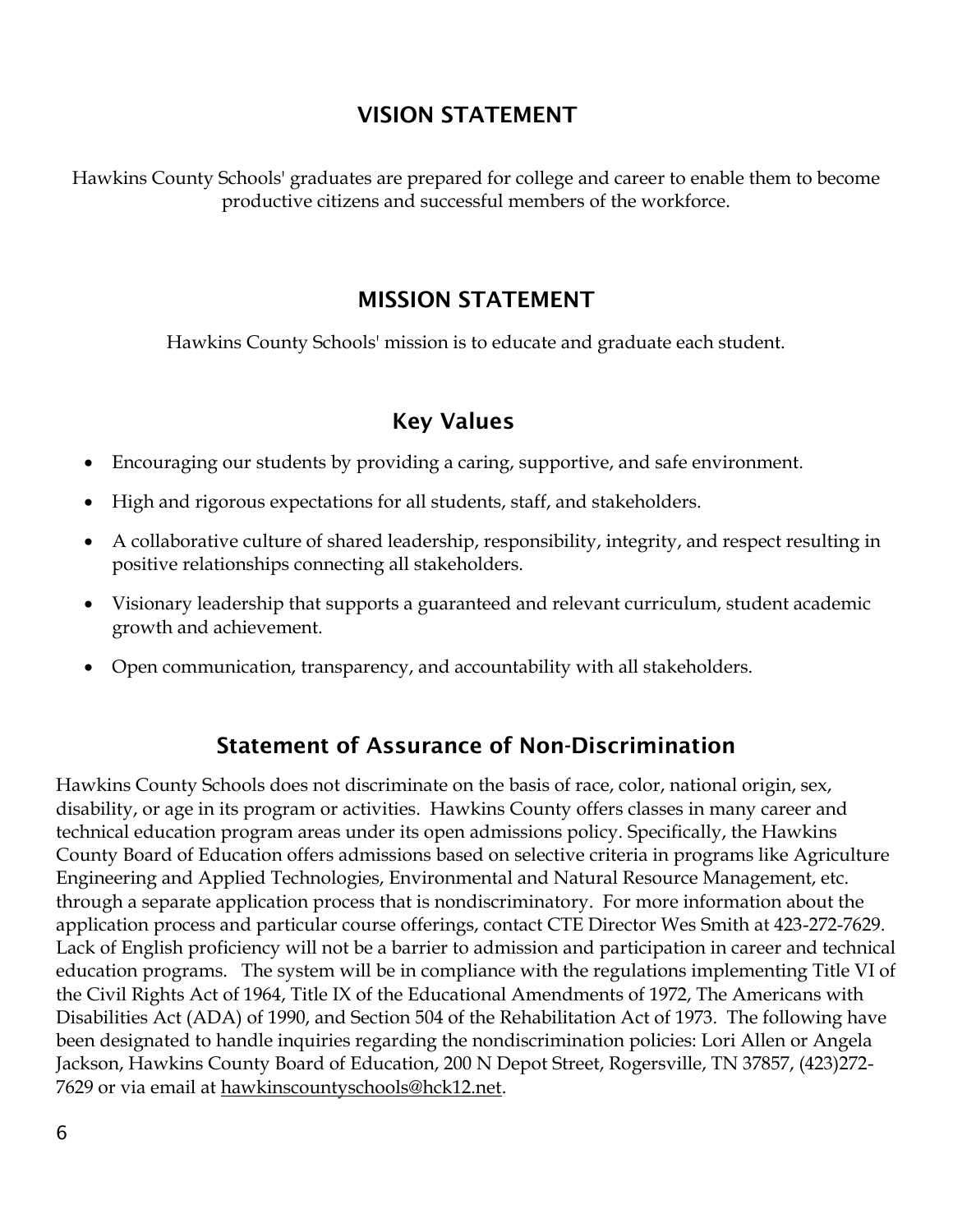## **Contents**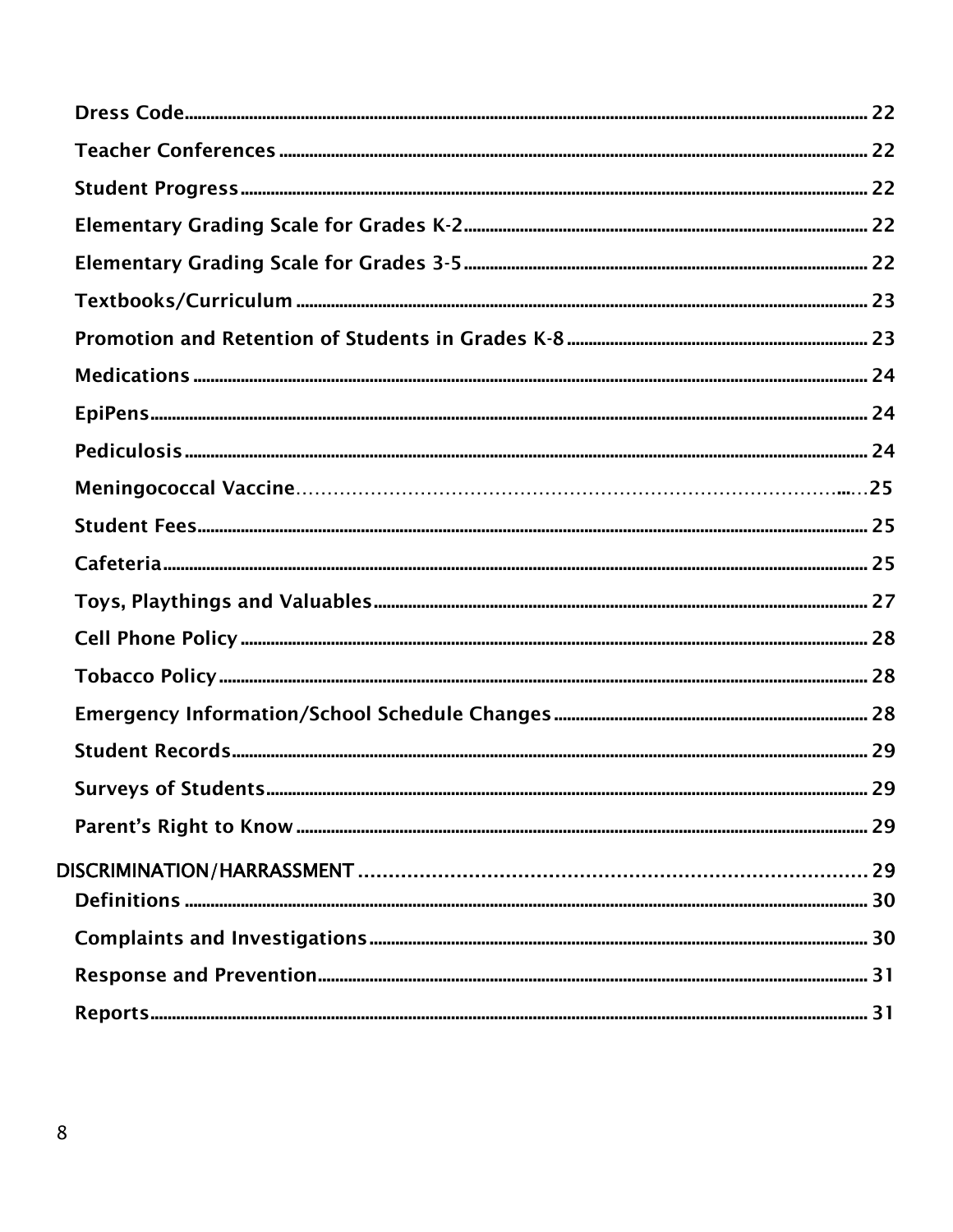| HAWKINS COUNTY SCHOOL'S STUDENT DIRECTORY INFORMATION DENIAL FORM 43 |  |
|----------------------------------------------------------------------|--|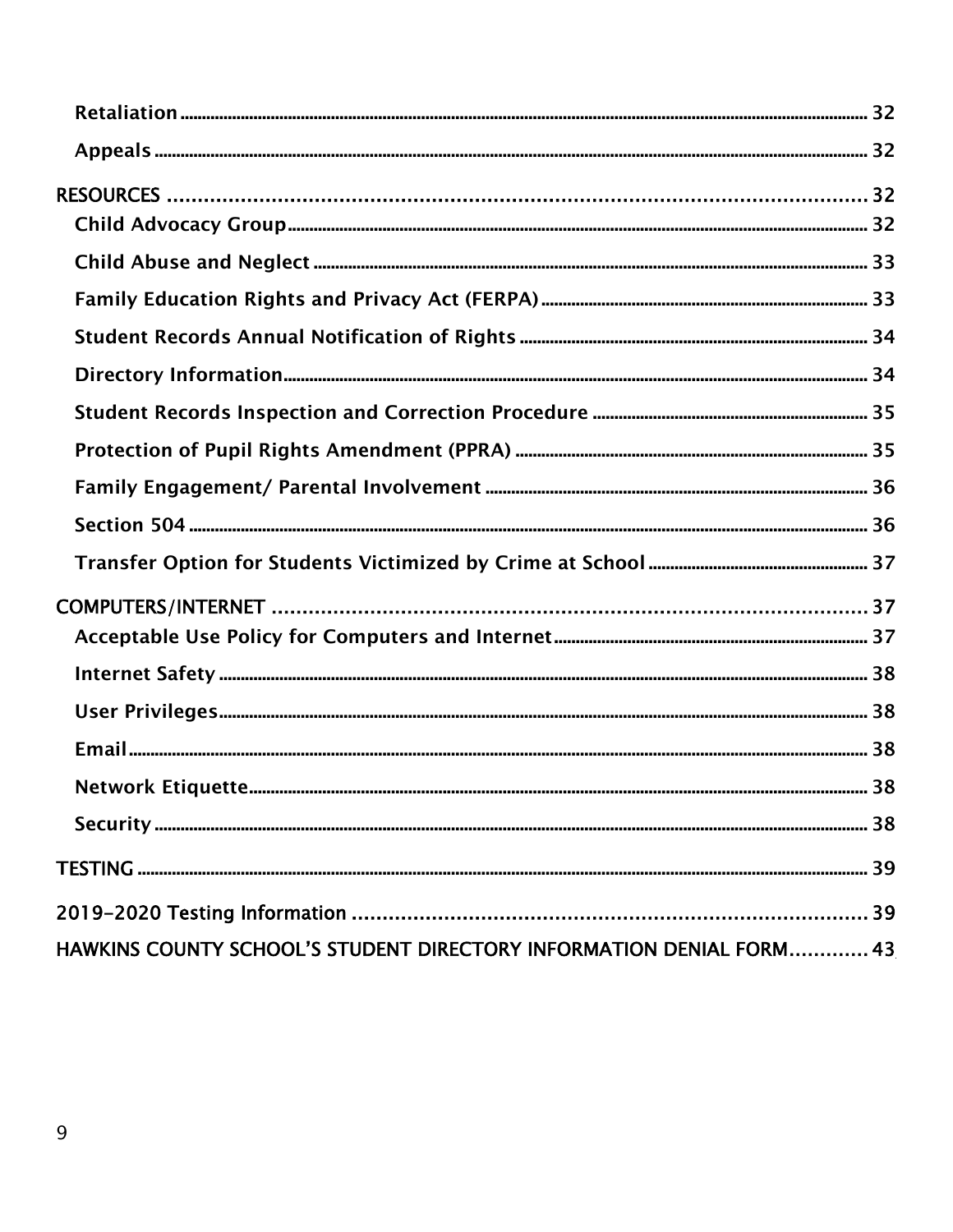Welcome to the Hawkins County School System. We hope that you will find this handbook to be an important source of information. We urge you to read this handbook and keep it for future reference. If you have any questions about the information it contains please contact your child's teacher or principal.

## <span id="page-10-0"></span>SAFETY OF STUDENTS/ VISITORS

Parents and other interested guests are encouraged to visit our schools. However, in order to ensure the safety of our students and staff, visitor regulations are strictly enforced.

- Students should not be dropped off at school before 7:15 a.m. unless requested by a teacher. Prior to this time, there is no supervision provided for students. Students cannot be dropped off at school before the school doors open and proper supervision is in place.
- All students should go immediately into the school building or designated area upon arrival to the school.
- Students arriving in cars should be dropped off at designated spots only.
- Caregivers bringing students to school or picking up students must follow all car line guidelines. Drivers should not pass other vehicles in line and should provide proper identification if requested.
- Please do not park in handicap spaces without a handicap tag.
- All visitors to the school must report immediately to the school office. No one is permitted in our buildings without the proper ID. Visitor passes are available in the school office and must be worn at all times while in the building. When exiting the building, visitors should return to the school office to sign out. Access to the school building beyond the office must be cleared through the principal or his/her designee.
- All school personnel should wear Hawkins County Employee ID's.
- It is imperative that students who do not ride the bus be picked up on time. Each school will inform parents of the timeline for picking up students.
- It is important that the school be notified of any changes in transportation for your child. Please send a note to school if your child is to go home in a different way than normal. Students will not be allowed to ride a bus other than their assigned bus unless the student has a note from the parent or guardian.

Hawkins County Schools are committed to the safety of all students and will regularly conduct safety drills. In addition, schools will limit access to buildings when deemed necessary. Parents should be aware of two types of safety precautions:

**Alert Status-** Alert Status simply means that a school is on a heightened awareness of who enters and leaves the campus. During an alert status, there is no known immediate threat; however, school officials see a need to exert extra precautions. There is minimum interference with the regular functioning of the school; however the following steps will be taken: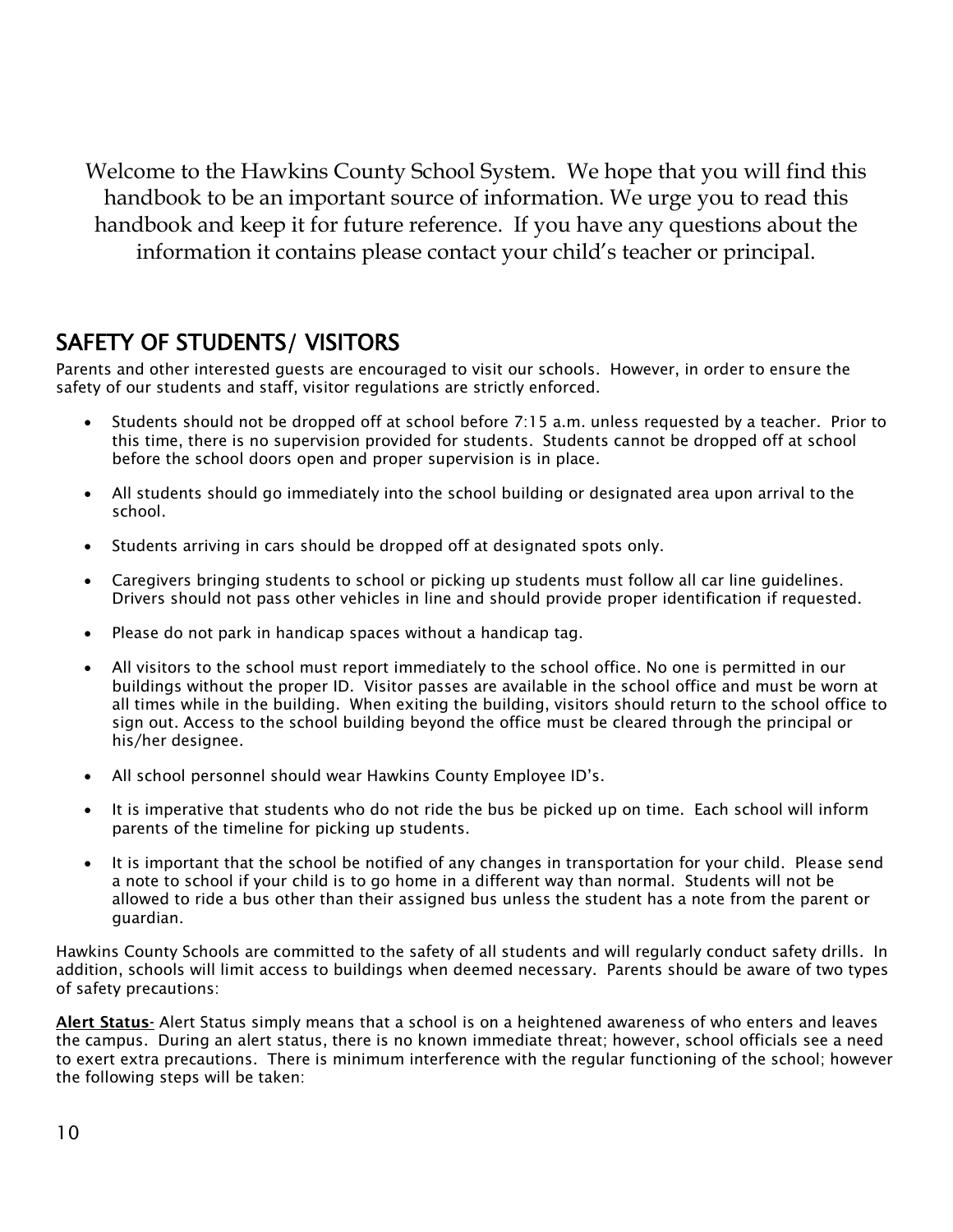- All exterior doors remain locked, but classroom doors are not locked
- Visitors may still enter the building, but are screened closely
- No student is allowed outside the classroom unsupervised
- No outside activities such as playground times are permitted
- The nature of the alert status will be communicated to central office and local safety agencies
- All exterior doors are supervised during class changes

**Lockdown**- Lockdowns are conducted in the event there is an imminent threat to the school. During a lockdown the following steps will be taken:

- All exterior doors and classroom doors will be locked
- No visitors may enter the building during the lockdown
- No student will leave the classroom
- The nature of the lockdown will be communicated with central office personnel and local safety agencies
- When practical, information concerning the lockdown will be communicated to parents by phone message or on the Hawkins County web site [\(www.hck12.net\)](http://www.hck12.net/).

Parents are requested to immediately submit to the office any change of address or telephone number so that school files are accurate. All parents should provide a telephone number where they may be reached during the school day. An emergency card must be on file in the school office.

Each school must have all asbestos plans available for inspection and notification of such availability has been provided as specified in the AHERA regulations under paragraph 763.84 (g) (2).

The school periodically applies pesticides.

## <span id="page-11-0"></span>ATTENDANCE (Board Policy 6.200)

Attendance is a key factor in student achievement and therefore, students are expected to be present each day school is in session. The attendance supervisor shall oversee the entire attendance program which shall include: (TRR/MSO1-3-08: TCA 49-6-3006)

- 1. All accounting and reporting procedures and their dissemination:
- 2. Alternative program options for students who severely fail to meet minimum attendance requirements;
- 3. Ensuring that all school age children attend school;

The principal shall be responsible for ensuring that:  $(TCA 49-6-3007)$ 

- 1. Attendance is checked and reported daily for each class;
- 2. Daily attendance contains sign in/sign out sheets and
- 3. All student absences are verified;
- 4. Written excuses are submitted for absences and tardiness; and
- 5. System-wide procedures for accounting and reporting are followed.

The teacher shall be responsible for the following activities; (SMAM 9A-105)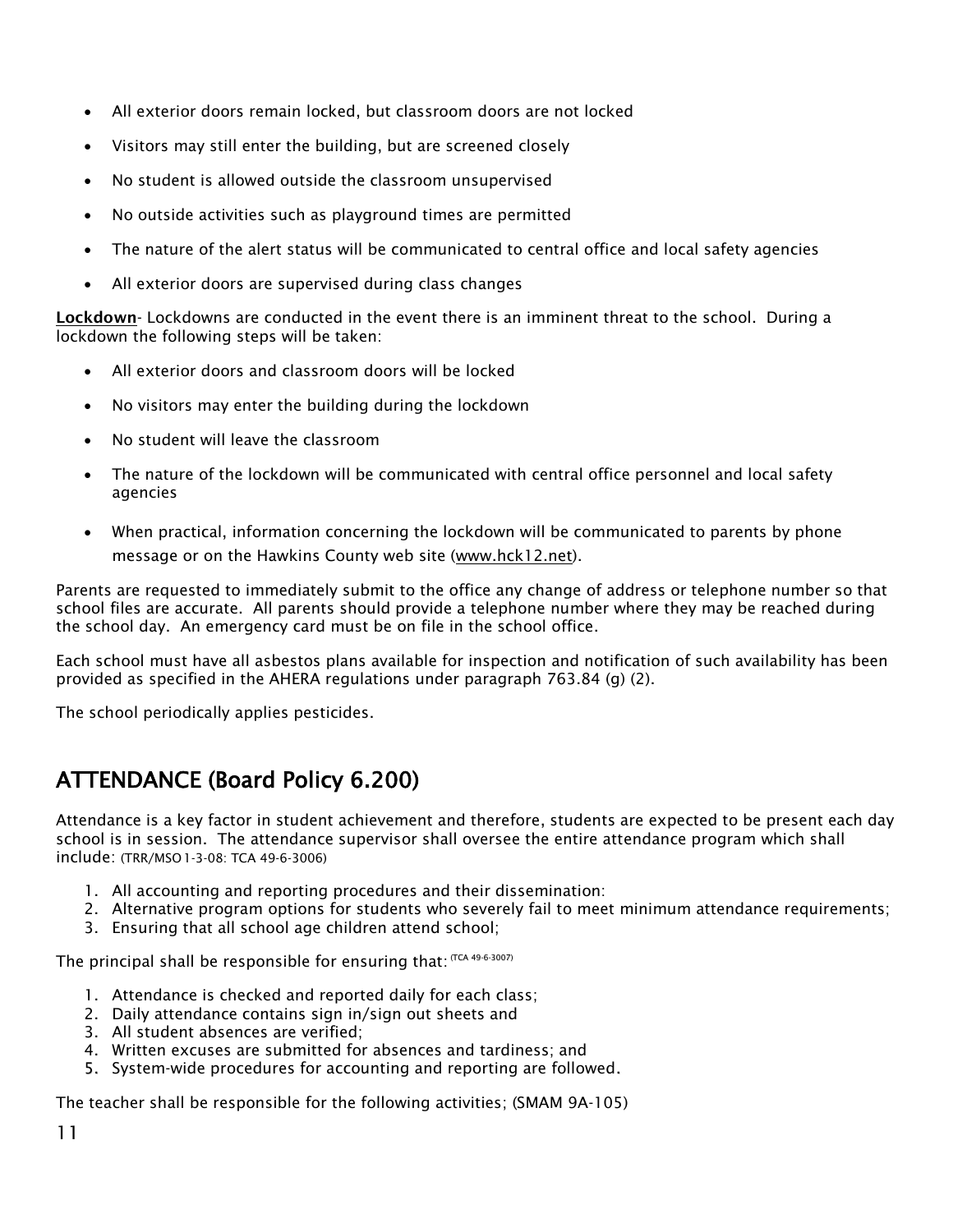- 1. Attendance is marked daily, beginning with the first day of school. (The teacher may wish to keep a temporary roll during the first two weeks of school).
- 2. The roll is marked daily in each class where students change classrooms.

Teachers' grades/attendance records and daily absentee lists are considered documentary evidence for attendance auditing purposes and must be kept for a minimum of one year beyond the current school year. Grade/attendance records and daily absentee lists will be kept in an electronic format (computer database) after the above period of time for a minimum of five years.

Student attendance records shall be given the same level of confidentiality as other student records. Only authorized school officials with legitimate educational purposes may have access to student information without the consent of the student or parent /guardian. Upon issuance of a standing order by the Juvenile Court, LEA officials shall be allowed to release student record information to local law enforcement agencies and to juvenile justice system officials to assist such officials in effectively serving the student whose record is released.

Officials and authorities receiving such information shall not disclose the information to any other party without prior written consent of the parent. (TCA 10-7-504(4) U.S.C.A. 20-1232)

Please speak with someone in the office at your child's school or visit the county webpage to sign up for a Skyward Family Access Parents account by choosing the departments tab and the attendance link. There is also a free Skyward app available in the App store for both iPhones and Android phones.

## <span id="page-12-0"></span>Perfect/Excellent Attendance

Perfect Attendance for recognition by the school and system will be defined as: A student will have been present at least of half of the state minimum school day for every school day during the year and will have missed less than six (6) hours cumulative (sign-ins and sign-outs) and have less than six (6) sign-ins and signouts for the entire school year.

Excellent Attendance for recognition by the school and system will be defined as: A student will have been present at least half of the state minimum school day for every school day, but will have missed more than six (6) hours cumulative (sign-ins and sign-outs) and have less than six (6) sign-ins and sign-outs for the entire school year.

Also, students having perfect attendance for each (9) nine weeks will have two (2) extra points added to their final average for each class in which they do not miss during that nine weeks. Students must be present one half or longer of each class period to be counted present for that period. The length of a class period will be determined by the administration of each school. Each school may also designate additional ways to reward perfect and excellent attendance as determined by the administration.

#### <span id="page-12-1"></span>Absences

Students participating in school-sponsored activities, whether on or off campus, shall not be counted absent. In order to qualify as "school sponsored", the activity must be school planned, school directed and teacher Supervised. (SMA D-104)

Absences shall be classified as excused, parental note, or unexcused, as determined by the principal or his/her designee.

**Excused** absences shall include:

- 1. Medical (Doctor, Dentist, Psychiatrist, or other medical professional). **Only dates and times specified on the note will be excused as medical.** If medical notes appear to be excessive, this may result in referral of the student to the Attendance Review Committee for further review.
- 2. Legal (Court, Attorney, Attendance Review Committee, etc.)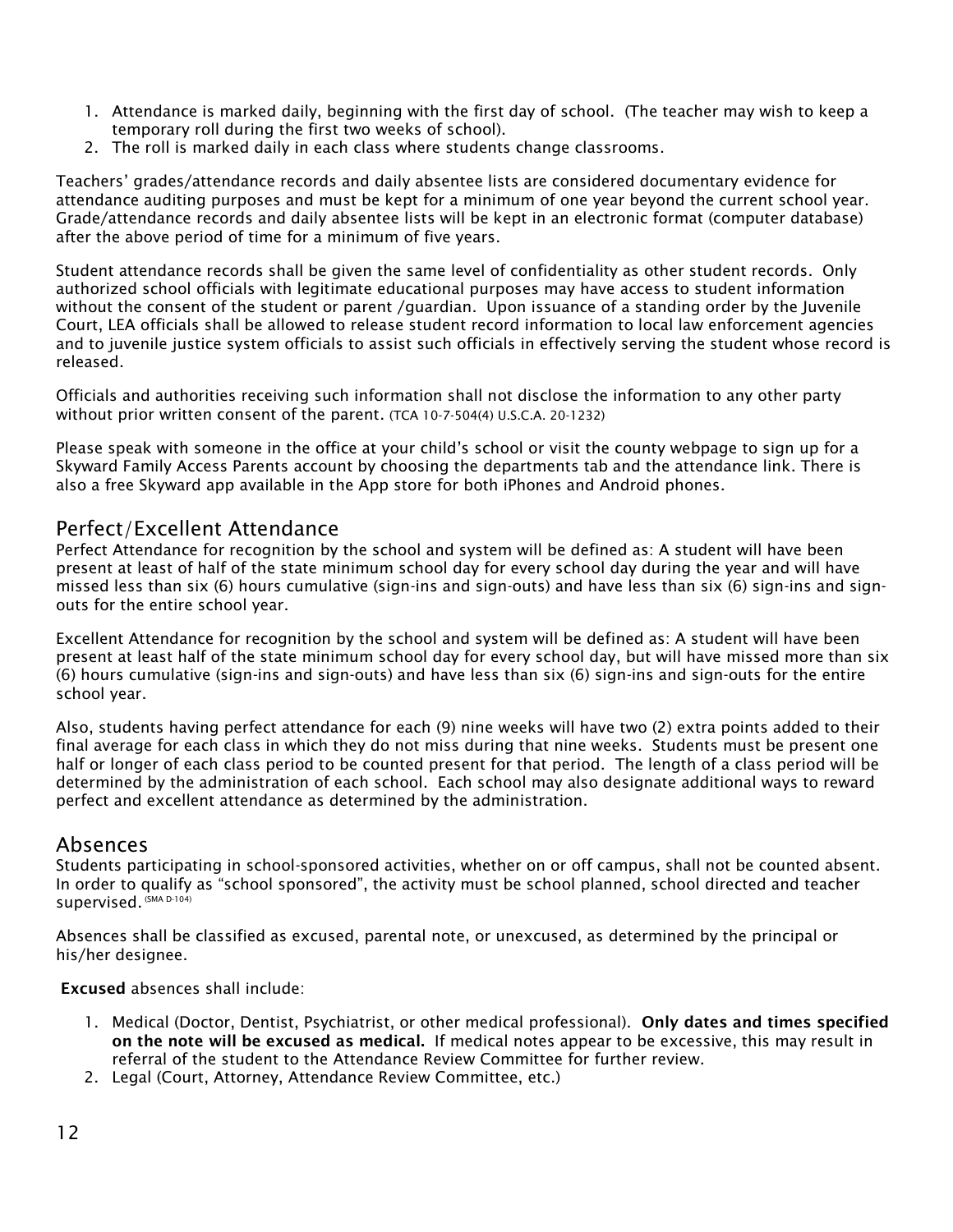- 3. Death in the immediate family: (Immediate family shall include: parent/guardian, step-parent, brother, sister, grandparent, aunt, uncle or any other member of the family who resides in the student's household.)
- 4. Extreme weather conditions;
- 5. Religious observances<sup>(TRR/MS</sup> 0520-1-303 (15): or
- 6. A one day absence for students whose parent or guardian is leaving for active military duty, and a one day absence for students whose parent or guardian is returning from active military duty; up to 10 days per school year, (TCA 49-6-3019)
- 7. Circumstances which, in the judgment of the principal, create emergencies over which the student has no control.

**Parent note** absences shall include:

- 1. Personal illness;
- 2. Serious illness of immediate family member. (Immediate family shall include parent/guardian, stepparent, brother, sister, grandparent, aunt, uncle, or any other member of the family who resides in the student's household.)
- 3. Family emergencies;
- 4. Checking out early and signing in late without excused absence documentation. (Checking out and signing in will be excused on the same basis as full day absences. Students must be present one-half or more of each class period to be counted present for that period. The length of a class period will be determined by administration of each school.)
- 5. Circumstances which, in the judgment of the principal, warrant a parent note.

Students will be allowed **five days or thirty-five hours Parental Note absences for the first semester** and **five days or thirty-five Parental Note absences for the second semester**. Parental Note absences above the limit of 35 hours per semester will be unexcused. Additionally, all absences that do not fall within the excusable or parental note categories, or absences which are not verified with a note will be unexcused.

#### <span id="page-13-0"></span>Make-Up Work

Arranging to make-up work missed is the responsibility of the student, however, parents of elementary students may request their make-up work. Make-up work must be requested upon return from the absence and turned in according to the number of days absent (1 day per absence is allowed to turn in make-up work). Tests missed during absences will be taken during the regularly scheduled class time or another time agreeable to the teacher and student. A zero will be recorded for all work a student fails to make up with time allotted. Students who receive out of school suspension (OSS) will not be allowed to make up missed work or tests and will subsequently receive zeros for any grades taken during the suspension time frame.

#### <span id="page-13-1"></span>Absentee Procedure

All notes to excuse an absence must be presented within five days from the return of the absence. Notes to excuse an absence not presented within 5 school days after the return from an absence will not be accepted by school officials. However, notes may be accepted during Tier 1 Truancy Intervention conferences after the five (5) school day limit. The first day back at school, a student should report to the office to present his note to the principal or other appropriate school official.

All parental notes should include the following information: student's full legal name, reason for absence, date of days absent, daytime phone number of the parent, and parent's name (signature). All other notes must be on the stationary of the doctor, dentist, judge, etc. with the phone number and signature of the appropriate official. Each day absent or portion thereof must be listed on the note.

#### <span id="page-13-2"></span>Late Arrivals

Students arriving late to school must sign in at the office. Elementary students (grades Pre-K-8) must be accompanied by their parent/guardian for safety reasons. Students should present a note to the office or the parent may sign the student in on the designated sign-in sheet. All parent sign-ins will be counted as parental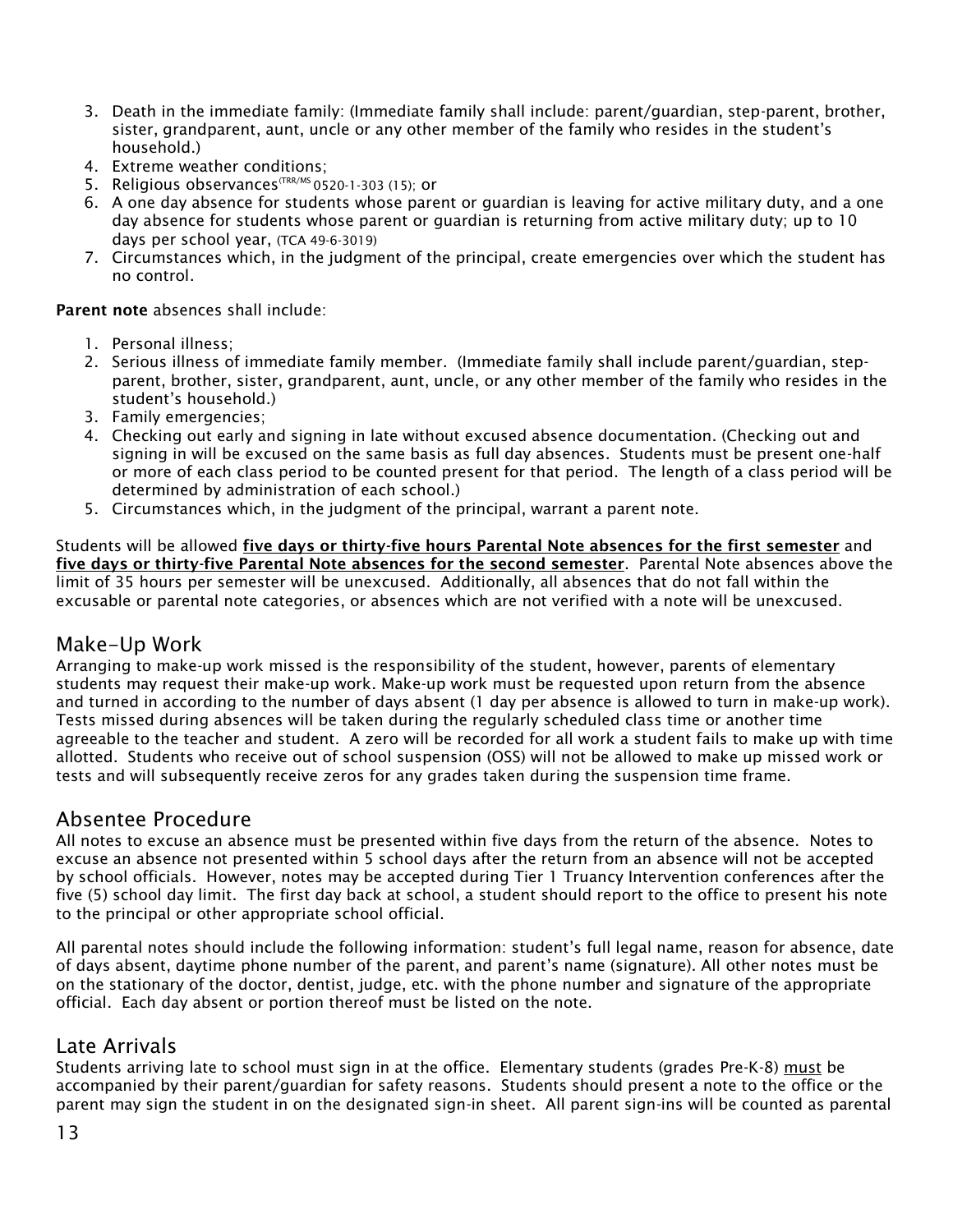notes (if they meet the guidelines for a parental note) unless a doctor's note or legal note is presented. Students entering school late will be given a daily attendance code of *tardy* (present at school half or more of the school day) or *present for transportation* (present at school less than half of the school day) based on the amount of time they were present at school.

#### <span id="page-14-0"></span>Early Dismissal

Elementary students (Grades K-8) must be signed out in the principal's office by the parent/guardian or emergency designee. Verification of identify may be required. The sign-out sheet should be completely filled out and signed by the responsible person. All requests should be in note form signed by the parent/guardian with the following information; student's full legal name, daytime phone number where the parent can be reached for verification, and time to be dismissed. All requests will be verified. Requests for early dismissal will not be accepted by phone if the identity of the person calling cannot be verified. Early dismissals will be counted as parental absence until a note is presented from a doctor, dentist, or other legal person. These procedures will allow the school to avoid unnecessary interruptions, and help insure the safety of your son/daughter. Students leaving school early will be given a daily attendance code of Tardy (present at school half or more of the school day) or Present for Transportation (present at school less than half of the school day) based on the amount of time they are present at school.

Students who accumulate twenty (20) parent note enters, parent note lefts, or any combination thereof may be required to appear before Attendance Review Committee to explain why the student is excessively late to school or why they are excessively leaving school early.

Five (5) unexcused late arrivals (unexcused enters), unexcused early dismissals (unexcused lefts), or any combination thereof will equal one (1) day's unexcused absence for truancy purposes. When a student accumulates 5 unexcused absences, they may be referred to the Attendance Review Committee.

#### <span id="page-14-1"></span>**Truancy**

Truancy is defined as an absence for an entire school day, a major portion of the school day, or the major portion of any class, study hall, or activity during the school day for which the student is scheduled without appropriate permission or documentation. For truancy purposes, five unexcused tardies (check-ins or checkouts) will count as one unexcused absence. Additionally, per TN Code Annotated 49-6-3007, a student who misses a total of five (5) or more unexcused days per school year will be considered truant.

Any student who accumulates two (2) unexcused absences will receive a warning letter from the school. Skyward will be checked daily to see if any letters were generated, and if so, those letters will be mailed that day. The letter will state that if the student accumulates a 3rd unexcused absence, the parent and child will have to attend a meeting at the school. It will also state that with continued unexcused absences, the child is subject to further truancy interventions.

Hawkins County Schools recognizes that an excessive amount of absences, excused or unexcused, will cause a student to become behind academically. Therefore, students who are on track to become chronically absent for the school year may also be required to go through this plan.

#### Tier 1

Tier 1 is triggered when a student accumulates three (3) unexcused absences. The school will schedule a conference with the parent to formulate a plan in hopes of avoiding any further unexcused absences. Preferably, the conference will be in person. If the parent is not reached on the first attempt, the school shall make at least two (2) more documented attempts in the first ten (10) days of the child accumulating the third unexcused absence. If the school is still unsuccessful at reaching the parent(s), the school shall meet without the parent(s). If the parent(s) does schedule the meeting and does not show, one more attempt at scheduling a conference will be made before meeting without the parent(s).

The principal or his/her designee will conduct the conference with the parent(s) and student if age appropriate. During the conference the Tier 1 Truancy Contract will be completed, and a plan will be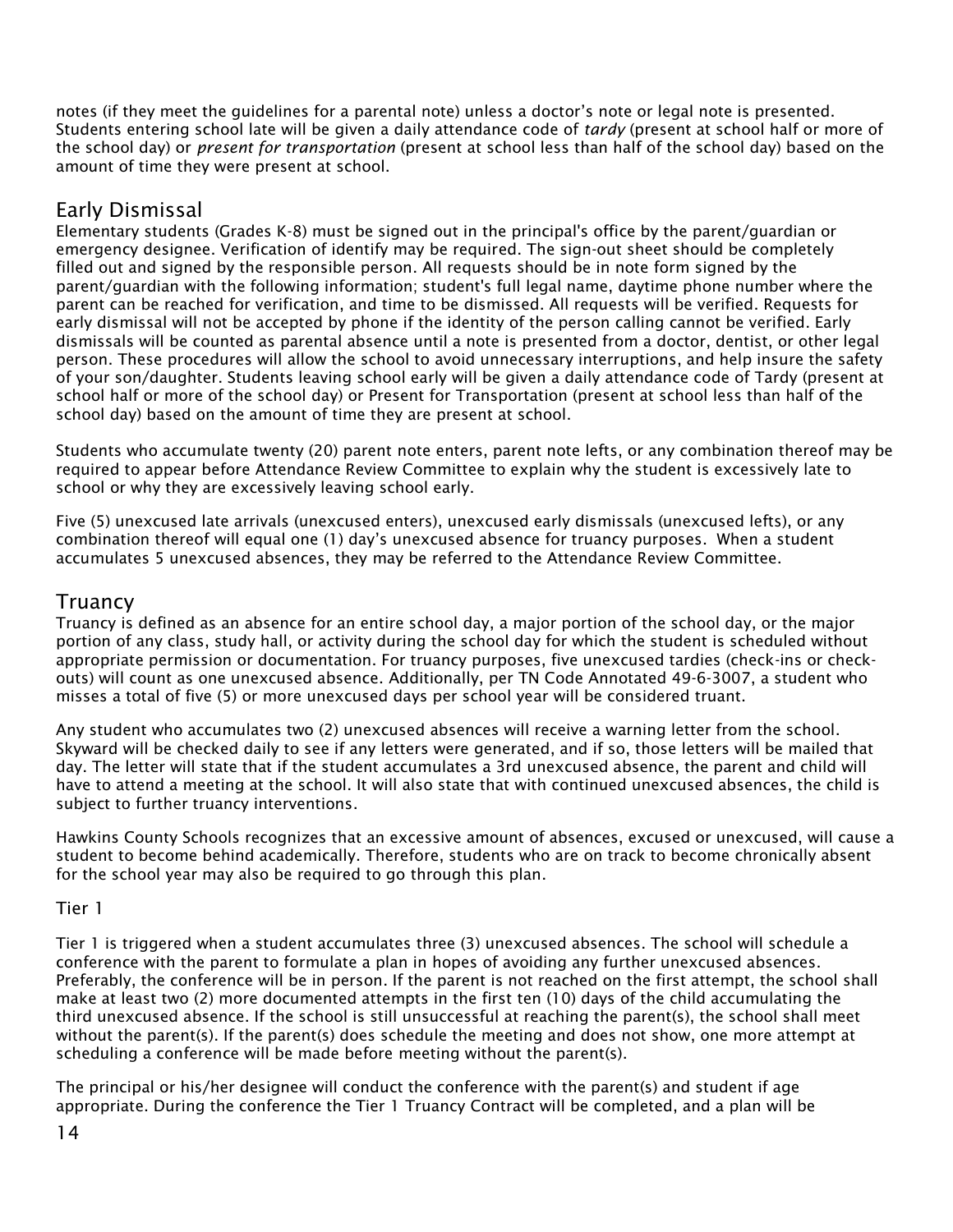developed and implemented for the student. The contract will expire at the end of the current school year. The principal/designee will determine what supports are available for the family, and he/she would discuss the value of education with the family. Any unused parent notes or any doctors' notes may be accepted at this time, even if it is past the allowable five (5) days to turn in a note. The principal or his/her designee will inform parent(s) the next unexcused will trigger Tier 2, and with continued unexcused absences, the child is subject to further truancy interventions.

A review meeting should be set within the next 90 days or end of the semester, whichever occurs first. If the student misses another unexcused day prior to the review meeting, the review meeting will be rescheduled as quickly as possible. If the interventions were successful, the follow up meeting may be conducted over the phone. The parent(s) should be informed that if another unexcused absence does occur, Tier 2 will still be triggered.

#### Tier 2

If the Tier 1 Intervention Plan is unsuccessful, Tier 2 is triggered. The same procedures as stated in Tier 1 shall be followed regarding scheduling the conference. An administrator will need to conduct the Tier 2 conference. Additional measures will be added to the plan developed in Tier 1. Additional measures may include conferences with the school counselor and check-in/check-out. The Tier 2 Truancy Contract must be completed. The contract will expire at the end of the current school year. The administrator will inform parent(s) the next unexcused absence will trigger Tier 3, and with continued unexcused absences, the child is subject to further truancy interventions.

A review meeting should be set within the next 90 days or end of the semester, whichever occurs first. If the student misses another unexcused day prior to the review meeting, the review meeting will be rescheduled as quickly as possible. If the interventions were successful, the follow up meeting may be conducted over the phone. The parent(s) should be informed that if another unexcused absence does occur, Tier 3 will still be triggered.

#### Tier 3

Tier 3 meetings will be conducted by the Hawkins County Schools Attendance Officers and be referred to as meetings of the Attendance Review Committee (ARC). Meetings will be held either at the Juvenile Justice Center in Rogersville or the City Building in Church Hill. If a student from a school is required to attend, a representative from that school should also be in attendance. A representative from community agencies will also be invited to the meetings.

Meeting notices requiring the student and parent to appear at the Attendance Review Committee will be mailed ten (10) calendar days prior to said meeting. A parent/guardian failing to attend the Attendance Review Committee hearing or to make other arrangements will be subject to a petition to juvenile court. The attendance policies of the Hawkins County Board of Education and the reasons for the student's unexcused absenteeism will be discussed at this meeting. Additional resources will be added to the intervention plan.

Students may be placed on ARC probation at the conclusion of the meeting. Students placed on probation by the Attendance Review Committee will automatically be petitioned to juvenile court if they miss additional unexcused absences in the current school year. If a student receives special education or 504 services a manifestation meeting must occur prior to the court date.

#### <span id="page-15-0"></span>Grievance Procedure for Attendance

**Step 1:** If a student feels he/she has been granted an unexcused absence unjustly, he/she shall first discuss the matter with the principal (or appropriate designee). If the unexcused absence in question is not resolved, the student has the right to appeal to Step 2.

**Step 2:** A written statement by the student, parent or legal guardian requesting a review of the principal's decision must be submitted to the Hawkins County Attendance Review Board within five days of the Step 1 decision. The Attendance Review Board will consist of the County Attendance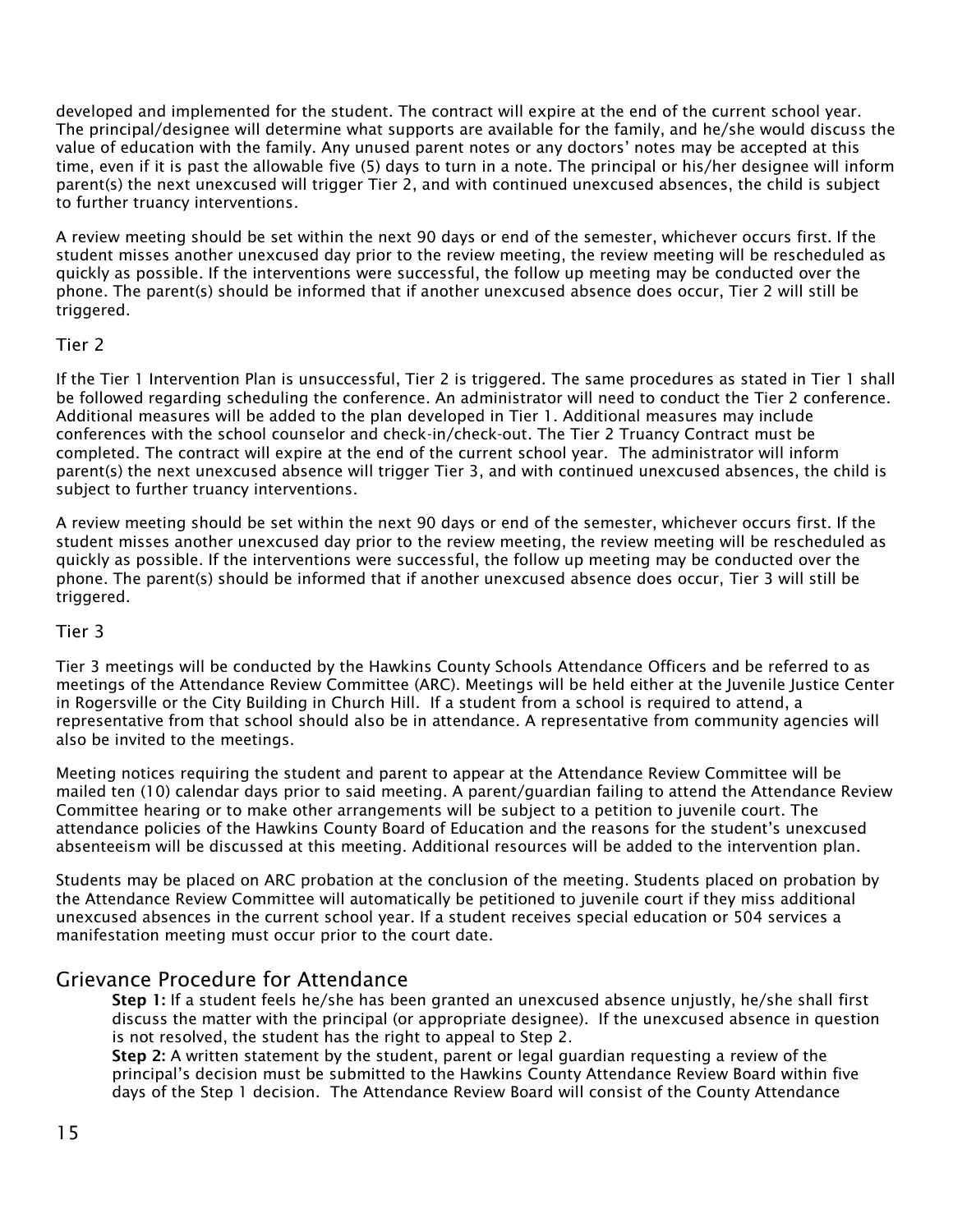Supervisor, the appropriate level instructional supervisor and an appropriate level principal from another school. All correspondence will be addressed to: Hawkins County Board of Education, 200 North Depot Street, Rogersville, TN 37857, Attention: Attendance Supervisor.

**Step 3:** If the Attendance Review Board does not resolve the unexcused absence in question, the student has the right to appeal to the Hawkins County Board of Education. A written statement by the student, parent or legal guardian requesting a review of the Hawkins County Attendance Review Committee's decision must be submitted to the Hawkins County Board of Education, 200 North Depot Street, Rogersville TN, 37857, Attention: Director of Schools.

## <span id="page-16-0"></span>SCHOOL ADMISSIONS (Board Policy 6.203)

Any student entering school for the first time must present:

- 1. An official birth certificate or officially acceptable evidence of date of birth, at the time of registration. (TCA 49-6-3008 (b)
- 2. Evidence of a current medical examination. (TRR/MS 0520-01-03-.08(2)(a) There shall be a complete medical examination of every student entering school for the first time. This applies to Pre-K, kindergarten, first grade and other students for whom there is no health record.
- 3. Evidence of current Tennessee Department of Health certificate of immunization (TCA 49-6-5001(c)
- 4. A student shall be enrolled in the name that appears on such student's official Birth Certificate or Certificate of Birth by adoption. Name changes will be entered upon receipt of appropriate documentation. (TCA 49-5-5106) If the parent does not have or cannot obtain a Birth Certificate, then the name used on the records of such student will be same as that shown on documents which are acceptable to the school principal as proof of date of birth.
- 5. Proof of Residency must be established in the school zone in which you are attempting to enroll your child OR the student must have been approved as a non-resident student.

A student may transfer into the school system at any time during the year if his/her parents or legal guardian moves his/her residence into the school system. Parents of students who enter school, who have been judged delinquent for an offense involving murder, rape, robbery, kidnapping, aggravated assault or reckless endangerment, shall notify the principal in writing. (TCA 49-6-3051)

<span id="page-16-1"></span>This information shall be shared only with school employees who have responsibility for classroom instruction of the student. Such information is otherwise confidential and shall not be released to others except as required by law. The written notification shall not become a part of the student's record.

#### Kindergarten

Students must be five years of age on or before August 15, 2019.

<span id="page-16-2"></span>All students must present a current Tennessee Department of Health certificate of immunizationkindergarten entrance or exemption form upon enrollment. The only exception is students who fall under Title 10, Part C, No Child Left Behind. Medical exemptions require a physician's signature. Vaccination(s) refusal due to personal religious beliefs form needs to be completed for those requesting religious exemption.

#### Custodial Court Orders (Board Policy 6.209)

The Board presumes that the person who enrolls a student in school is the student's custodial parent. Unless a Tennessee court specifies otherwise, the custodial parent shall be the one whom the school district holds responsible for the education and welfare of the child.

A copy of any current court papers or custody orders **must** be filed in the student's cumulative record at the school. It is the custodial parent's responsibility to bring an updated copy of any changes to court papers or custody order to the school. The school will only honor the orders currently on file.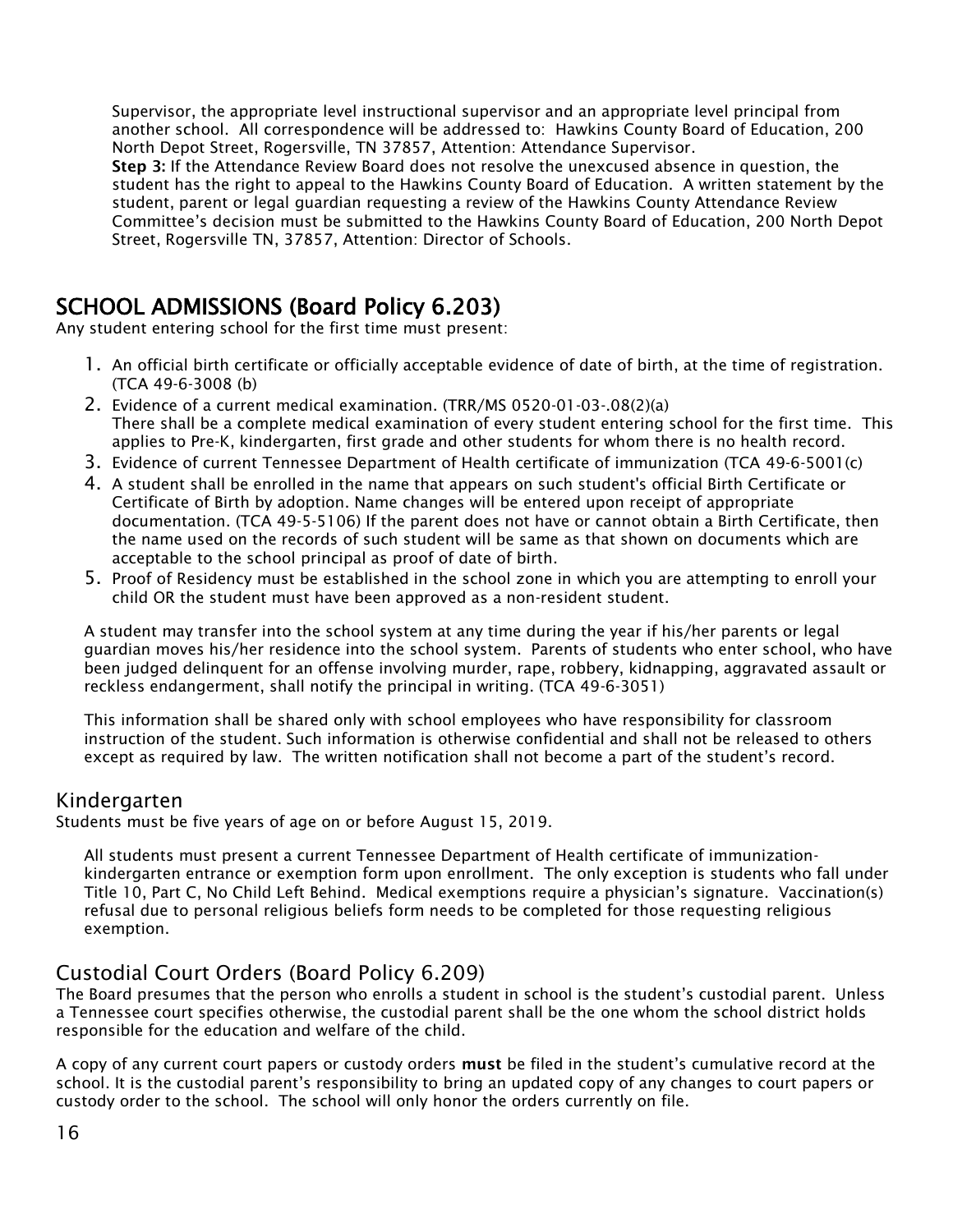Unless there are specific court-imposed restrictions, the non-custodial parent, upon request, shall be given access to all of the student's educational records, including but not limited to, the student's cumulative file and the student's special education file, if applicable.

## Code of Conduct (Board Policy 6.300)

Discipline problems should be resolved at the lowest possible level at which they occur. Conferences with parents shall be handled through the classroom teacher first and then the principal if necessary. Each teacher will develop his/her own classroom rules, submitted to and approved by the principal of the school.

The following levels of misbehavior and disciplinary procedures and options are standards designed to protect all members of the educational community in the exercise of their rights and duties and to maintain a safe learning environment where orderly learning is possible and encouraged. These misbehaviors apply to student conduct on school buses, on school property, and while students are on school sponsored outings.

#### **MISBEHAVIORS: LEVEL I**

This level includes minor misbehavior on the part of the student which impedes orderly classroom procedures or interferes with the orderly operation of the school but which can usually be handled by an individual staff member.

Examples (not an exclusive listing)

- · Classroom disturbances
- · Classroom tardiness
- · Cheating and lying
- · Abusive language
- Non-defiant failure to do assignments or carry out directions
- · Wearing, while on the grounds of a public school during the regular school day, clothing that exposes underwear or body parts in an indecent manner that disrupts the learning environment
- · Victimization of any student (Harassment (Sexual, Racial, Ethnic, Religious), Bullying, Cyberbullying, and/or Hazing)

#### **MISBEHAVIORS: LEVEL II**

This level includes misbehavior whose frequency or seriousness tends to disrupt the learning climate of the school. These misbehaviors do not represent a direct threat to the health and safety of others but have educational consequences serious enough to require corrective action on the part of administrative personnel.

#### Examples (not an exclusive listing)

- · Continuation of unmodified Level I behaviors
- School or class tardiness
- · Using forged notes or excuses
- Disruptive classroom behavior
- · Victimization of any student (Harassment (Sexual, Racial, Ethnic, Religious), Bullying, Cyberbullying, and/or Hazing)

#### **MISBEHAVIORS: LEVEL III**

This level includes acts directly against persons or property but whose consequences do not seriously endanger the health or safety of others in the school.

Examples (not an exclusive listing)

- · Continuation of unmodified Level I and II behaviors
- **Fighting**
- · Vandalism (minor)
- Use, possession, sale, distribution, and/or being under the influence of tobacco, drugs, drug paraphernalia, and/or alcohol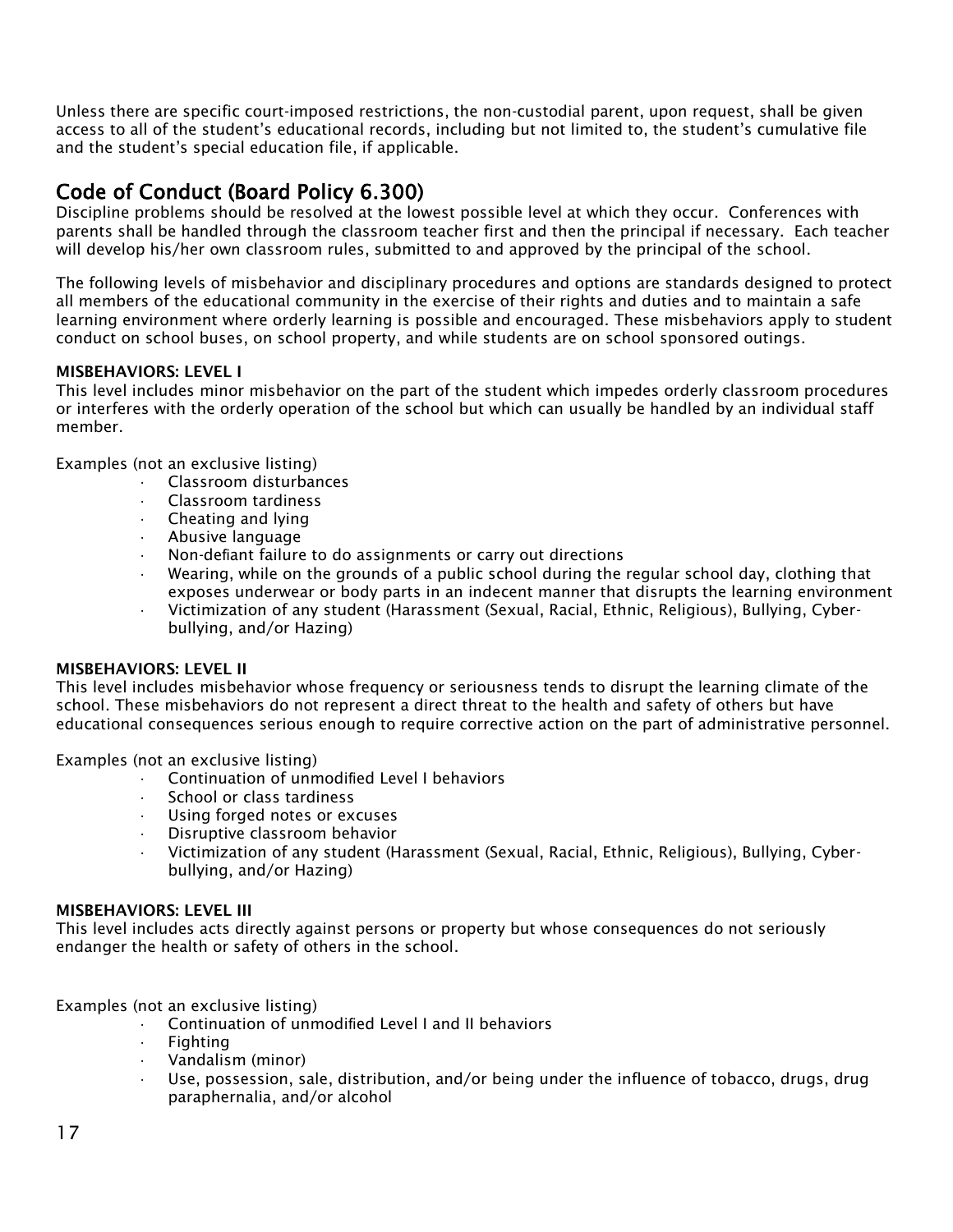- · Stealing
- Threats to others
- · Victimization of any student (Harassment (Sexual, Racial, Ethnic, Religious), Bullying, Cyberbullying, and/or Hazing)
- **Expulsion**

#### **MISBEHAVIORS: LEVEL IV**

This level of misbehavior includes acts which result in violence to another's person or property or which pose a threat to the safety of others in the school. These acts are so serious that they usually require administrative actions which result in the immediate removal of the student from the school, the intervention of law enforcement authorities, and/or action by the Board.

If a student's action poses a threat to the safety of others in the school, a teacher, principal, school employee, or school bus driver may use reasonable force when necessary to prevent bodily harm or death to another person.

Examples (not an exclusive listing)

- Continuation of unmodified Level I, II, and III behaviors
- Death threat (hit list)
- **Fxtortion**
- Bomb threat
- Possession/use/transfer of dangerous weapons\*
- Assault that results in bodily injury upon any teacher, principal, administrator, any other employee of the school, or a school resource officer\*
- · Aggravated assault\*
- · Vandalism
- Theft/possession/sale of stolen property
- · Arson
- · Possession of unauthorized substances (i.e. any controlled substance, controlled substance analogue, or legend drug)\*
- Use/transfer of unauthorized substances
- · Victimization of any student (Harassment (Sexual, Racial, Ethnic, Religious), Bullying, Cyberbullying, and/or Hazing)
- $\cdot$  Electronic threat to cause bodily injury or death to another student or school employee\*

\*zero tolerance offenses

#### Discipline

The following discipline is applicable to all elementary schools. The discipline code shall apply at all times at any school related activity. Violations or infractions of the rules listed may lead to suspension or expulsion. In no way shall this list of violations or consequences be considered all-inclusive.

Examples of Consequences (not an inclusive listing)

- **Counseling**
- Notification of parent $(s)$
- **Detention**
- · In-school suspension
- · Suspension from school
- **Expulsion**
- Referral to juvenile authorities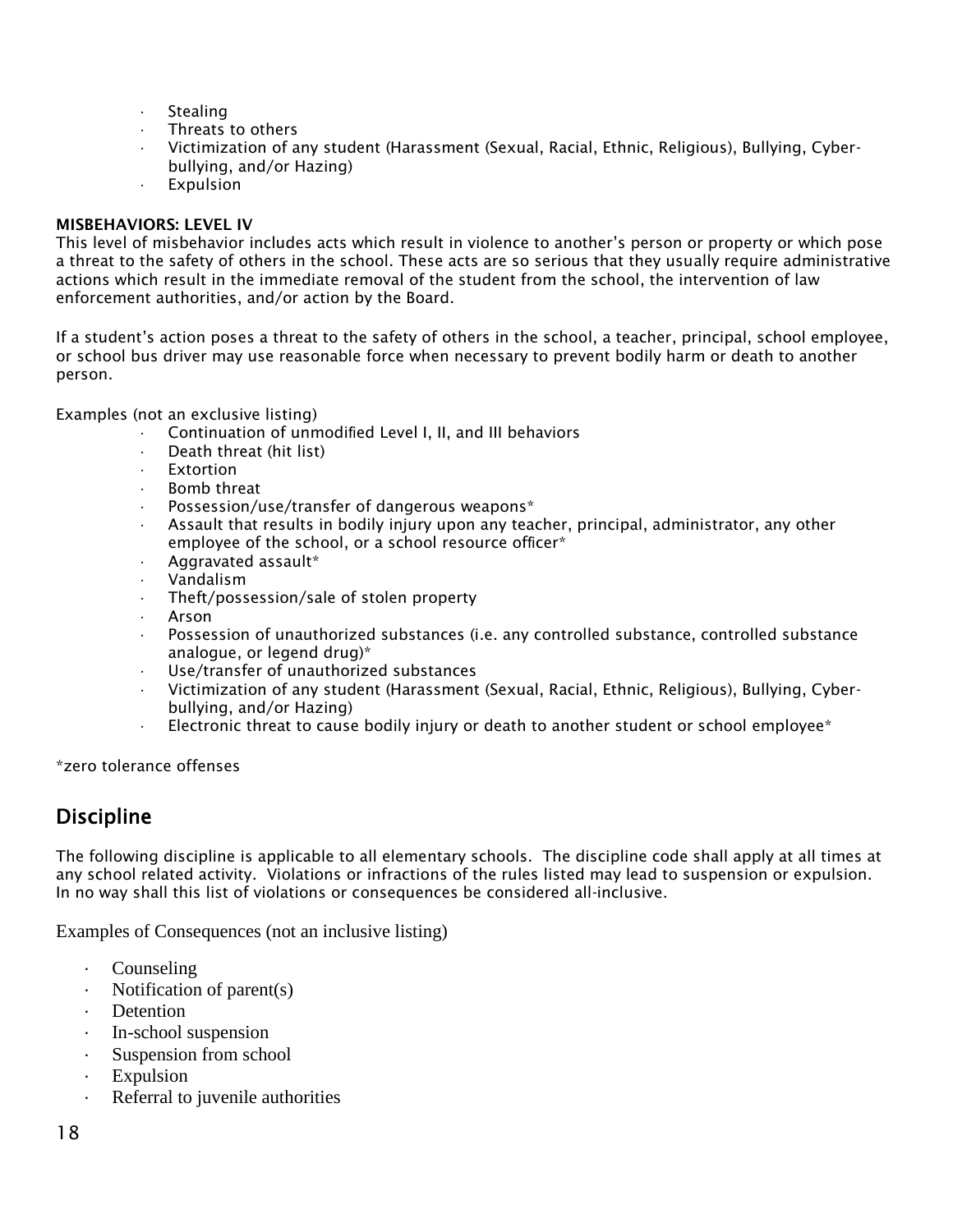· Referral to Police Department

Corporal punishment shall not be used as a disciplinary measure in any school.

Suspensions of more than ten days may be appealed in writing to the District Discipline Committee. (TCA 49- 6-3109) The district discipline committee consists of two supervisors of instruction and one principal. The function of the committee is to determine whether the discipline policy has been followed.

| Contact: | Wes Smith                           |                        |  |
|----------|-------------------------------------|------------------------|--|
|          | High School Supervisor/CTE Director | 423-272-7629 ext. 2025 |  |

## <span id="page-19-0"></span>Due Process (Board Policy 6.302)

Before imposing consequences, the teacher or principal should be guided by the principles of fundamental fairness and make at least a rudimentary inquiry into the incident to ensure that the offender is accurately identified, that he/she understands the nature of the offense, and that he/she be given the opportunity to present his/her view. Before a student is removed from the school setting, he/she shall be given a complete due process hearing by the principal of said school.

## ZERO TOLERANCE OFFENSES (BOARD POLICY 6.309)

In order to ensure a safe and secure learning environment free of drugs, violence, and dangerous weapons, any student that is found to have violated this policy shall be subject to expulsion from all Hawkins County Schools for a period of not less than one (1) calendar year.

The Director of Schools may allow another individual or entity to carry out a preliminary information gathering function and prepare a recommendation. Following this process, the Director of Schools shall have the authority to modify the expulsion requirement on a case-by-case basis. For the purpose of this policy the term "expulsion" shall mean the removal of a student for a designated time from all Hawkins County Schools. This policy shall include any student while on a school bus, on school property, or while attending any school event or activity.

All appeals concerning zero tolerance offences must be submitted in writing to the Director of Schools. If the Director of Schools decides to allow a student charged with a zero tolerance offense to attend the alternative school, then attendance shall be mandatory. If a student is allowed to attend the Hawkins County Alternative School, he/she will be excluded from all school activities, including graduation exercises.

Zero Tolerance acts are as follows:

- 1. A student who possesses, handles, transmits, uses or attempt to use any dangerous weapon in school buildings or on school grounds at any time, or in school vehicles and/or buses or off the school grounds at a school-sponsored activity, function or event. (TCA 39-17-1301, TCA 39-17-1309, and TCA 49-6-4216)
- 2. A student who brings or possesses a firearm (18 U.S.C. 921 and TCA 49-6-3401)
- 3. A student under the influence of, or in possession of, an illegal drug, controlled substance, imitation or look-alike drug, synthetic drug, or drug paraphernalia (TCA 39-17-402, TCA 39-17-423, TCA 49-6-3401, and TCA 49-6-4216)
- 4. A student who intentionally smells or inhales the fumes from any glue, paint, gasoline, aerosol, chlorofluorocarbon gas or other substance containing a solvent having the property of releasing the toxic vapors or fumes for the purpose of causing an intoxicating, mood altering, or mind altering effect. (TCA 39-17-422 and TCA 49-6-4216)
- 5. A student who threatens to assault, any teacher, principal, administrator, any other employee of an LEA, or school resource officer.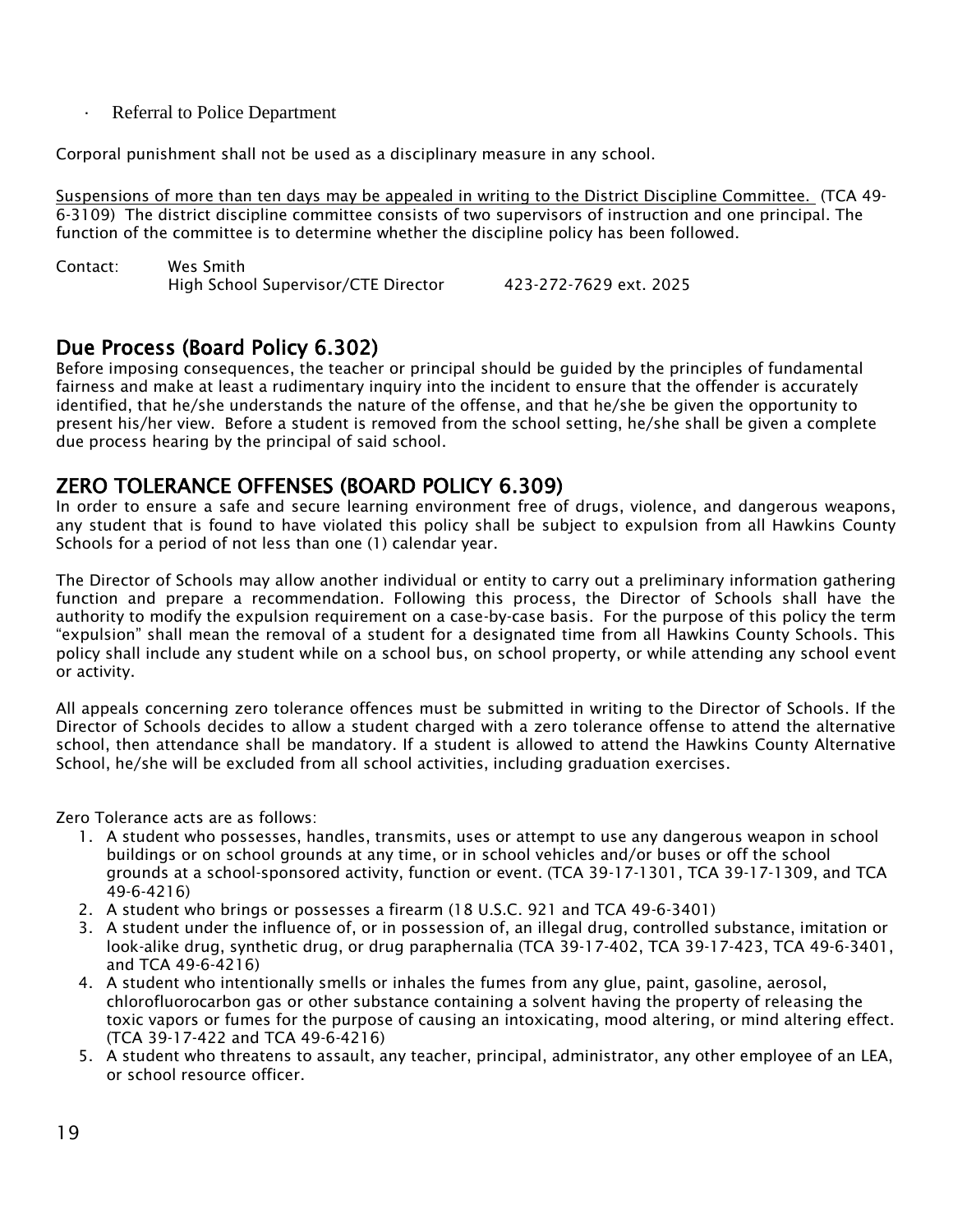6. Any student who commits aggravated assault or commits assault that results in bodily injury upon any teacher, principal administrator, any other employee of the school or school resource officer. (TCA 39- 13-102 and TCA39-13-101(a)(1))

**Notification**- When it is determined that a student has violated this policy, the principal of the school shall notify the student's parent or guardian and the criminal justice or juvenile delinquency system as required by law.

School administrators may search any student, locker, purse, and/or backpack if there is any reason to believe the student may possess any illegal drug, alcohol, fireworks, weapons, other dangerous substances, objects or stolen property. Parents and local law enforcement agencies will be notified if school officials find illegal substances.

## Automated External Defibrillator (AED)

Hawkins County Schools have Automated External Defibrillators (AEDs) available in the schools. AEDs are used to shock the heart following sudden cardiac arrest. The AED is available for the faculty, students, and community groups using the school. Expected defibrillator users will receive training in CPR/AED consistent with American Heart Association (AHA) guidelines. This equipment is very expensive. Should a student or adult damage the AED, whether intentional or unintentional, this will result in the responsible party(s) being liable for repair or replacement of the AED. If the damage is intentional, the responsible party(s) will be referred to local authorities in addition to the cost of repair or replacement.

## <span id="page-20-0"></span>Bus Conduct (Board Policy 6.308)

All school rules apply on the bus. Students will also observe additional bus rules:

#### **Be Responsible**

- Be obedient to the bus driver and obey all rules.
- Avoid excessive noise.
- Ride only in your assigned seat.
- Provide a written request from your parent/guardian regarding alternative locations/transportations.
- Leave food, drink and gum off the bus.
- Ride only your assigned bus.
- Do not attempt to ride any bus during a suspension.

#### **Use Respect**

- Provide assistance to peers when needed and is appropriate.
- Keep hands, feet and objects to yourself.
- Report any offenses to driver or principal.
- Follow instructions of bus duty personnel.
- Talk using appropriate tone, volume and word choice.
- Avoid confrontations.

#### **Stay Safe**

- Stay focused when walking to and from the school bus.
- Walk on the sidewalk, away from the road.
- Remain seated at all times.
- Keep hands, feet and objects inside the bus.
- Wait until the bus comes to a full stop before attempting to enter or exit.
- Only exit the bus when directed to by the driver or bus duty personnel. Students who ride buses which stop at other schools to exchange passengers must remain on the bus if they do not have to change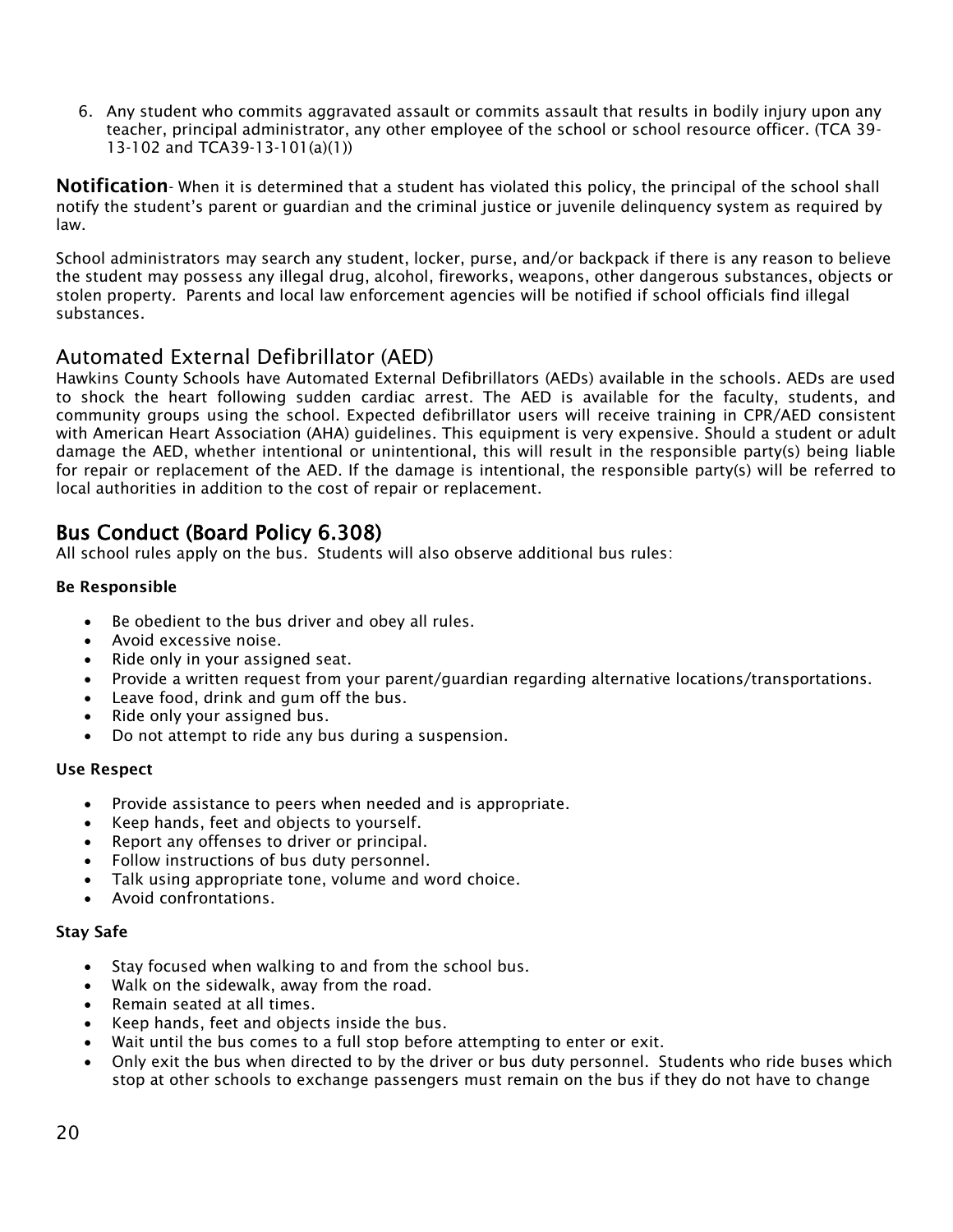buses. Students, who must change buses, will remain on the first bus until such time as the transition bus arrives and the bus duty personnel signals for them to change buses.

- Wait until the bus driver signals you across the road and check traffic first.
- Open windows to the safety line only.

Please be aware that riding the bus is a privilege, not a right. Student transportation is a privilege extended to Hawkins County students. Students who do not obey the state and local regulations governing student transportation may have their transportation privileges revoked by the school district. This may be done in order to provide a safe environment for other students on the bus. Drivers must demand their full attention be given to driving the bus.

## <span id="page-21-0"></span>Bus Assignment:

Students are assigned to a specific bus and must ride the bus to which they are assigned. Students will be allowed off the bus only at school, home and/or locations requested in writing by the parent/guardian. Any emergency request to ride a different bus must be made in writing by the parent/guardian and submitted to the school office. Temporary changes may be made by school administrators for authorized emergencies only.

<span id="page-21-1"></span>**Pick-Up Times:** Students should be aware of the arrival time and pick-up point of their assigned bus. Parents should have their child at the designated pick-up point and ready for boarding before the bus arrives. If a student fails to be at the assigned bus stop for five consecutive days, the driver may omit this portion of the run until contacted by the parent and told their child will be riding the bus again.

<span id="page-21-2"></span>**Bus Incident/Conduct Reports:** This form will provide a record of infractions occurring while a student is on the bus. All infractions that pose a threat to the safety of our students will be documented and copies will be forwarded to the parent/guardian, school administrator, and the transportation supervisor. When, in the opinion of the driver, there has been an infraction of rules/misconduct by a student, the driver shall first attempt and document on the bus informal discipline procedures such as: assigning seats, individual conferences, verbal warnings.

<span id="page-21-3"></span>**Bus Suspension:** Students who are suspended from riding the bus are still expected to attend school, except in the case of zero tolerance offenses or in cases where school administrators also suspend the student from school. In the case of bus suspension, parents are expected and required to transport their children to school. Failure to attend school during bus suspension may result in a petition to appear before the Truancy Board and/or petition to Juvenile Court. Students assigned to Alternative School are not allowed to ride the bus during the extent of the Alternative School placement. **Parents are responsible for transportation to and from Alternative School.**

**Riding the bus is an extension of the school day.** Zero tolerance behaviors, bullying and harassment issues will be dealt with immediately. Law enforcement may be called if necessary.

**Be aware of the danger zone!** The danger zone is ten feet around the school bus. The bus driver can't see you when you are in the danger zone. If the bus starts moving while you are in the danger zone you could be injured.

#### **Infraction Consequences:**

- **First Offense-** Warning, detention, community service or 1-5 days bus suspension
- **Second Offense-** Detention, 1-5 days of bus suspension
- **Third Offense-** 5 days minimum bus suspension, possible loss of all bus service, Parent/Principal meeting
- **Fourth Offense-** 30 day minimum bus suspension, possible loss of transportation privileges for the remainder of the year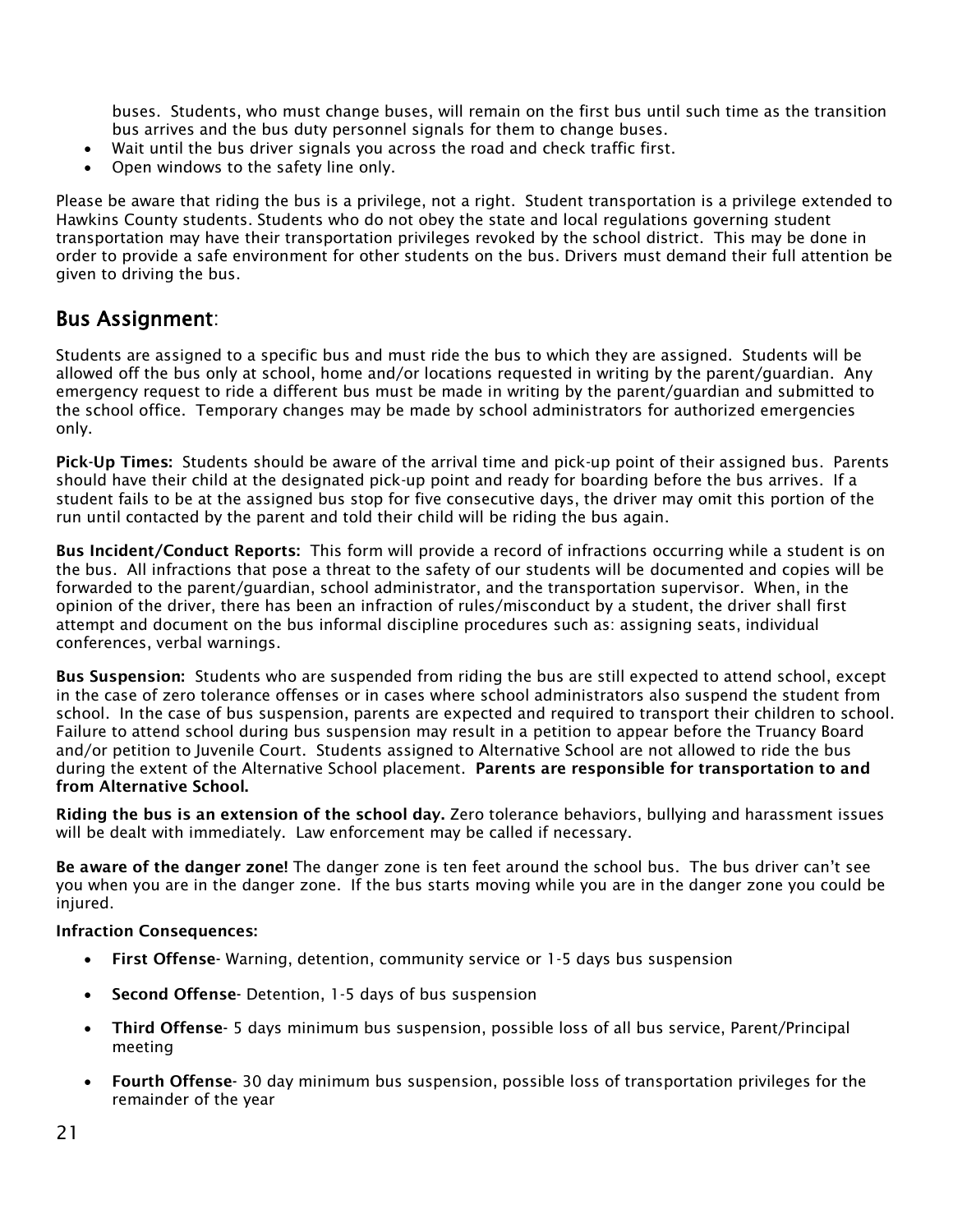<span id="page-22-0"></span>**Video Cameras-** Video cameras may be used to monitor student behavior on school vehicles transporting students to and from school or extra-curricular activities. Students in violation of bus conduct rules shall be subject to disciplinary action in accordance with Board policy and regulations governing student conduct and discipline. The district shall comply with all applicable state and federal laws related to video recordings when such recordings are considered for retention as part of the student's behavioral record as determined by the district and in accordance with the law.

<span id="page-22-1"></span>To report the unsafe operation of any Hawkins County School bus, please call (423) 272-7135.

## <span id="page-22-2"></span>SCHOOL POLICIES

#### Dress Code

The Hawkins County School System's dress code is established to teach grooming and hygiene, instill discipline, prevent disruptions, avoid safety hazards, and teach respect for authority.

Elementary students shall be dressed and groomed in a manner that is clean and neat and that will not be a health or safety hazard to themselves or others. The county prohibits any clothing, shoes, backpacks or grooming that in the principal's judgment may reasonably be expected to cause disruptions of or interference with normal school operations.

<span id="page-22-3"></span>State law prohibits students from wearing clothing that "exposes underwear or body parts in an indecent manner that disrupts the learning environment." (SB3558/HB3679)

#### Teacher Conferences

All teachers have one conference period daily. Your child's teacher will send the time for each conference period home to you. We ask that you do not take away instruction time for conferences during the day. We encourage conferences to be scheduled through the office. Every parent is encouraged to participate in scheduled conferences.

We will frequently send home information by your child. Lessons, homework, teacher notes, office notes, and parent/teacher information will accompany the child home many days. Ask your child for lesson samples, and other information. If you have any questions concerning any aspect of your child's education, please contact the school.

#### <span id="page-22-4"></span>Student Progress (Board Policy 4.601)

Progress reports will be sent home during each nine week grading period. Parents are asked to sign and return the progress report to the teacher. Report cards will be given at the end of each nine weeks. Parents may choose to keep the report card, but should sign the provided confirmation that the report card was received. If questions arise, please call the school for a conference with the teacher.

#### <span id="page-22-5"></span>Elementary Grading Scale for Grades K-2

Students in Kindergarten, First Grade, and Second Grade will have their progress assessed through the use of standards-based report card. Each skill will be assessed for grade level mastery and parents will be advised of whether their child has mastered the skill (or working towards mastery), has not mastered the skill, or the skill has not been introduced.

#### Elementary Grading Scale for Grades 3-5

| <b>Report Card Scale</b> | 93-100 | . . |
|--------------------------|--------|-----|
|                          | 85-92  | D   |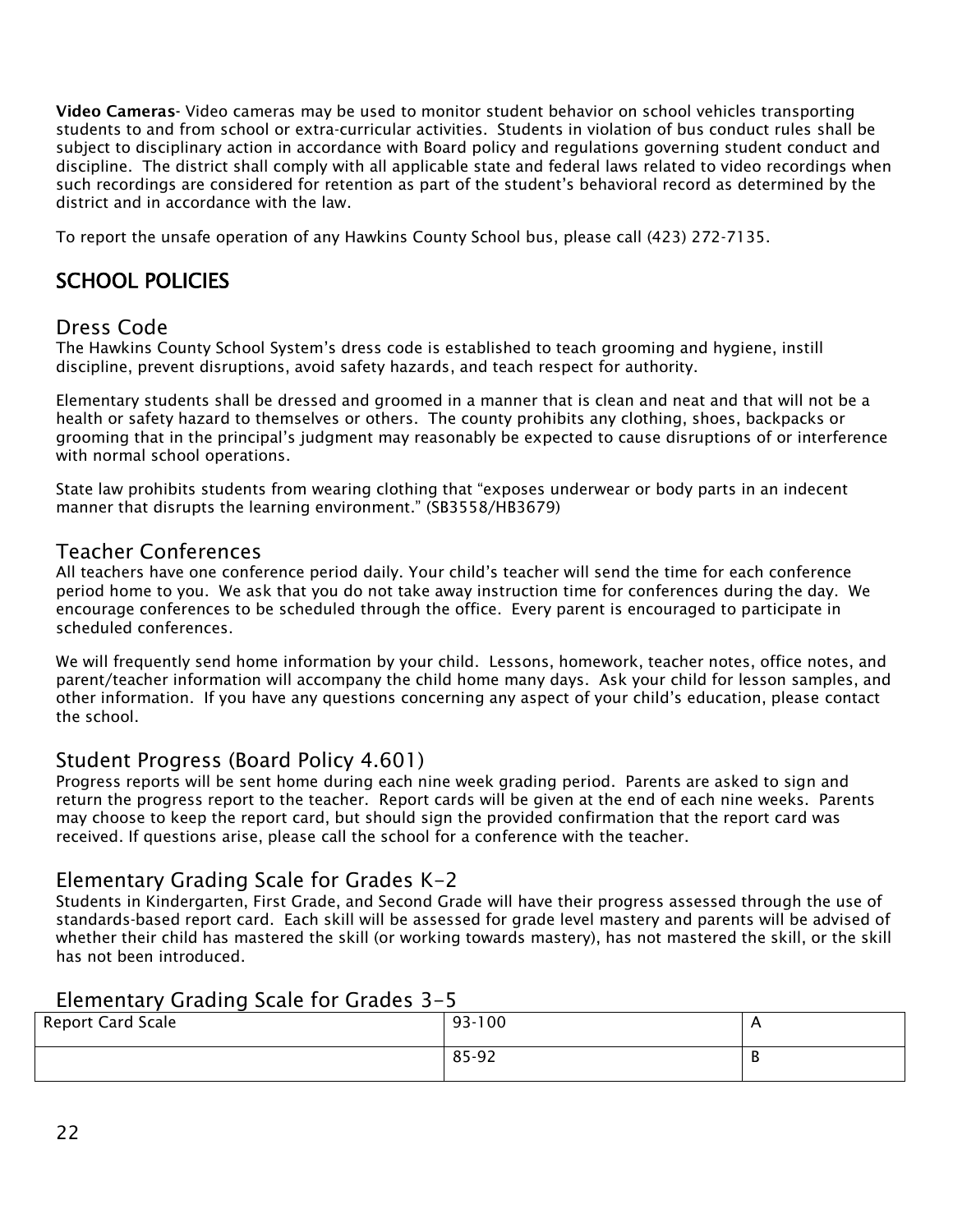|                                                                     | 75-84                                                                  |   |
|---------------------------------------------------------------------|------------------------------------------------------------------------|---|
|                                                                     | 70-74                                                                  | D |
|                                                                     | $00 - 69$                                                              |   |
|                                                                     | Incomplete to be cleared by the end<br>of the following grading period |   |
| Grade Scale for Science and Social Studies for<br>Grades 3, 4 and 5 | <b>Numerical Grades</b>                                                |   |
| <b>Grade Scale for Related Arts</b>                                 | S, N, U                                                                |   |

• Surgoinsville Middle School and Church Hill Intermediate School  $5<sup>th</sup>$  Grade will follow the Middle School Grade Policy

## <span id="page-23-0"></span>Textbooks/Curriculum (Board Policy 4.401)

The state and the Hawkins County School System furnish textbooks. When textbooks are issued to a student, they become the responsibility of that student. The student must pay for lost or damaged books.

Each school will notify parents of the course of study for their child. Parents should contact the school office for access to learning materials in addition to the child's textbooks. Parents may access curriculum information through the Hawkins County website: [www.hck12.net](http://www.hck12.net/)

## <span id="page-23-1"></span>Promotion and Retention of Students in Grades K-8 (Board Policy 4.603)

Please be advised that in all cases the determination of whether a pupil is promoted or retained in a grade or to which class he/she will be assigned is made by appropriate school officials, not parents.

The law authorizes the Local Board, through its offices and employees, to assign children not only to schools, but also to grades, classes, or courses of study within the school. (T.C.A. 49-6-3102) The professional staff is expected to place students at the grade level best suited to them academically, socially, and emotionally.

The Director of Schools/designee shall promote students to the next grade level based on the successful completion of required academic work and on the satisfactory progress in each of the relevant academic areas.

A student may be retained when such retention is in the best interest of the student.

Students who have difficulty in achieving the requirements for promotion may be considered for retention. Schools shall identify these students by February 1st. Factors used to identify students for retention shall include:

- 1. The student's ability to perform at the current grade level;
- 2. The results of local or state assessments, if applicable;
- 3. The overall academic achievement of the student;
- 4. The student's chance for success with more difficult material if promoted to the next grade;
- 5. Attendance; and
- 6. Social and emotional maturity.

When a student is considered for retention, the student's parent(s)/quardian(s) shall be notified within fifteen (15) calendar days, and an individualized promotion plan shall be developed to help the student avoid retention. The plan shall be developed in coordination with the student's teachers and may also include input from the student's parent(s)/guardian(s), school counselor, or other appropriate school personnel. A copy of the plan will be provided to the student's parent(s)/guardian(s).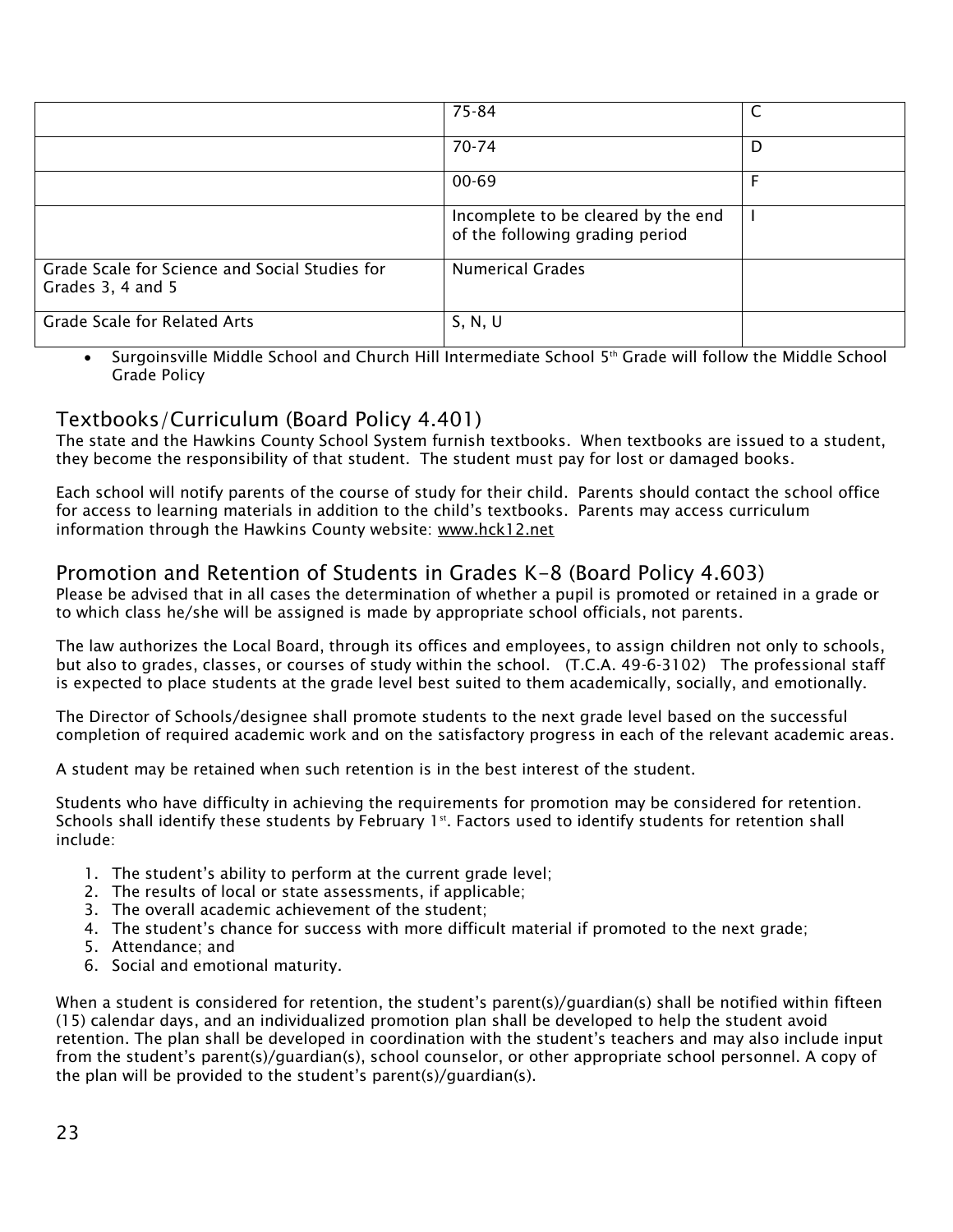## Medications (Board Policy 6.405)

Medications should be limited to those required during school hours and necessary to maintain the student's enrollment and attendance in school.

For all prescription and non-prescription drugs, a written request shall be obtained from the parent or guardian. Written request shall include:

- Child's name
- Name and address of parent/guardian
- Name of medication, dose, route, time of administration
- Discontinuation date
- Reason medication is needed
- Current parent's/guardian's phone number in case of emergency
- Parent/guardian signature

#### **A responsible adult (parent/guardian) must bring the medication to the school.**

All prescription medications require written authorization from a licensed prescriber. A prescription must be brought to school in the original, pharmacy-labeled container.

In the event it is necessary for the student to carry an inhaler or Epi-Pen medication with him/her, physician and parent authorization is required.

A parent/guardian must notify the school of any behavior or appearance-altering medication given to a student prior to arriving at school. Possible side effects documentation may be requested.

All non-prescription medication given in school for a student must be brought in an unopened, original container and must be labeled with the student's name.

A parent/guardian must pick up remaining or unused medication. Medication that is not picked up will be destroyed.

#### Epi-Pens

Hawkins County Schools has elected to maintain the placement of stock epinephrine auto-injectors (Epi-pen), to treat life threatening allergic reactions. The school nurse or other trained school personnel may utilize the stock supply of Epi-pens to respond to any individual believed to be having a life threatening allergic or anaphylactic reaction. 911 will be called anytime the epi-pen is administered. Please Note: School stock supply does not replace your child's personal Epi-pen as we cannot guarantee availability. If your child has been diagnosed with an allergy requiring a prescribed Epi-pen, it is still the parent/guardian's responsibility to provide your child's Epi-pen and medical orders to your school nurse.

#### Pediculosis (Head Lice) (Board Policy 6.4031)

No student shall be denied an education solely by reason of head lice infestation and his/her educational program shall be restricted only to the extent necessary to minimize the risk of transmitting the infestation. It shall be the responsibility of the principal or school nurse to notify the parents in the event a child has pediculosis (head lice). A letter shall be sent home by the child to explain the condition, requirements for readmission and deadlines for satisfactory completion of the treatment. Prior to readmission, satisfactory evidence must be submitted to school personnel that the student has been treated for pediculosis (head lice) and that no live lice remain. This evidence may include but not be limited to:

- (1) proof of treatment with a pediculicide product (head lice shampoo), or
- (2) satisfactory examination by a school health official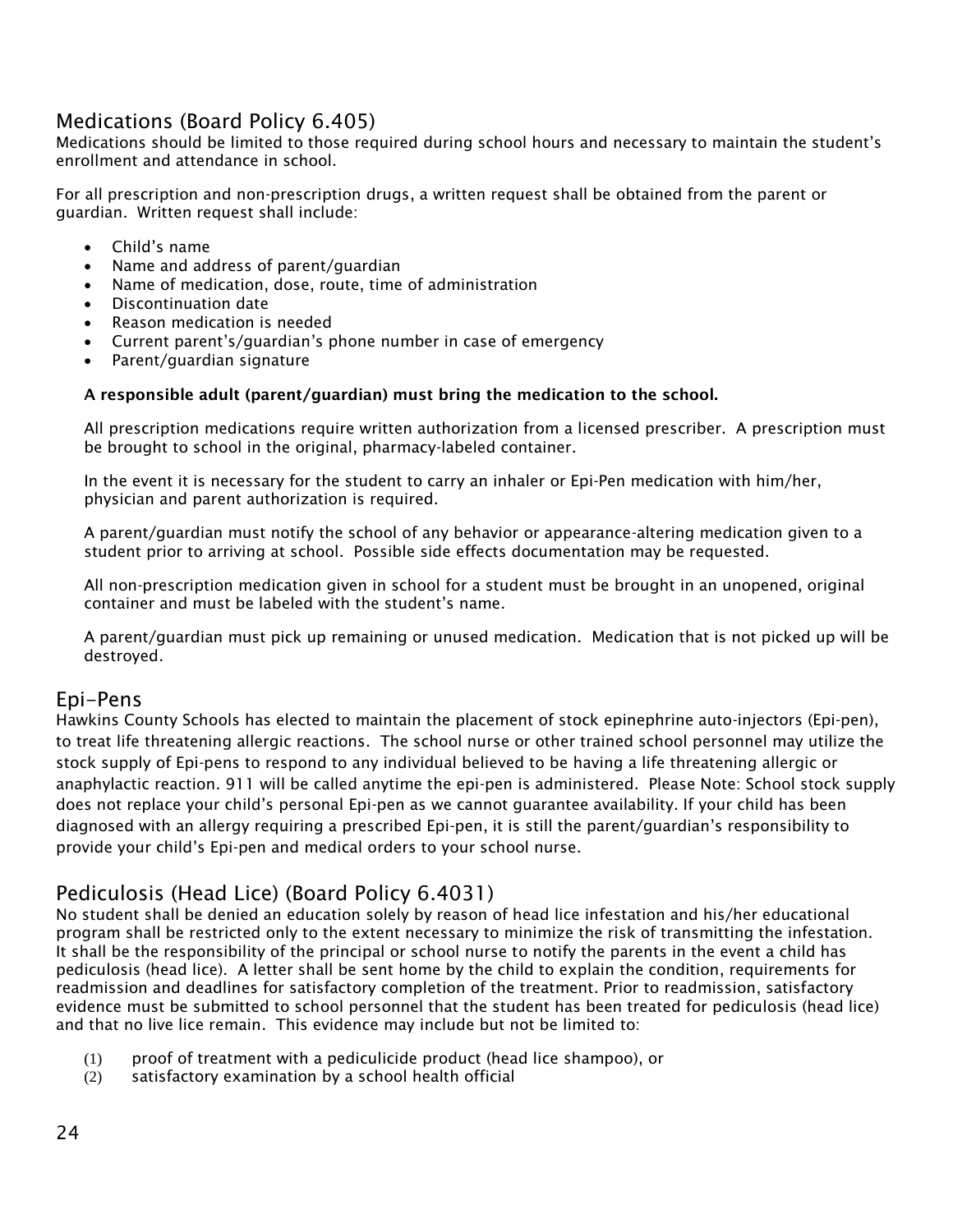Treatment and prevention procedures shall be developed by the director of health services in consultation with the director of schools and distributed to all classroom teachers. These procedures shall also be distributed to the parent/guardian of any child that has pediculosis. Any subsequent incidents of head lice for a student during the school year shall require submission of satisfactory evidence of treatment for head lice and be found free of lice by a school health official.

A student shall be expected to have met all requirements for treatment and will be readmitted to school when no lice are present. No more than one (1) day of absence will be excused for treatment, unless this day falls on the weekend where treatment can occur. All days in excess of the allowable period shall be marked as unexcused absences and referred to the attendance supervisor at the proper time.

#### Meningococcal Vaccine

Meningococcal Meningitis is a serious bacterial infection of the tissues and fluid surrounding the brain and spinal cord. Meningitis may result in blindness, hearing loss, brain damage, loss of limbs or death. Symptoms may include high fever, headache, stiff neck, nausea and vomiting, sensitivity to light, rash and confusion. The bacteria are spread through the exchange of respiratory droplets or saliva with an infected person. Examples include: coughing, kissing and sharing drink glasses. Safe and effective vaccines are available to reduce the risk and help prevent certain strains of meningococcal disease. These vaccines are available at your health care provider's office or the county health department. For more information on Meningococcal Meningitis, please see [www.cdc.gov.](http://www.cdc.gov/)

#### <span id="page-25-0"></span>Student Fees (Board Policy 6.709)

An instructional fee of fifteen dollars is requested on or before Sept.15<sup>th</sup>. Fees are waived for students when requested by parents. The fee helps pay for instructional materials and supplies including workbooks and handouts not otherwise covered.

#### <span id="page-25-1"></span>Cafeteria (Board Policy 3.500)

Breakfast and lunch are served daily unless otherwise announced. Families may apply for free or reduced meal benefits at any time during a school year. Family Meal Applications are available in each school office and online at [www.hck12.net](http://www.hck12.net/) > Quick Links > Free & Reduced Meals. Approval for free or reduced meals only applies for meals obtained after the date the application is received at the school. Charges incurred before the application is approved are not erased by the application approval and therefore, the responsibility of payment rests with the parent or guardian. Student meal account balance and purchase history may be monitored for no charge at <u>www.MySchoolBucks.com</u>. Student account balances are also posted on Parent Portal. Charges for meals are allowed in the event of an emergency, but should be paid in a timely manner.

The cost of lunch is \$2.25 for K-5 grade students and breakfast is \$1.50. For reduced lunch, the cost will be forty cents and the cost of a reduced breakfast is thirty cents. School cafeterias will accept prepayment for meals and a la carte items via cash, personal check or online at [www.myschoolbucks.com.](http://www.myschoolbucks.com/) Personal checks will be accepted through April 30 each school year.

Parents/guardians of twelfth grade (senior) students, or any student leaving the district, with positive account balances remaining upon graduation, or their last enrolled day, may, by June 30 of graduation or last enrolled year, request a refund, request the funds be moved to a sibling or other student account, or donate the funds to a student in need. Please contact the Child Nutrition Office at 423-272-2128 to initiate the request. In the event no request for refund or transfer has been made by the parent/guardian after one (1) year (June 30 of the following year) the account will be considered abandoned and the parent/guardian will forfeit the balance to offset uncollectable meal charges of other students within the district.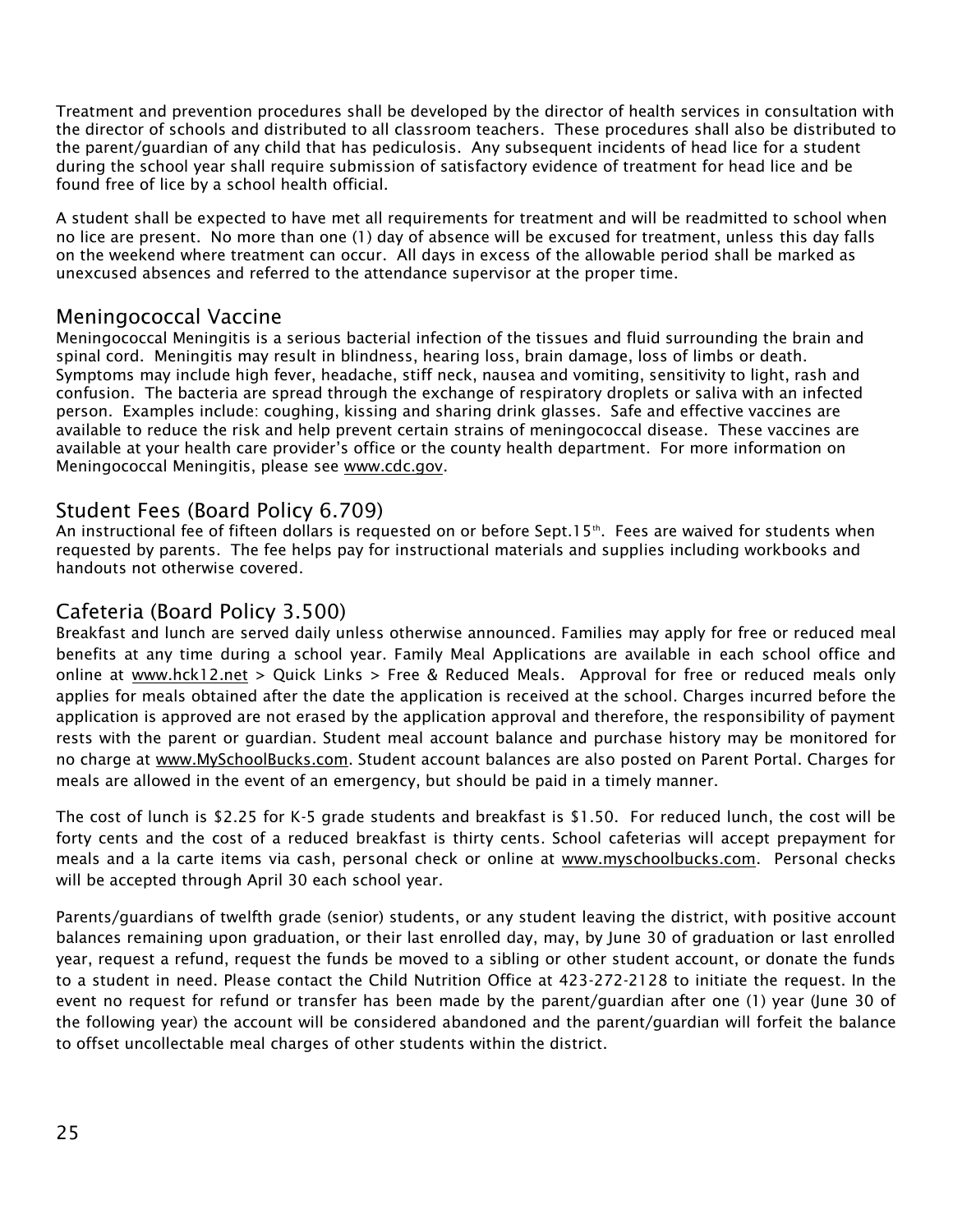## Charging Meals

## General

Students who are unable to pay for their meals at the time of the meal service are allowed to charge:

- $\boxtimes$  Breakfast
- **M** Lunch

Students charging breakfast and/or lunch will receive reimbursable meals. Only reimbursable meals should be charged. A la carte items (additional food, snack food, or beverages) should not be charged.

This Meal Charge Procedure may also be found on the Hawkins County Schools web page and a hardcopy will be provided upon request.

## Charge limits

The number of charges allowed for all students is the dollar equivalent of four (4) lunch meals. Once the student reaches the allowable four (4) meals, their account becomes delinquent and the parent/guardian will be notified. The school cafeteria manager may choose to send notes home with students, utilize the auto call system, or make personal calls.

## Household Notification

Low balance notification: The cafeteria manager will notify households monthly of low balances below \$5.00 by an automated call or by sending printed notifications home with students. Balance information is also available online in Skyward Parent Portal and online at [www.myschoolbucks.com.](http://www.myschoolbucks.com/)

Negative balance notification: The school cafeteria manager will notify households at least weekly of negative balances by an automated call or by sending printed notifications home with students. Balance information is also available online in Skyward Parent Portal and online at [www.myschoolbucks.com.](http://www.myschoolbucks.com/)

## Delinquent Debt

Delinquent debt is defined as overdue unpaid meal charges that are considered collectable, with efforts being made to collect them. The debt may remain on the accounting documents until it is either collected or determined to be uncollectable. The debt may be carried over at the end of the school year (beyond June 30), provided the household requests a repayment plan.

The household's debt will be delinquent for fifteen (15) days before the SFA requests payment. If the delinquent debt is not paid within fifteen (15) days of the formal request for payment, the school cafeteria manager, Child Nutrition Office, or school principal will contact the household for debt collection. The school principal may, at their discretion, withhold student grades and/or participation in specified student activities until the delinquent debt is paid, a repayment plan is requested, or good faith effort is made by the household to satisfy the debt.

## Repayment plans

Each household may request a repayment plan that will include payment levels and due dates appropriate to a household's particular circumstances. Please contact the Child Nutrition Office at 423-272-2128 for establishing a repayment plan.

Students eat lunch in the school cafeteria under the supervision of the school staff. Students are expected to behave appropriately in the cafeteria and show good manners. Appropriate behaviors will be reinforced. The Board prohibits food to be brought into the school cafeterias from outside commercial food service establishments during serving time. Additionally, soft drinks will not be allowed in the elementary school cafeterias.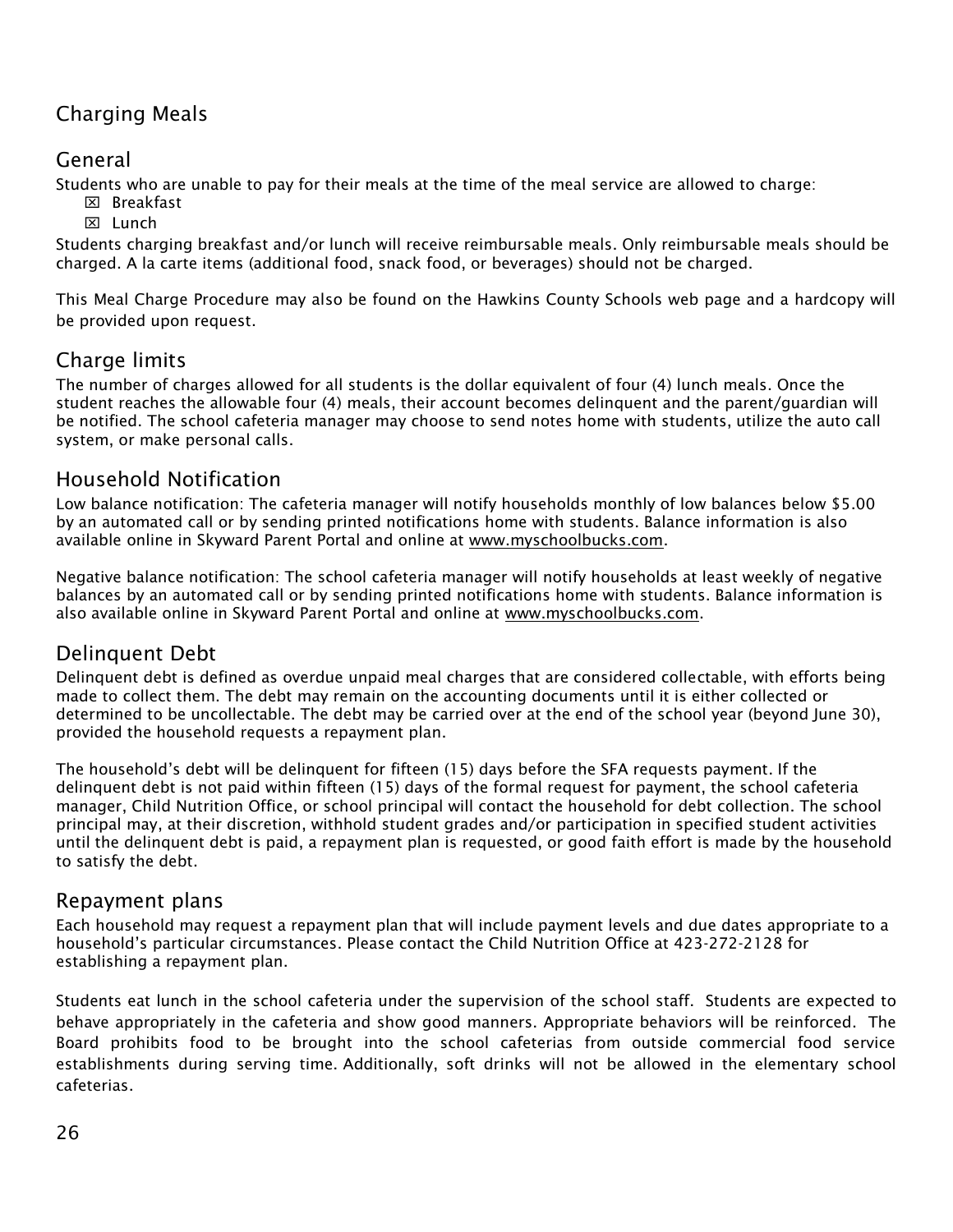## Behavior

In order to keep the cafeteria clean and attractive, the following rules must be observed:

- 1. Keep milk cartons, food, and waste paper on the tray.
- 2. Empty all debris from trays into the waste containers. Return trays, empty dishes, and silverware to the receiving line.
- 3. Keep tables, chairs, and floors clean.
- 4. Push chairs back after eating.
- 5. Talk in a normal voice.
- 6. Keep the cafeteria lines orderly.
- 7. Always walk in the commons area/cafeteria.
- 8. Pick up and clean up any food you drop or spill.
- 9. All food should be eaten at the table. No food or drink is to be taken from the commons area/cafeteria without approval from administration.

#### Additional Resources

Families may find assistance with applying for free or reduced price schools meals by contacting their child's school office, the Hawkins County Schools Child Nutrition Office at 423-272-2128, or online at [www.hck12.net.](http://www.hck12.net/)

*"In accordance with Federal civil rights law and U.S. Department of Agriculture (USDA) civil rights regulations and policies, the USDA, its Agencies, offices, and employees, and institutions participating in or administering USDA programs are prohibited from discriminating based on race, color, national origin, sex, disability, age, or reprisal or retaliation for prior civil rights activity in any program or activity conducted or funded by USDA.*

*Persons with disabilities who require alternative means of communication for program information (e.g. Braille, large print, audiotape, American Sign Language, etc.), should contact the Agency (State or local) where they applied for benefits. Individuals who are deaf, hard of hearing or have speech disabilities may contact USDA through the Federal Relay Service at (800) 877-8339. Additionally, program information may be made available in languages other than English.*

*To file a program complaint of discrimination, complete the USDA [Program Discrimination](http://www.ocio.usda.gov/sites/default/files/docs/2012/Complain_combined_6_8_12.pdf) [Complaint Form,](http://www.ocio.usda.gov/sites/default/files/docs/2012/Complain_combined_6_8_12.pdf) (AD-3027) found online at: [http://www.ascr.usda.gov/complaint\\_filing\\_cust.html,](http://www.ascr.usda.gov/complaint_filing_cust.html) and at any USDA office, or write a letter addressed to USDA and provide in the letter all of the information requested in the form. To request a copy of the complaint form, call (866) 632-9992. Submit your completed form or letter to USDA by:*

- *1) mail: U.S. Department of Agriculture Office of the Assistant Secretary for Civil Rights 1400 Independence Avenue, SW Washington, D.C. 20250-9410;*
- *2) fax: (202) 690-7442; or*
- *3) email: [program.intake@usda.gov](mailto:program.intake@usda.gov)*

<span id="page-27-0"></span>*This institution is an equal opportunity provider*.

## Toys, Playthings and Valuables

Toys and playthings can only be brought to school with the permission of the teacher. Electronic equipment of all types (including CD players) is not allowed at school. Also, any expensive personal items that could easily be lost or stolen (watches, rings, large sums of money, etc.) are discouraged and cannot be the responsibility of the school. Faculty and staff may confiscate items deemed inappropriate and returned at the discretion of the school.

The school cannot assume responsibility for your child's losses. However, if you will report them immediately, every effort will be made to help. Place names on all items that can be labeled (i.e., lunch boxes, school supplies and apparel). If your child has lost an item, please check in the school office.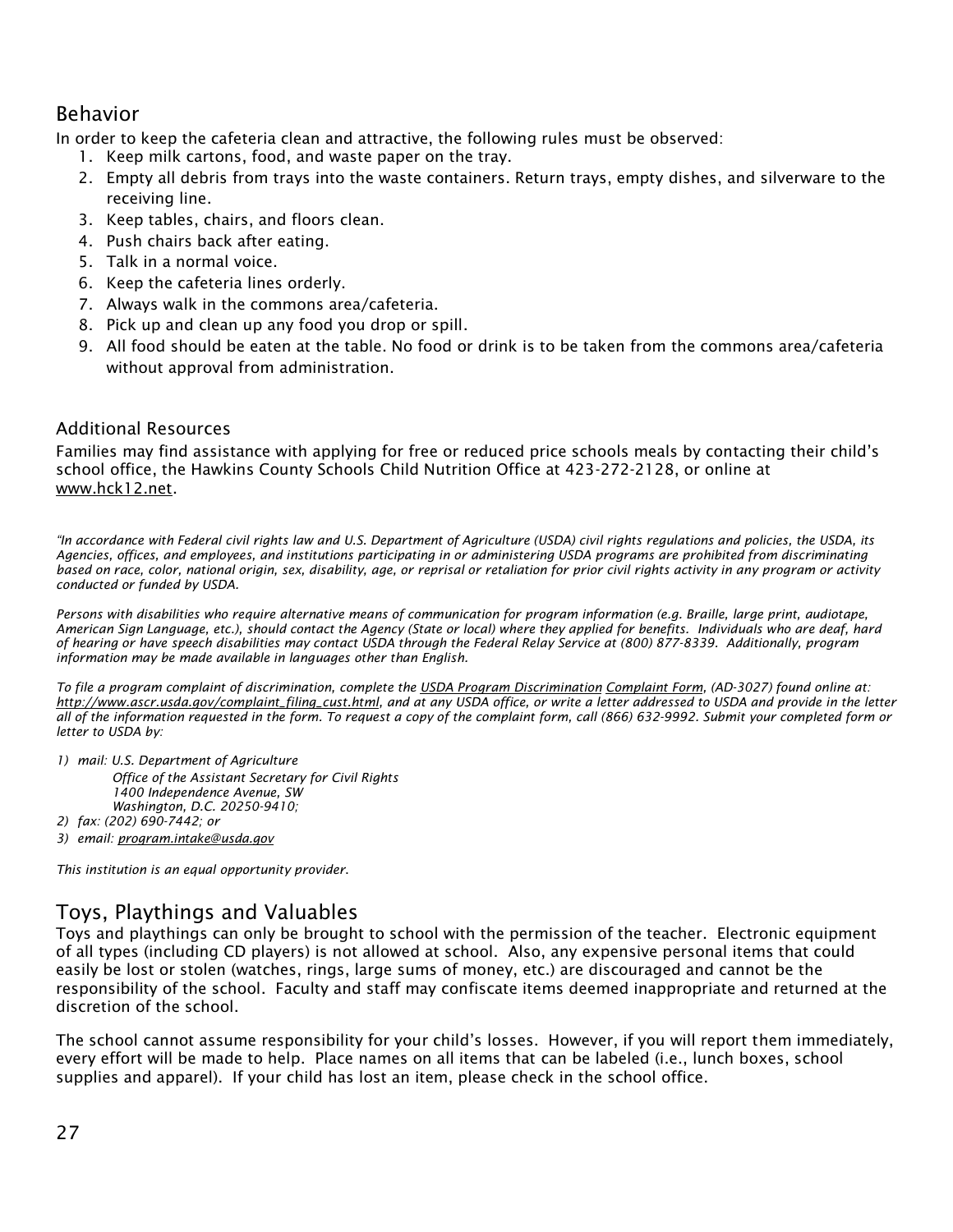## <span id="page-28-0"></span>Cell Phone Policy (Board Policy 6.312)

The Attorney General of Tennessee states that "a school has the authority to confiscate a cell phone when the cell phone has been determined to be an unauthorized item in the school rules. The disciplinary action is cumulative so that repeat or persistent violations of the policy result in enhanced disciplinary action. Further, a student's due process rights are ensured with notification of the cell phone policy."

Student's cell phone and other electronic devices are to be turned off and not visible during the school day, inclusive of arrival and departure times. Cell phones should be stored in backpacks, purses or other similar carry-alls, and in the off mode unless under the direct supervision of school personnel. Cell phone use is not permitted between classes. For emergency purposes, land-line telephones are available in the administrative offices of the school. Use of cameras on personal communication devices is strictly prohibited on school property, including restrooms or locker rooms. A student in violation of this policy is subject to disciplinary action. Cell phones may be confiscated if this rule is violated. Refusal to immediately surrender the entire cell phone (including battery, SIM card, etc.) will result in disciplinary action and possible referral to law enforcement officials. If students are found using a cell phone, or if a cell phone is seen or heard ringing during school hours, the cell phone will be confiscated and turned over to the school administration. If a cell phone is used for illegal or immoral acts, it will be kept for police/school evidence.

Violation of the cell phone policy will result in the following consequences:

- First Offense- Warning and explanation of the policy
- Second Offense- Cell phone will be confiscated and kept at the school for a minimum of five (5) school days. (Upon reasonable suspicion all cell phone memory may be reviewed.) In order to retrieve the confiscated item, a parent or guardian must make contact with the appropriate administrator.
- Third Offense- When a student has a fourth offense during the current semester, the item will be confiscated for a minimum of ten (10) school days. A parent or guardian must retrieve the confiscated item from the front office.
- <span id="page-28-1"></span> Fourth Offense- When a student has a fourth offense during the current semester, the item will be confiscated for the remainder of the semester. A parent or guardian may retrieve the confiscated item at the end of the school day on the last day of the semester.

#### Tobacco

- The *USE* or *POSSESSION* of tobacco and tobacco products, including smokeless tobacco, electronic cigarettes and associated paraphernalia by students will not be permitted anywhere on the school grounds or in buildings. The use of chewing tobacco will not be permitted on school property at any time.
- The use or possession of tobacco in any form will not be permitted on county provided transportation.
- *POSSESSION* or *USE* of lighters or matches will not be permitted on school grounds, in buildings, or on county provided transportation.

State law has been revised so that it is a violation for anyone under the age of 18 to use or be in possession of tobacco. Violators may be cited to court (TCA 39-15-407-413). According to the 1999 Tennessee Tobacco Law, violators may be fined from \$10 - \$50, and may also be sentenced to perform up to 50 hours of community service. Violators may be required to attend tobacco/smoking classes.

#### EMERGENCY INFORMATION/SCHOOL SCHEDULE CHANGES

The Hawkins County School System has the utmost concern for student safety and security. Therefore, each school and the system have well developed safety and emergency plans. Hawkins County Schools has a fully operational call and/or email alert system used to notify parents in case of an emergency or school schedule changes. Information is also posted on the Hawkins County Schools website located at: [www.hck12.net](http://www.hck12.net/)  School closings will additionally be listed on local radio and television stations.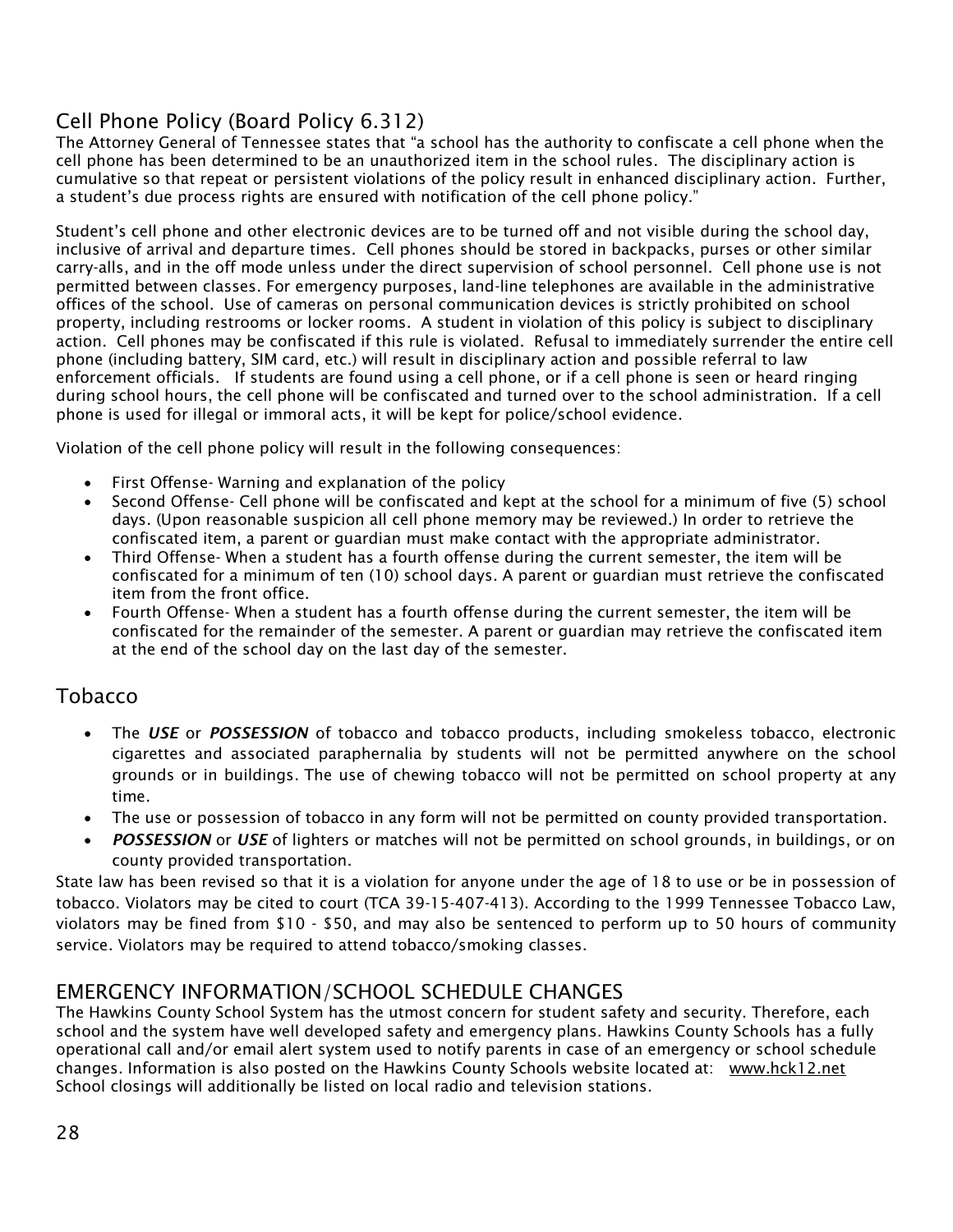## <span id="page-29-0"></span>Student Records (Board Policy 6.600)

A cumulative record shall be kept for each student enrolled in school. The folder shall contain a health record, attendance record and scholarship record, shall be kept current, and shall accompany the student through his/her school career.

Student records shall be confidential. Only authorized school officials may have access to student information for legitimate educational purposes without the consent of the student or parent/guardian. Parents must contact the school office to request access to their child's official records.

## <span id="page-29-1"></span>Surveys of Students (Board Policy 6.4001)

Surveys for research purposes shall be allowed by the Board when the project is viewed as contributory to greater understanding of the teaching-learning process, and the project does not violate the goals of the Board and the disruption of the regular school program is minimal. The Director of Schools shall develop administrative procedures for approving requests for conducting surveys by agencies, organizations, or individuals. The request shall outline what is to be done, who is to be involved, and how the results will be used and distributed.

Parents have the right to review all instructional material that will be used for a survey, analysis or evaluation as part of a federal program. Parents, upon request, may inspect any instrument used to collect personal information for the purpose of marketing or selling information before the instrument is administered or distributed to students. Parents and students may decline to provide the information requested.

## <span id="page-29-2"></span>Parent's Right to Know

Parents have the right to request information regarding the professional qualifications and experience of their child's classroom teachers and any paraprofessional providing instructional support to their child.

Upon request, parents will be provided the following information about the qualifications of professional and paraprofessional personnel who provide instruction to their child:

- Whether the teacher has met Tennessee qualifications and licensing criteria for grade levels and/or subject areas in which the teacher provides instruction;
- Whether the teacher is teaching under an emergency or provisional status through which State qualification or licensing criteria have been waived (waiver or permit);
- The baccalaureate degree major of the teacher and any other graduate certification or advanced degree held by the teacher and the field of discipline of the certification of the degree;
- Whether the child is provided instructional services by paraprofessionals and, if so, their qualifications, and
- Timely notice that the child has been assigned, or has been taught for four or more consecutive weeks by a teacher who is not "highly qualified".

The information is located in the principal's office of your child's school and is available upon request. In addition, parents may access teacher qualifications and licensing information on the State of Tennessee website:<http://www.state.tn.us/education>

Such notice and information shall be in an understandable and uniform format and to the extent practicable, provided in a language that the parent can understand. Parents also should understand that they have the right to request that their child's name, address, and telephone number not be released to a military recruiter without prior written consent.

## <span id="page-29-3"></span>STUDENT DISCRIMINATION, HARASSMENT, BULLYING, CYBER-BULLYING, AND INTIMIDATION (Board Policy 6.304)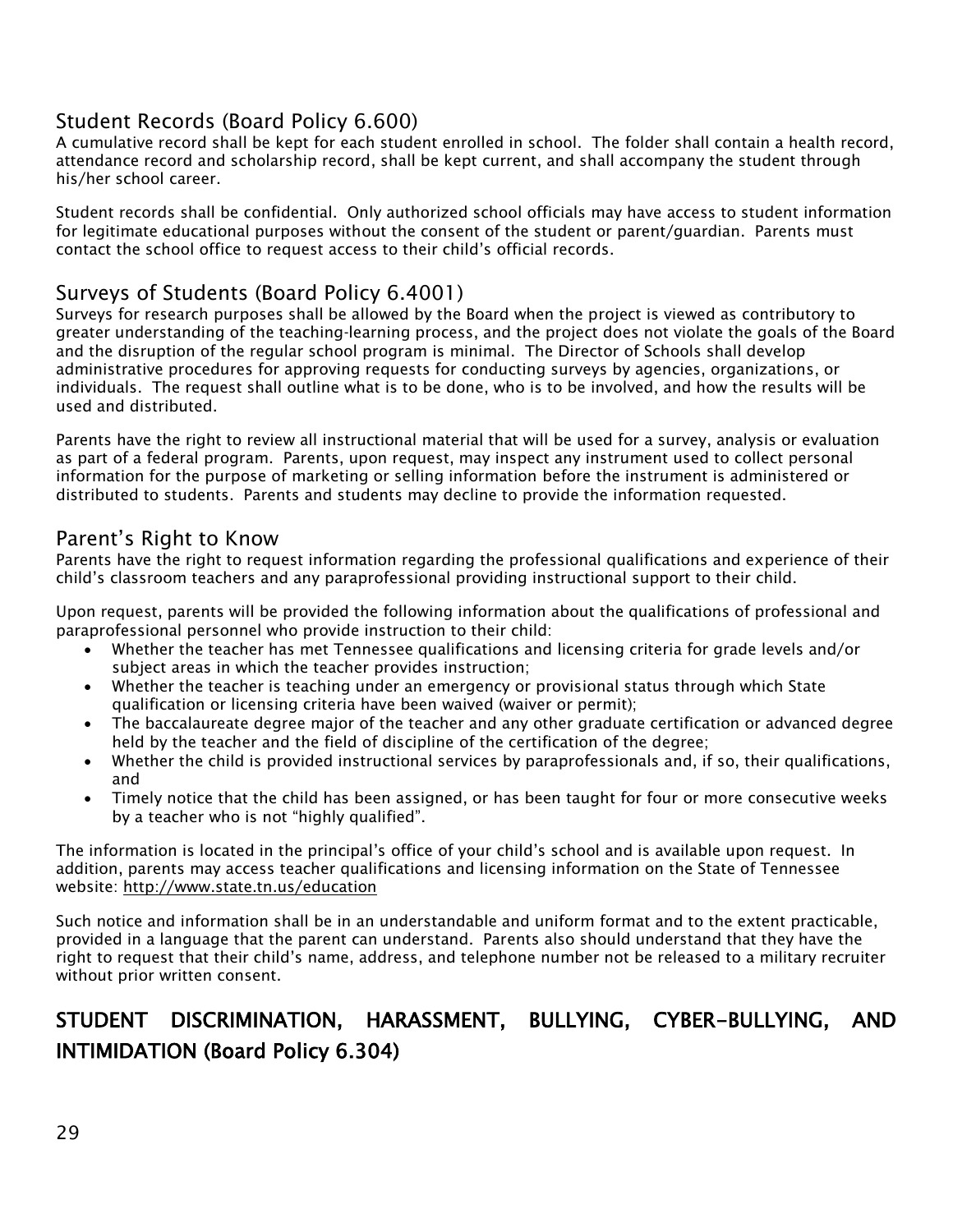The Hawkins County Board of Education has determined that a safe, civil, and supportive environment in school is necessary for students to learn and achieve high academic standards. In order to maintain that environment, acts of bullying, cyber-bullying, discrimination, harassment, hazing, or any other victimization of students, based on any actual or perceived traits or characteristics, are prohibited.<sup>1</sup>

This policy shall be disseminated annually to all school staff, students, and parents. This policy shall cover employees, employees' behaviors, students, and students' behaviors while on school property, at any schoolsponsored activity, on school-provided equipment or transportation, or at any official school bus stop. If the act takes place off school property or outside of a school-sponsored activity, this policy is in effect if the conduct is directed specifically at a student or students and has the effect of creating a hostile educational environment or otherwise creating a substantial disruption to the education environment or learning process.

Building administrators are responsible for educating and training their respective staff and students as to the definition and recognition of discrimination/harassment.

#### **DEFINITIONS**

Bullying/Intimidation/Harassment - An act that substantially interferes with a student's educational benefits, opportunities, or performance, and the act has the effect of:

- Physically harming a student or damaging a student's property;
- Knowingly placing a student or students in reasonable fear of physical harm to the student or damage to the student's property;
- Causing emotional distress to a student or students; or
- Creating a hostile educational environment.

Bullying, intimidation, or harassment may also be unwelcome conduct based on a protected class (race, nationality, origin, color, gender, age, disability, religion) that is severe, pervasive, or persistent and creates a hostile environment.

Cyber-bullying - A form of bullying undertaken through the use of electronic devices. Electronic devices include, but are not limited to, telephones, cellular phones or other wireless telecommunication devices, text messaging, emails, social networking sites, instant messaging, videos, web sites, or fake profiles.

Hazing - An intentional or reckless act by a student or group of students that is directed against any other student(s) that endangers the mental or physical health or safety of the student(s) or that induces or coerces a student to endanger his/her mental or physical health or safety. Coaches and other employees of the school district shall not encourage, permit, condone, or tolerate hazing activities.<sup>2</sup>

"Hazing" does not include customary athletic events or similar contest or competitions and is limited to those actions taken and situations created in connection with initiation into or affiliation with any organization.

#### **COMPLAINTS AND INVESTIGATIONS**

Alleged victims of the above-referenced offenses shall report these incidents immediately to a teacher, counselor, or building administrator.<sup>3</sup> All school employees are required to report alleged violations of this policy to the principal or his/her designee. All other members of the school community, including students, parents, volunteers, and visitors, are encouraged to report any act that may be a violation of this policy.

While reports may be made anonymously, an individual's need for confidentiality must be balanced with obligations to cooperate with police investigations or legal proceedings, to provide due process to the accused, to conduct a thorough investigation, or to take necessary actions to resolve a complaint, and the identity of parties and witnesses may be disclosed in appropriate circumstances to individuals with a need to know.

The principal or his/her designee at each school shall be responsible for investigating and resolving complaints. Once a complaint is received, the principal or his/her designee shall initiate an investigation within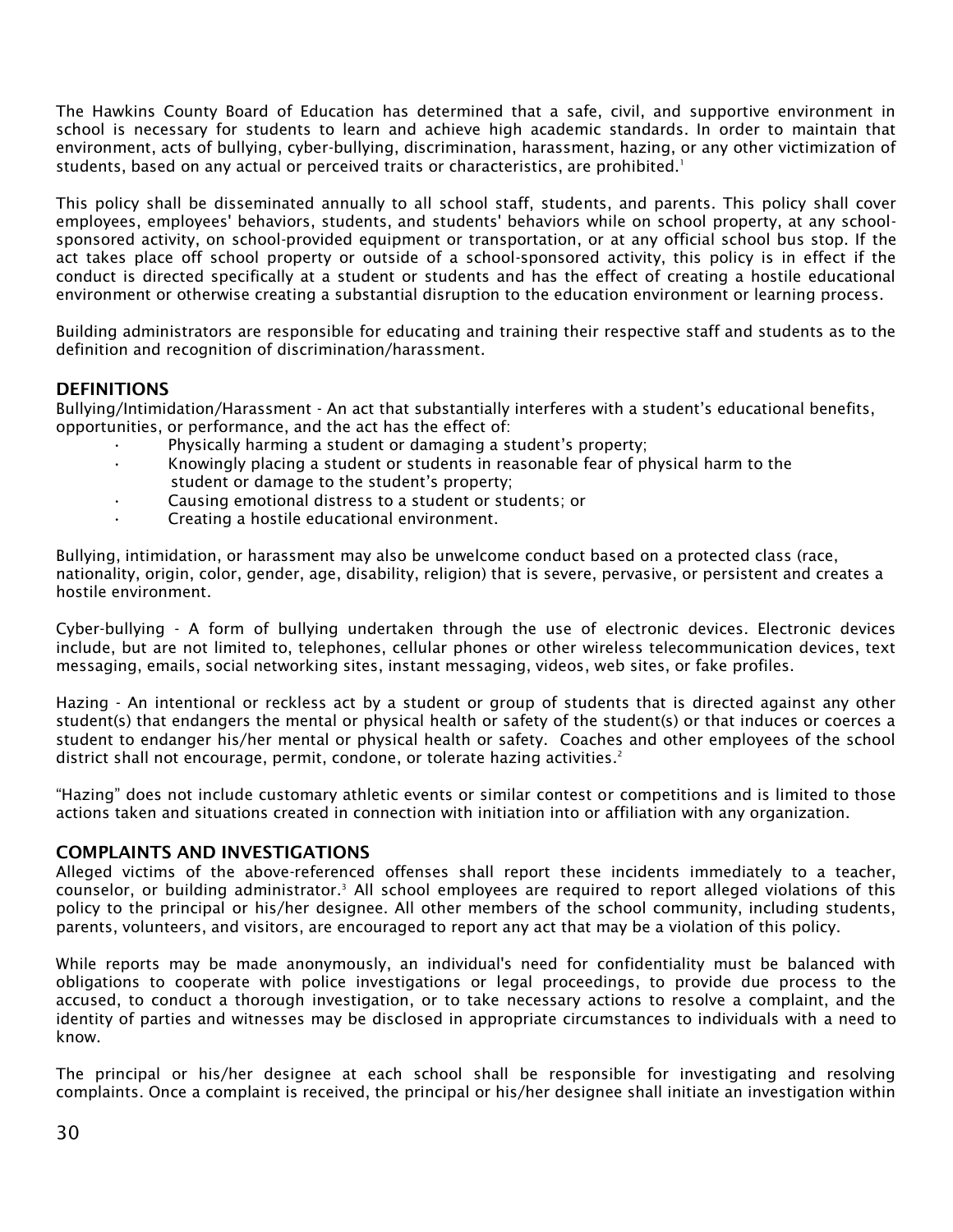forty-eight (48) hours of receipt of the report.<sup>4</sup> If a report is not initiated within forty-eight (48) hours, the principal or his/her designee shall provide the director of schools with appropriate documentation detailing the reasons why the investigation was not initiated within the required timeframe. $^4$ 

The principal or his/her designee shall notify the parent(s)/guardian(s) when a student is involved in an act of discrimination, harassment, intimidation, bullying, or cyber-bullying. The principal or his/her designee shall provide information on district counseling and support services. Students involved in an act of discrimination, harassment, intimidation, bullying, or cyber-bullying shall be referred to the appropriate school counselor by the principal or his/her designee when deemed necessary.<sup>1,4</sup>

The principal or his/her designee is responsible for determining whether an alleged act constitutes a violation of this policy, and such act shall be held to violate this policy when it meets one of the following conditions:

- It places the student in reasonable fear or harm for the student's person or property;
- It has a substantially detrimental effect on the student's physical or mental health;
- It has the effect of substantially interfering with the student's academic performance; or
- It has the effect of substantially interfering with the student's ability to participate in or benefit from the services, activities, or privileges provided by a school.

Upon the determination of a violation, the principal or his/her designee shall conduct a prompt, thorough, and complete investigation of each alleged incident. All investigations shall be completed and appropriate intervention taken within twenty (20) calendar days from the receipt of the initial report.<sup>4</sup> If the investigation is not complete or intervention has not taken place within twenty (20) calendar days, the principal or his/her designee shall provide the director of schools with appropriate documentation detailing the reasons why the investigation has not been completed or the appropriate intervention has not taken place.<sup>4</sup> Within the parameters of the federal Family Educational Rights and Privacy Act (FERPA) at 20 USCA § 1232g, a written report on the investigation will be delivered to the parents of the complainant, parents of the accused students, and to the director of schools.

#### **RESPONSE AND PREVENTION**

School administrators shall consider the nature and circumstances of the incident, the age of the violator, the degree of harm, previous incidences or patterns of behavior, or any other factors, as appropriate to properly respond to each situation.

A substantiated charge against an employee shall result in disciplinary action up to and including termination. A substantiated charge against a student may result in corrective or disciplinary action up to and including suspension.

An employee disciplined for violation of this policy may appeal the decision by contacting the Federal Rights Coordinator or the Director of Schools. Any student disciplined for violation of this policy may appeal the decision in accordance with disciplinary policies and procedures.

#### **REPORTS**

When a complaint is filed alleging a violation of this policy where there is physical harm or the threat of physical harm to a student or a student's property, the principal or his/her designee of each middle school, junior high school, or high school shall report the findings and any disciplinary actions taken to the director of schools and the chair of the board of education.

By July 1 of each year, the director of schools or his/her designee shall prepare a report of all of the bullying cases brought to the attention of school officials during the prior academic year. The report shall also indicate how the cases were resolved and/or the reasons they are still pending. This report shall be presented to the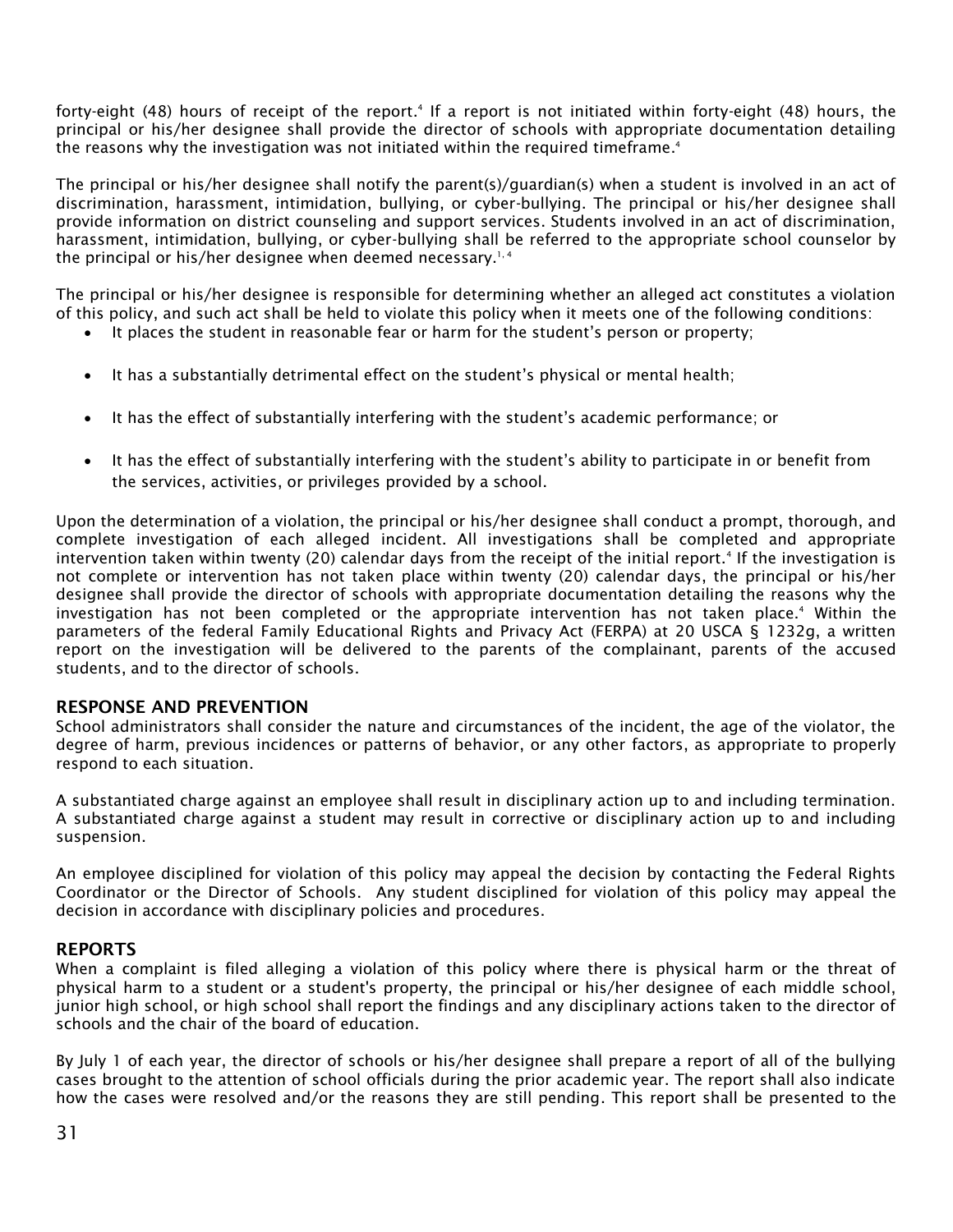board of education at its regular July meeting, and it shall be submitted to the state department of education by August 1.

The director of schools shall develop forms and procedures to ensure compliance with the requirements of this policy and TCA 49-6-4503.

#### **RETALIATION AND FALSE ACCUSATIONS**

Retaliation against any person who reports or assists in any investigation of an act alleged in this policy is prohibited. The consequences and appropriate remedial action for a person who engages in retaliation shall be determined by the administrator after consideration of the nature, severity, and circumstances of the act.

False accusations accusing another person of having committed an act prohibited under this policy are prohibited. The consequences and appropriate remedial action for a person found to have falsely accused another may range from positive behavioral interventions up to and including suspension and expulsion.

#### **APPEALS**

- A. Decisions made by school administration may be appealed in writing to:
	- 1. For issues involving Sexual Harassment Lori Allen Title IX Coordinator 423-272- 7629 ext. 3202
	- 2. For issues involving Bullying, Cyber-Bullying, or Intimidation Wes Smith Title VI Coordinator – 423-272-7629 ext. 2025
- B. Decisions made by Title IX Coordinator or Title VI Coordinator may be appealed in writing to the Hawkins County Board of Education, 200 N Depot Street, Rogersville, TN 37857.
- C. Decisions made by the Hawkins County Board of Education may be appealed in writing to the Office of Civil Rights, US Department of Education, 61 Forsyth Street S.W., Suite 19T10, Atlanta, GA 30303-8927. (404) 974-9406, or via fax at (404) 974-9471.

1: TCA 49-6-4503, 2: TCA 49-2-120, 3: 20 USCA 1681 to 1686, 4: TCA 49-6-4503 (c)(2)(B)

## <span id="page-32-0"></span>**RESOURCES**

#### Child Advocacy Group

In addition to the state and local resources available to parents and children, there are many agencies and organizations that offer support, information, training, and help in advocating for persons with disabilities in Tennessee. A few of these organizations are listed below:

> **The ARC of Washington County** 110 East Mountcastle Dr. Johnson City, TN 37601 423.928.9362 Fax: 423.928.7431

**Support and Training for Exceptional Parents (STEP)** http:www.tnstep.org/ 712 Professional Plaza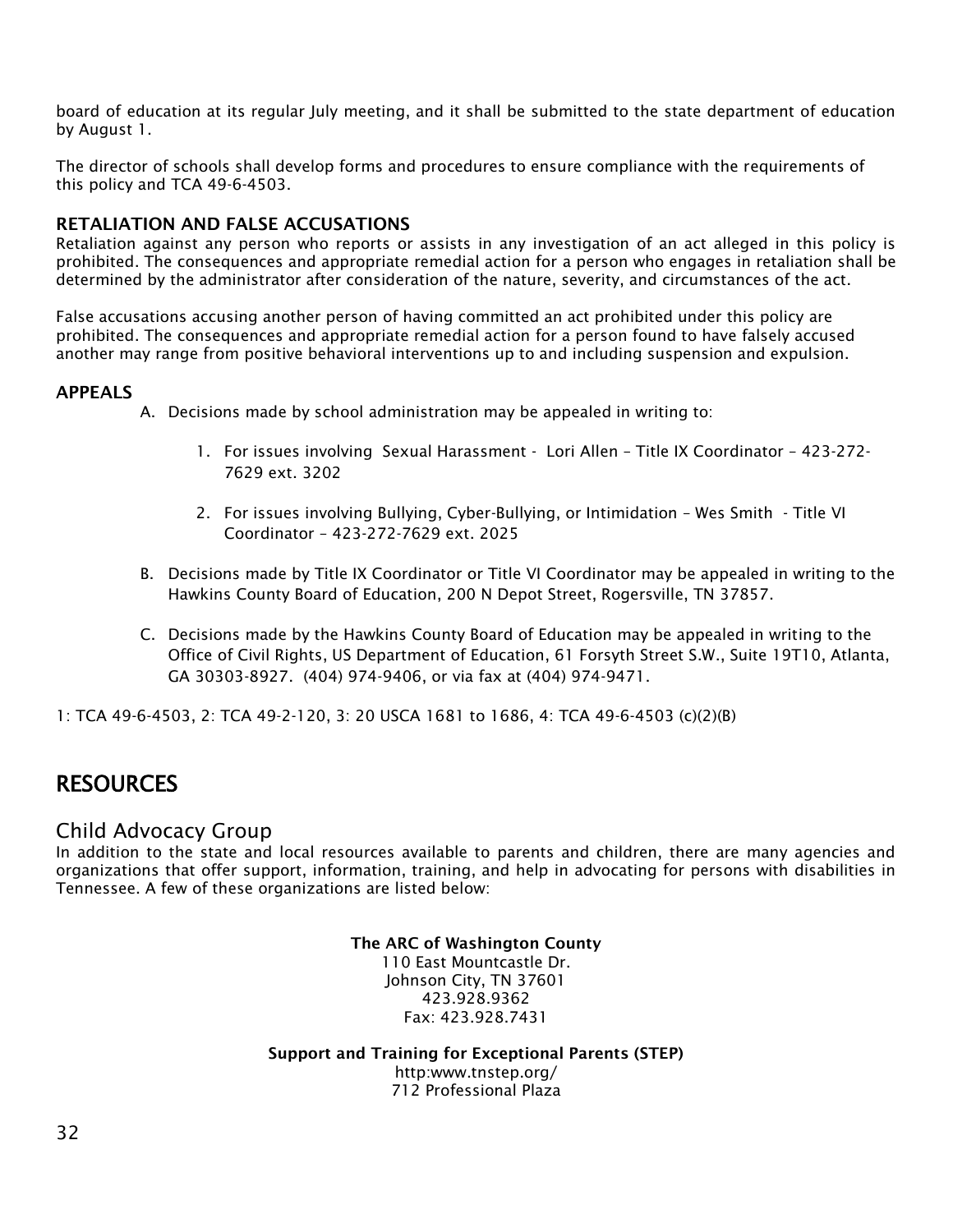Greeneville, TN 37745 Telephone: 1-800-280-STEP

#### **East Tennessee Regional Resource Center**

2763 Island Home Blvd. Knoxville, TN 37920 865.594.5691 Fax: 865.594.8909

#### **Tennessee Department of Education Contact Information**

1-615-741-5158 http://tennessee.gov/education/speced

These are but a few of the organizations available to help with information, training, and advocacy. For a more extensive list visit the Tennessee Disability Services-Disability Pathfinder Database:

#### **<http://kc.vanderbilt.edu/pathfinder/ServiceFinder/default.aspx/Ing=1>**

#### **Helpline: 1-800-640-4636**

#### **Email: tnpathfinder@vanderbilt.edu**

This information is provided as a service to individuals seeking additional avenues for help and information. The Tennessee Department of Education and the Hawkins County Board of Education do not intend this as an endorsement or recommendation for any individual, organization, or service represented on these pages.

## <span id="page-33-0"></span>Child Abuse and Neglect

State law requires that school system personnel be alert to any evidence of child abuse or neglect. Child abuse is defined as any physical or mental condition that is of such nature as to indicate that it has been caused by brutality, abuse, or neglect. Staff members having knowledge or suspicion of any child who is suffering from abuse or neglect are required to report such harm immediately. Any reasonable suspicion of abuse must be reported to the Department of Children's Services (877.237.0004). The report shall include the following:

- Name, address, and age of the child
- Name and address of the parents or persons having custody of the child
- Nature and extent of the abuse or neglect
- Any evidence to the cause or any other information that may relate to the cause or extent of the abuse or neglect

The person reporting is immune from liability and his/her identity remains confidential except when the court determines otherwise.

#### <span id="page-33-1"></span>Family Education Rights and Privacy Act (FERPA)

The Family Educational Rights and Privacy Act (FERPA) give parents certain rights with respect to their children's education records, including directory information. Directory information means information contained in an education record of a student that would not generally be considered harmful or an invasion of privacy if disclosed. It includes, but is not limited to, the student's name, address, telephone listing, electronic mail address, photograph, date and place of birth, major field of study, dates of attendance, grade level, enrollment status, participation in officially recognized activities and sports, weight and height of members of athletic teams, degrees, honors and awards received, and the most recent educational agency or institution attended. Unless the parent or guardian notifies the Hawkins County Board of Education school district within **10 Calendar Days** after the first day of school, **consent** is **implied** for the Hawkins County Board of Education to release directory information.

**Implied consent** includes the release of student directory information, or for non-directory information such as student work, for use in the following ways: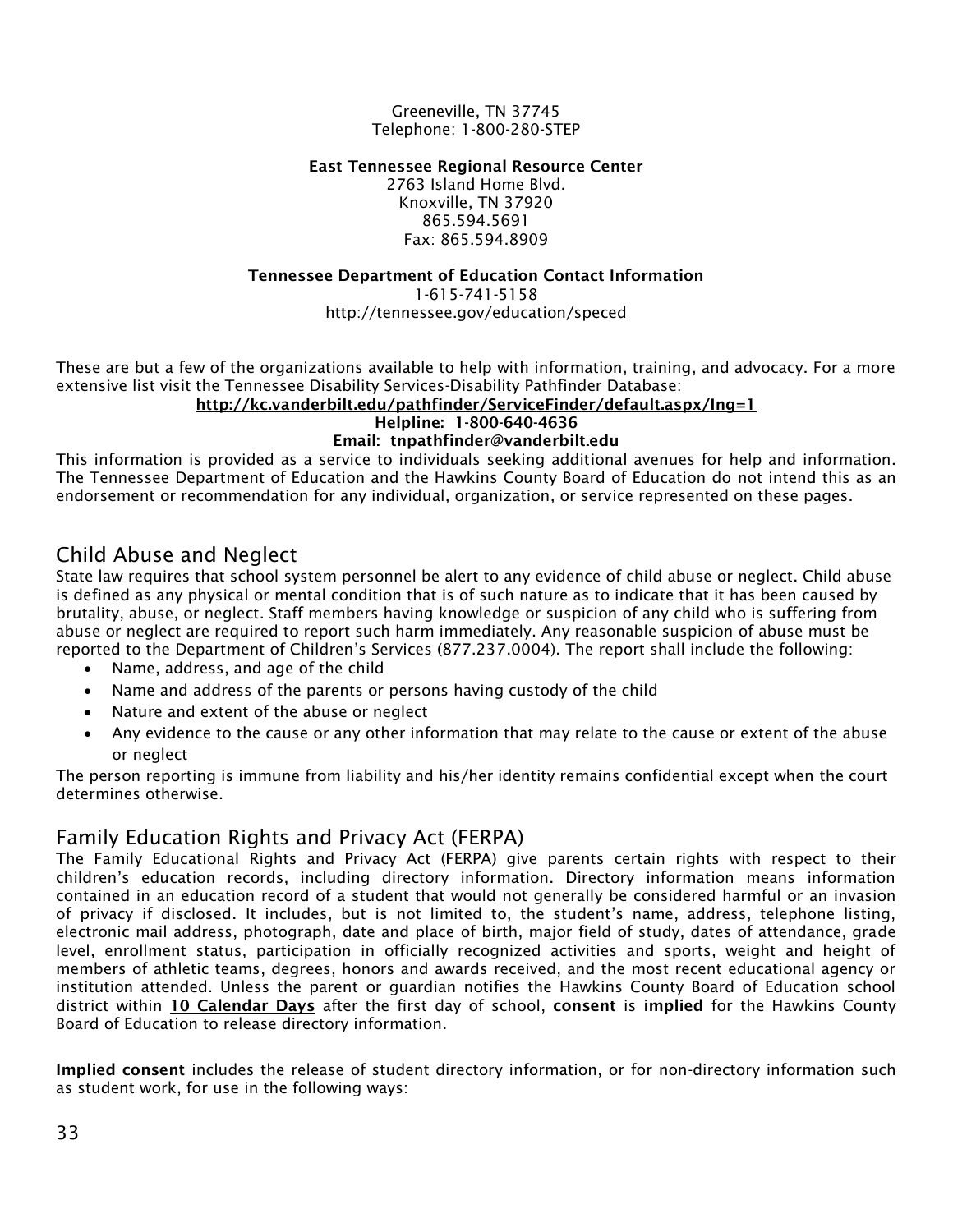- 1. On the Hawkins County Board of Education's web site:
	- The web site may include the student's first name only. Personal information such as home address, phone number, or names of family members will not be used. Any information that indicates the physical location of a student at a given time other than attendance at a particular school or participation in school activities will not be used.
	- School work may include, but is not limited to, art, written papers, class projects, and computer projects.
- 2. In material printed by the school or the Hawkins County Board of Education or printed by publishers outside the Hawkins County Board of Education:
	- Printed material may include a child's full name.
	- Printed material may include, but is not limited to, school directories, yearbooks, programs, brochures, newspaper articles, and print advertisements.
- 3. In videos produced and broadcast by the Hawkins County Board of Education or produced and broadcast by news organizations and others who receive approval from the Hawkins County Board of Education.

The Student Directory Information Denial Form (Denial of Implied Consent Form) is available from each school's office or the Hawkins County Board of Education web site at: [http://hck12.net](http://hck12.net/) >Quick Links>Documents>Forms>General Forms

## STUDENT RECORDS ANNUAL NOTIFICATION OF RIGHTS (BOARD POLICY 6.601)

Within the first three weeks of each school year, the school system shall notify parent(s) of students and eligible students\* of each student's privacy rights (34 CFR § 99.4.7).

For students enrolling after the above period, this information will be given to the student's parent(s) or the eligible student at the time of enrollment (2. 34 CFR § 99.7; TCA 10-7-504). The notice will include the right of the student's parent(s) or the eligible student to:

- 1. Inspect and review the student's education records;
- 2. Seek correction of items in the record which are believed to be inaccurate, misleading or in violation of the student's rights, including the right to a hearing upon request;
- 3. File a complaint with the appropriate state or federal officials when the school system violates laws and regulations relative to student records;
- 4. Obtain a copy of this policy and a copy of the student's educational records;
- 5. Exercise control over other people's access to the records, except when prior written consent is given, or under circumstances as provided by law or regulations, or where the school system has designated certain information as "directory information." Parent(s) of students or eligible students have two weeks after notification to advise the school system in writing of items they designate not to be used as directory information. The records custodian will mark the appropriate student records for which directory information is to be limited, and this designation will remain in effect until it is modified by the written direction of the student's parent(s) or the eligible student.

## DIRECTORY INFORMATION

"Directory information" means information contained in an education record of a student which would not generally be considered harmful or an invasion of privacy if disclosed. It includes, but is not limited to the student's name, address, telephone number, email address, photograph, date and place of birth, dates of attendance, grade level, enrollment status, participation in officially recognized activities and sports, weight and height of members of athletic teams, degrees, honors and awards received, and the most recent educational agency or institution attended. (34 CFR § 99.3)

\*The student becomes an "eligible student" when he/she reaches age 18 or enrolls in a post-secondary school, at which time all of the above rights become the student's rights (TCA 49-1-704; 34 CFR § 99.5).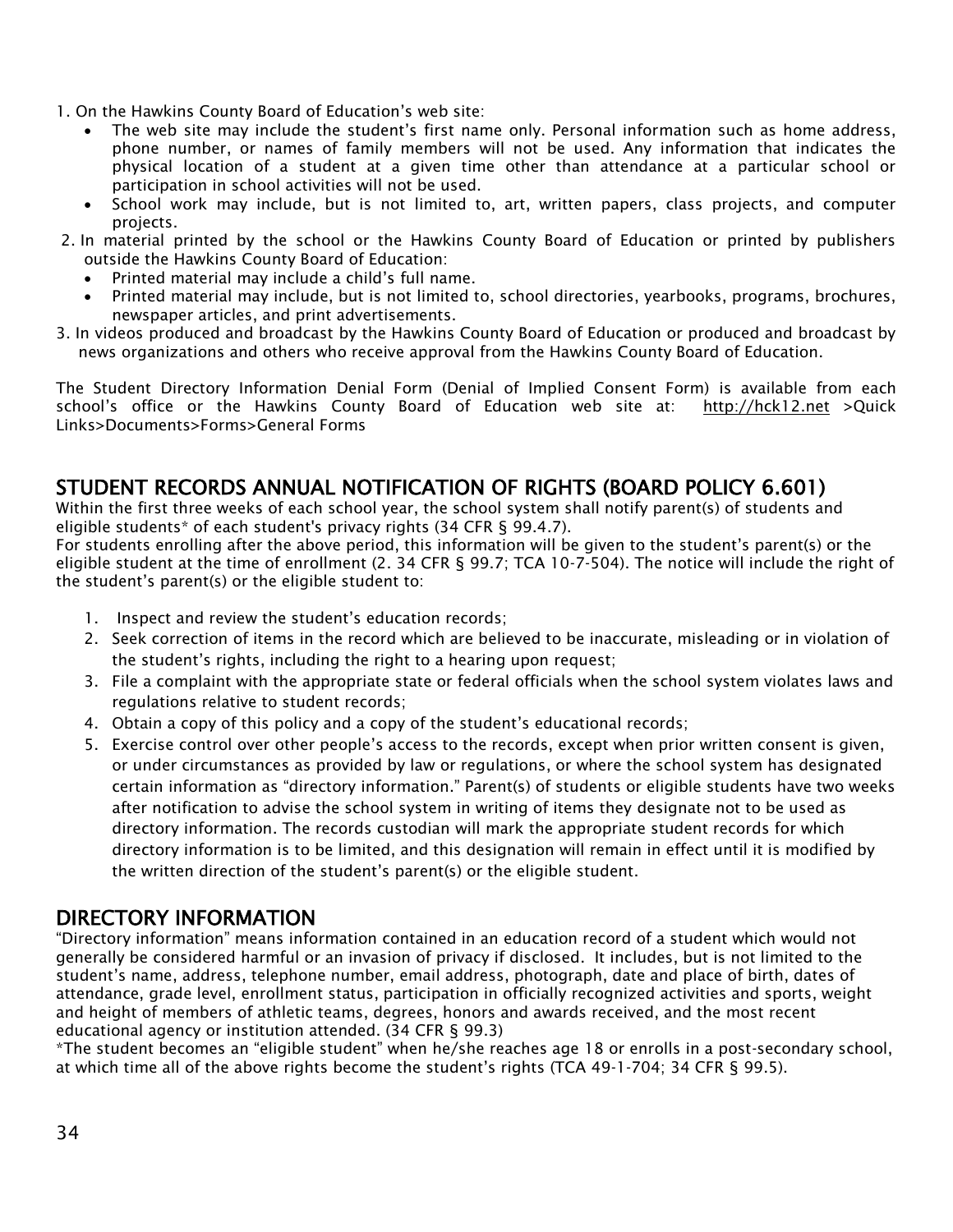## STUDENT RECORDS INSPECTION AND CORRECTION PROCEDURE (BOARD POLICY

## 6.602)

#### **Inspection Procedure**

Parent(s) of students and eligible students\* may inspect and review the student's education records upon written request (34 CFR § 99.10). Parent(s) or eligible students shall submit to the records custodian a request which identifies as precisely as possible the record(s) to inspect, and this inspection must be completed within 45 days from the receipt of the request. The right to inspect and review educational records includes the right to a response from school officials concerning requests for explanation and interpretation of the data. School officials shall presume that the parent has the authority to inspect and review records relating to his/her child unless the school system has been advised that the parent does not have the authority under applicable state law governing guardianship, separation, and divorce (34 CFR § 99.4). When a record contains information about students other than the parent's child or the eligible student, the parent(s) or eligible student may not inspect and review that information (34 CFR § 99.4).

#### **Fees for Copies**

A reasonable fee for copies provided to parent(s) or eligible students\* shall be determined by the director of schools. If the fee represents an unusual hardship, it may be waived in part or entirely by the records custodian (TCA 10-7-506; 34 CFR § 99.1).

#### **Correction Procedures**

Parent(s) of students or eligible students\* may seek to change any part of the student's record they believe to be incorrect (34 CFR § 99.20; 21; 22). The director of schools shall develop an acceptable procedure to establish an orderly process to review and correct an education record.

\**The student becomes an "eligible student" when he/she reaches age 18 or enrolls in a post-secondary school, at which time all of the above rights become the student's right.*

A student's parents or an eligible student has the right to file a complaint with the U.S. Department of Education concerning alleged failures by the school to comply with the requirements of FERPA. The name and address of the office that administers FERPA is:

> **Family Policy Compliance Office U.S. Department of Education 400 Maryland Avenue, SW Washington, DC 20202-5901**

#### <span id="page-35-0"></span>Protection of Pupil Rights Amendment (PPRA)

The Protection of Pupil Rights Amendment (PPRA) (20 U.S.C. 1232h; 34 CFR Part 98) applies to programs that receive funding from the U.S. Department of Education (ED). PPRA is intended to protect the rights of parents and students in two ways:

- It seeks to ensure that schools and contractors make instructional materials available for inspection by parents if those materials will be used in connection with an ED-funded survey, analysis, or evaluation in which their children participate; and
- It seeks to ensure that schools and contractors obtain written parental consent before minor students are required to participate in any ED-funded survey, analysis, or evaluation that reveals information concerning:
	- 1. Political affiliations;
	- 2. Mental and psychological problems potentially embarrassing to the student and his/her family;
	- 3. Sex behaviors and attitudes;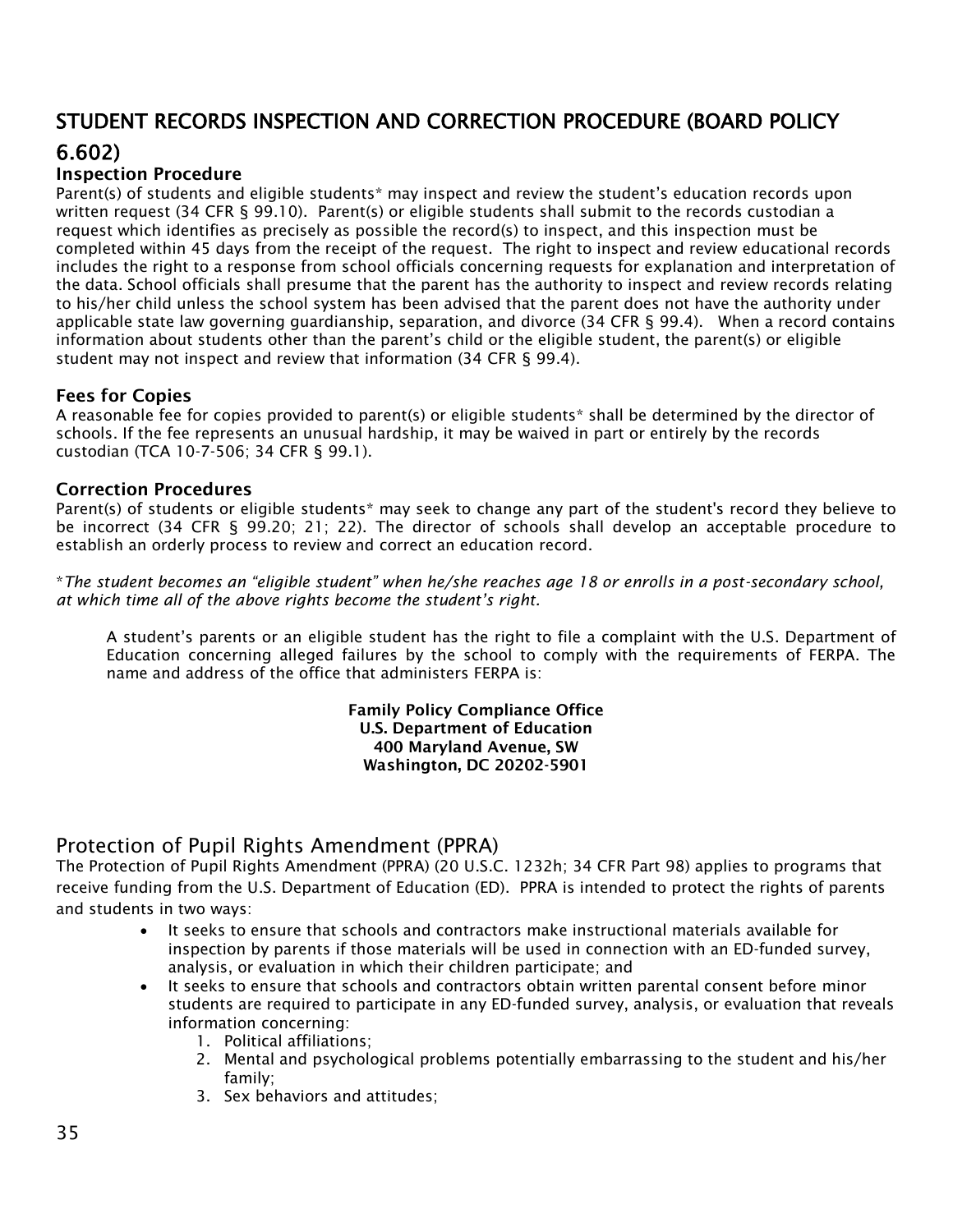- 4. Illegal, anti-social, self-incriminating and demeaning behavior
- 5. Critical appraisals or other individuals with whom respondents have close family relationships;
- 6. Legally recognized privileged or analogous relationships, such as those of lawyers, physicians, and ministers, or;
- 7. Income (other than that required by law to determine eligibility for participation in a program or for receiving financial assistance under such program).
- 8. Parents or students who believe their rights under PPRA may have been violated may file a complaint with ED by writing the Family Policy Compliance Office. Complaints must contain specific allegations of fact giving reasonable cause to believe that a violation of PPRA occurred.

Parents have the opportunity to remove their child from certain school activities if so desired. For a complete list of school clubs or activities, please contact the school (SB3558/HB3679) (S:Ford; H: Towns).

For additional information or technical assistance, you may call (202) 260-3887. Individuals who use TDD may call the Federal Information Relay Service at 1-800-877-8339. Or you may contact ED at the following address:

**Family Policy Compliance Office U.S. Department of Education 400 Maryland Avenue, SW Washington, D.C. 20202-5920**

#### <span id="page-36-0"></span>Family Engagement/ Parental Involvement

Hawkins County Board of Education Policy 4.502 promotes and encourages parental involvement and family engagement in Hawkins County Schools.

The Hawkins County Board of Education supports the concept of parental involvement in the affairs of schools as essential if the school system and the parents are to maintain mutual confidence and respect and to work together to improve the quality of education for all students. (HCBE Policy 4.502).

Parents or guardians who wish to obtain information concerning their child's homework, attendance, discipline, or official school record may do so by contacting the school office for an appointment with the appropriate school official.

Information concerning Hawkins County Schools **Board Policies** can be found at:

- **http://www.hck12.net**
	- o BOE
	- o School Board Policy

Information concerning the **Tennessee Curriculum** can be found at:**http://www.hck12.net**

- o Departments
- o Curriculum and Instruction
- o Resources/Curriculum
- o Tennessee State Standards and Resources

#### <span id="page-36-1"></span>Section 504

The Hawkins County School System complies with all federal and state rules and regulations and does not discriminate on the basis of race, color, national origin, gender, or disability. This holds true for all students who are interested in participating in educational programs and/or extracurricular school activities. Section 504 provides that, "No otherwise qualified individual with a disability in the United States...solely by reason of his or her disability, be excluded from the participation in, be denied the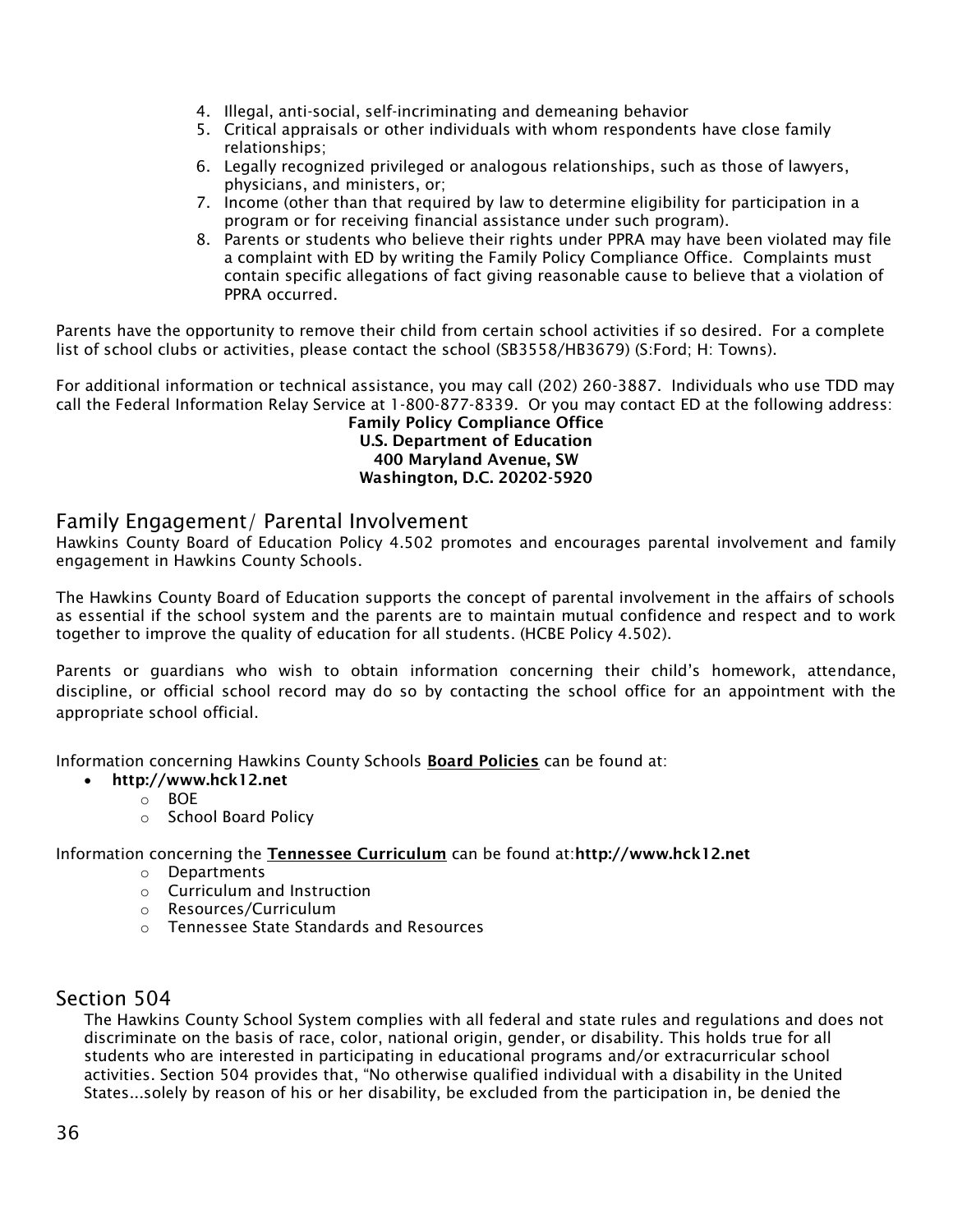benefits of, or be subjected to discrimination under any program or activity receiving federal financial assistance." The school system has designated the following person to coordinate its' efforts to comply with Section 504 of the Rehabilitation Act of 1973:

> **Angela Jackson Section 504 Coordinator 200 N. Depot St. Rogersville, TN 37857 423-272-7629 ext. 2404**

#### **TENNESSEE DEPARTMENT OF EDUCATION CONTACT INFORMATION Legal Services Division Division of Special Education, TN Department of Education 710 James Robertson Parkway Andrew Johnson Tower, 7th Floor Nashville, TN 37243-0380 Telephone: (615) 741-2851**

**East TN Regional Resource Center 2763 Island Home Blvd. Knoxville, TN 37920 Telephone: (865) 594-5691 Fax: (865) 594-8909**

**Fax: (615) 532-9412**

**The coordinator will head ADA/Section 504 complaints. Complaints shall be submitted orally or in writing to the coordinator who will endeavor to accomplish prompt and equitable resolution of complaints alleging any action that would be prohibited by ADA/Section 504. The coordinator will respond to all complaints within twenty days with a written response as well as information on further grievance procedures that may be followed if the complaining party is not satisfied with the coordinator's proposed resolution.**

#### <span id="page-37-0"></span>TRANSFER OPTION FOR STUDENTS VICTIMIZED BY VIOLENT CRIME AT SCHOOL

Under the Tennessee State Board of Education's Unsafe School Choice Policy, any public school student who is the victim of a violent crime as defined under the Tennessee Code Annotated 40-38-111(g) or the attempt to commit one of the applicable offenses as defined under TCA 39-12-101 and the offense occurred while the student was attending school or traveling to or from school on a school bus, shall be provided an opportunity to transfer to another grade-level appropriate school within the district. Additional Information may be obtained by contacting: Lori Allen, Elementary Supervisor, 200 N. Depot Street, Rogersville, TN, 37857, (423)272-7629 ext. 2021

## COMPUTERS/INTERNET (Board Policy 4.406) ACCEPTABLE USE POLICY FOR COMPUTERS AND INTERNET

The Hawkins County School District provides technology resources to its students solely for educational purposes. Through technology, the District provides access for students and staff to resources from around the world. Expanding technologies take students and staff beyond the confines of the classroom, and provide tremendous opportunities for enhancing, extending, and rethinking the learning process. The goal in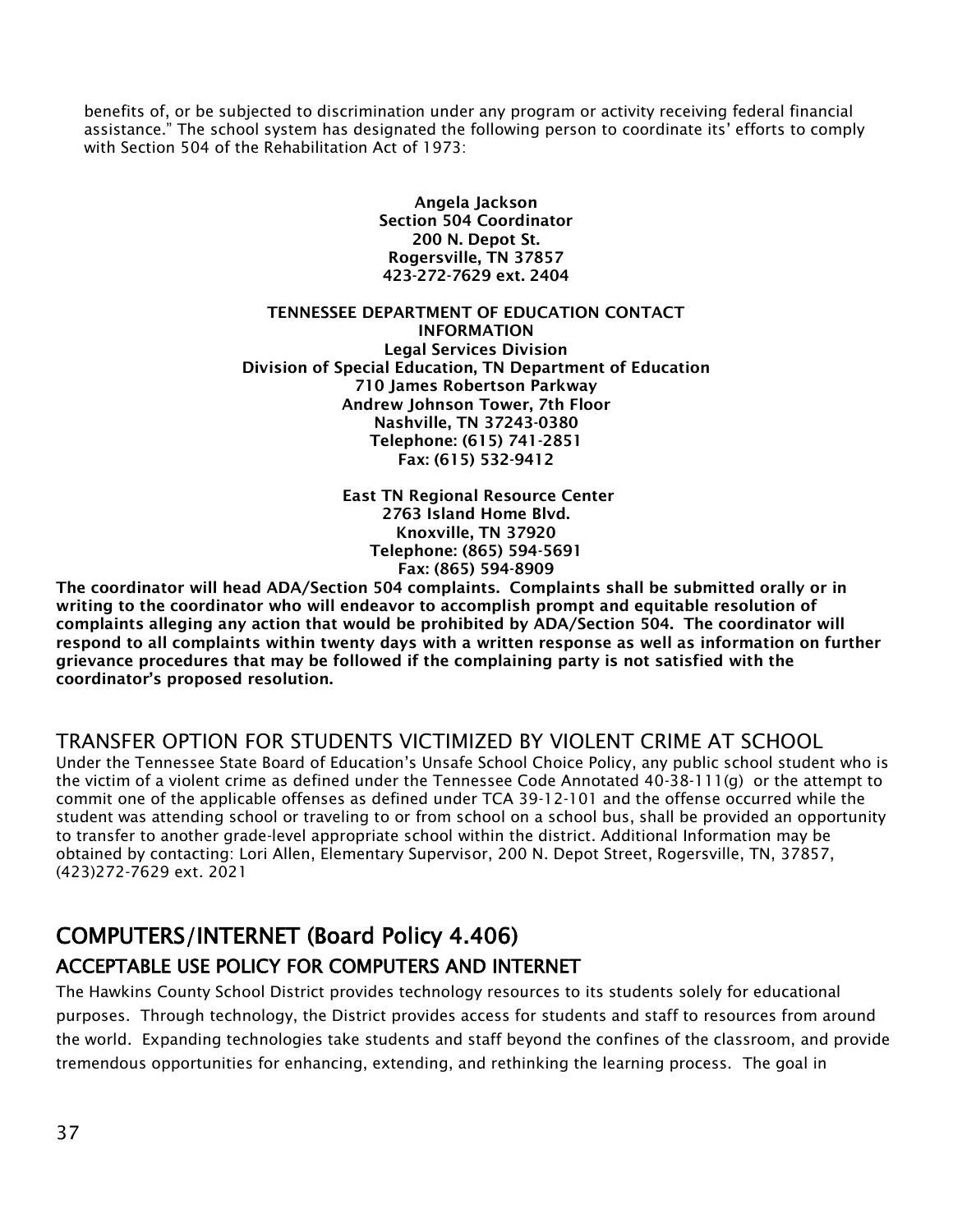providing these resources is to promote educational excellence in the District by facilitating resource sharing, innovation, and communication with the support and supervision of parents, teachers, and support staff.

## Internet Safety

The Hawkins County School District provides one or more lessons each year on the safe use of the internet. Additional information pertaining to the [Internet Safety Curriculum](http://www.hck12.net/Default.asp?L=0&LMID=&PN=Pages&DivisionID=&DepartmentID=&SubDepartmentID=&SubP=Level2&PageID=20893&SubPageID=22393) may be accessed via the Hawkins County Schools Website on the ["Families" page](http://www.hck12.net/Default.asp?L=0&LMID=&PN=Pages&DivisionID=&DepartmentID=&SubDepartmentID=&SubP=Level2&PageID=20893&SubPageID=22393).

## User Privileges

The use of the Internet is a privilege, not a right, and inappropriate use will result in the loss of those privileges. Hawkins County Schools reserve the right to review any account or file space in order to maintain security, determine improper use or in making discipline decisions. Decisions of the Hawkins County Schools regarding unacceptable computer use are final.

## E-mail and Internet Rules

Students are responsible for good behavior on school computer networks just as they are in a classroom or a school hallway. Student use of the Internet must be in support of education and research and consistent with the educational objectives of Hawkins County Schools. Transmission of any material in violation of any U.S. or state regulation is prohibited. This includes, but is not limited to, copyrighted material, threatening obscene material, or material protected by trade secret. Use for commercial activities is not acceptable. Use for product advertisement or political lobbying is also prohibited.

## Network Etiquette

Hawkins County School students are expected to abide by the generally accepted rules of network etiquette. These include, but are not limited to, the following:

- Be polite. Do not harass, insult, attack others or use inappropriate language
- Do not send or display offensive messages or pictures.
- Overriding the internet filter by use of proxy servers is strictly prohibited.
- Do not reveal anyone's personal address or phone number.
- Do not damage/vandalize computer systems or computer networks. Vandalism is defined as any malicious attempt to harm or destroy data of another user or any other agencies or networks that are connected to the system. This includes, but is not limited to, uploading or creation of computer viruses.
- Do not intentionally waste technology related resources.

#### **Security**

To protect the integrity of a computer system and its users, the students of Hawkins County Schools are not permitted to do the following:

- Reveal your password to another user.
- Use another user's password to gain access to the network or Internet.
- Trespass into another user's files.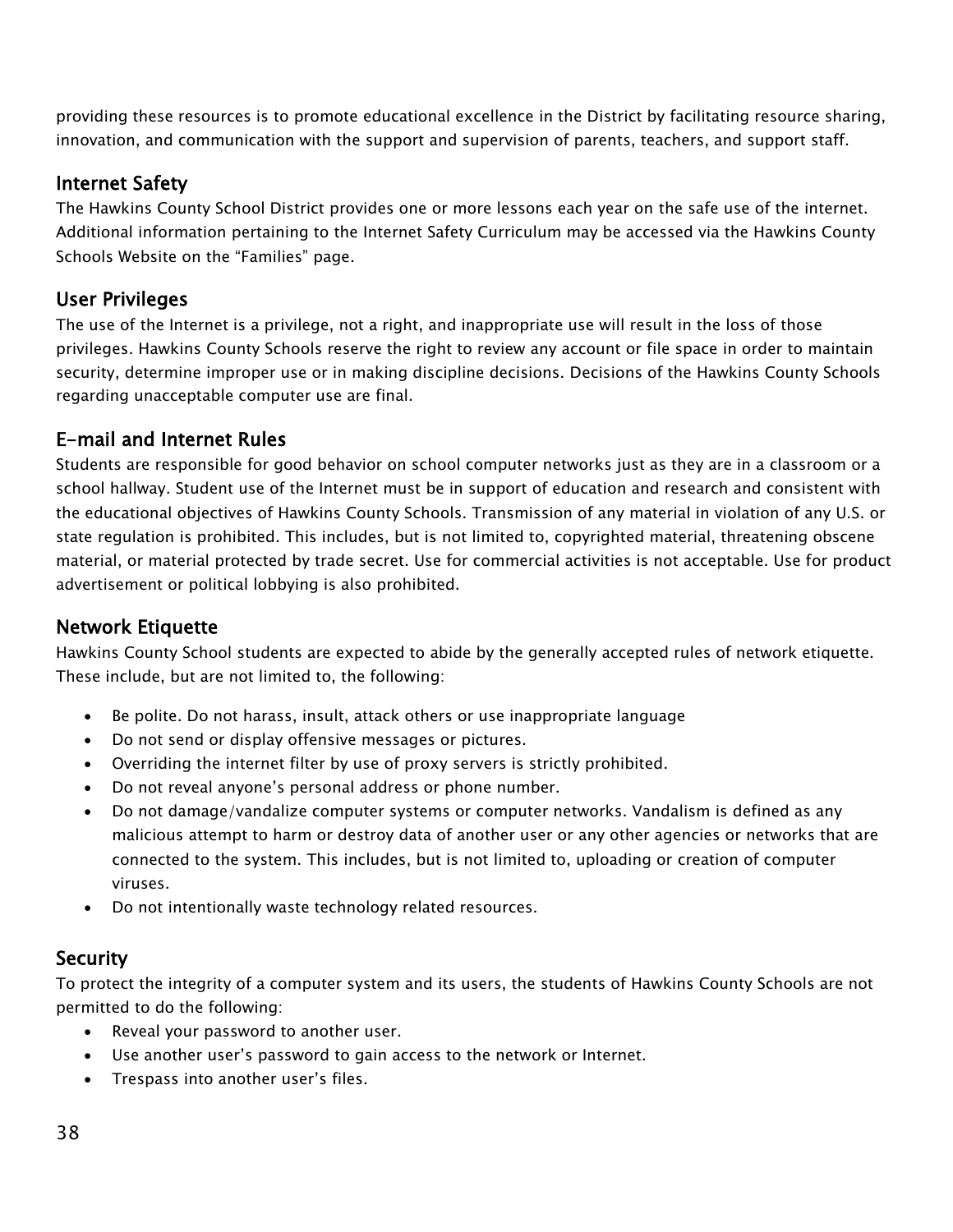Hawkins County Schools makes no warranties of any kind, whether expressed or implied, for the service it is providing. Hawkins County Schools will not be responsible for any damages suffered while on this system. These damages include loss of data as a result of delays, non-deliveries, mis-deliveries, or service interruptions caused by the system or your errors or omissions. Use of any information obtained via the information system is at your own risk. Hawkins County Schools specifically disclaims any responsibility for the accuracy of information obtained through its service. All users need to consider the source of any information they obtain and consider the validity of the information.

<span id="page-39-0"></span>Reference Hawkins County School Board Policies [4.406 Use of the Internet](http://images.pcmac.org/Uploads/TennesseeSBA/TennesseeSBA/Departments/DocumentsCategories/Documents/6312-H.pdf) & [6.312 Use of Personal](http://images.pcmac.org/Uploads/TennesseeSBA/TennesseeSBA/Departments/DocumentsCategories/Documents/6312-H.pdf)  [Communication Devices and Electronic Devices](http://images.pcmac.org/Uploads/TennesseeSBA/TennesseeSBA/Departments/DocumentsCategories/Documents/6312-H.pdf)

## **TESTING**

## State Mandated TN Comprehensive Assessment Program Exams (T-CAP Exams)

Per TN Code Annotated and State Board of Education policies, the TN Comprehensive Assessment Program (T-CAP) scores must be incorporated into students' final course grades in courses with End-of-Course assessments and students' final grades for the spring semester in grades 3–8 in the following subjects: math, reading/language arts, science, and social studies. In 2019-20 TCAP scores must account for 20% of final course grades in courses with End of Course assessments and 15% of students' final grades for the spring semester in grades 3-8. If a district does not receive its students' TCAP scores at least five (5) instructional days before the end of the school year, the director of schools may choose not to include its students' TCAP scores in the students' final grades.

Students who are absent during an EOC/TCAP test and are unable to make up the test during the approved testing window will not receive a grade from the TN Department of Education. A student's average will not be adversely impacted if they are absent with a valid excused excuse. However, students who are absent with an unexcused absence will receive a zero for the EOC/TCAP exam which will be used in their final grade calculation.

## 2019-20 Testing Information

As required by Public Chapter 892, this is a listing of state mandated assessments for the 2018-19 school year. Specific district calendars may be found on district-level websites. No Child Left Behind Act of 2001 §1111 (b) and T.C.A §49-1-602

| Assessments:    | Hawkins County Schools Testing Schedule 2019-2020 ** |                                     |                |                  |
|-----------------|------------------------------------------------------|-------------------------------------|----------------|------------------|
| Assessment      | Subjects/                                            | <b>Student Group, Purpose &amp;</b> | <b>Results</b> | Administration   |
| <b>Name</b>     | Competencies                                         | <b>Use</b>                          |                | Window           |
| Required -      | English -                                            | Students in grade 2-                | Released to    |                  |
| <b>District</b> | Language Arts                                        |                                     | parents &      |                  |
|                 | Math                                                 | This test is given to measure       | students at    | April 13 - May 8 |
|                 |                                                      | student academic                    | the            |                  |
| Grade 2         |                                                      | achievement over the course         | beginning of   |                  |
|                 |                                                      | of the school year.                 | the next       |                  |
|                 |                                                      |                                     | school year    |                  |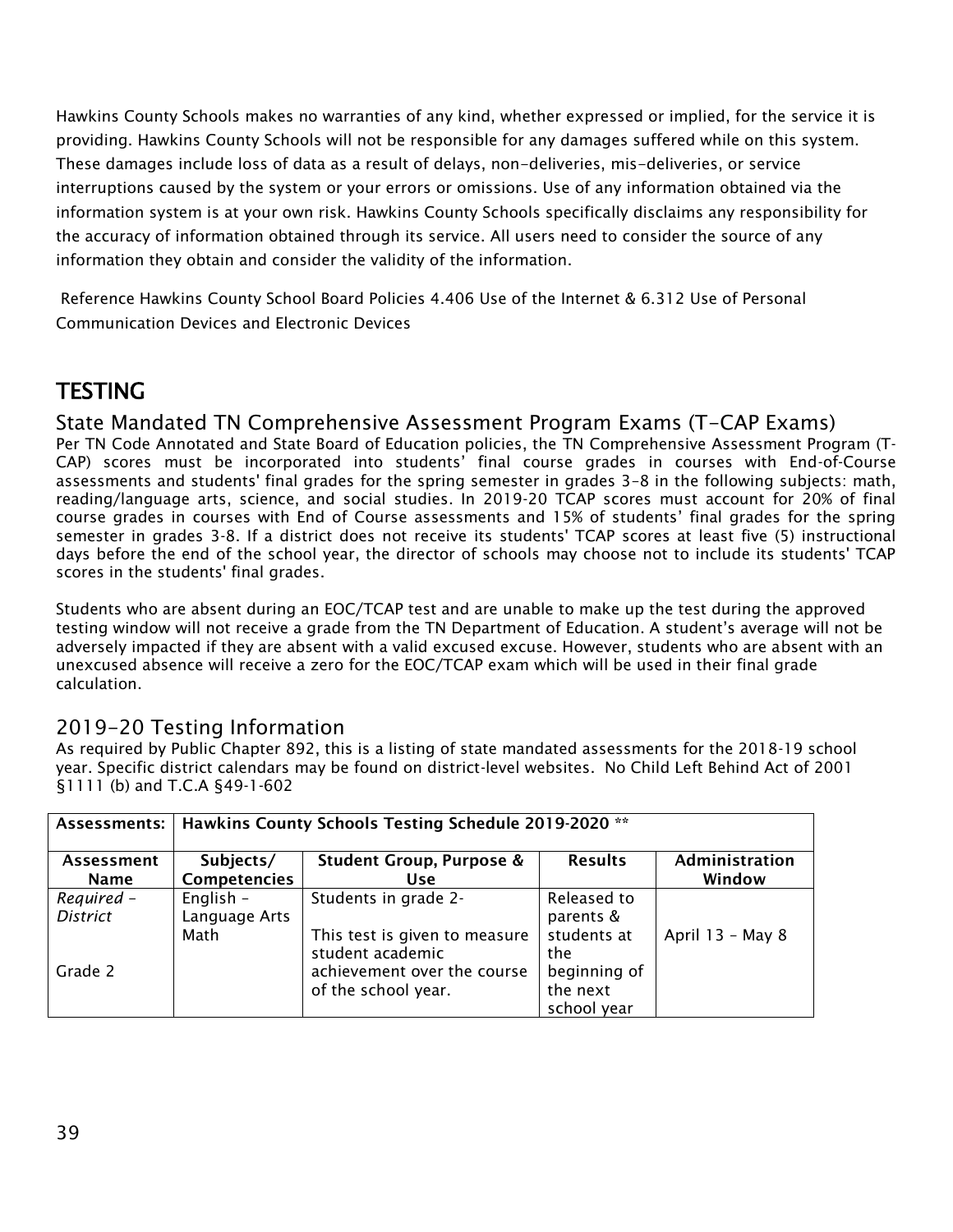| Required -<br><b>District</b> | English -                  | Students in grade 2 with the                            | Released to              |                             |
|-------------------------------|----------------------------|---------------------------------------------------------|--------------------------|-----------------------------|
|                               | Language Arts<br>Math      | most significant cognitive<br>disabilities              | parents &<br>students at | March 16- May 8             |
|                               |                            |                                                         | the                      |                             |
| Grade 2 Alt                   |                            |                                                         | beginning of             |                             |
|                               |                            |                                                         | the next                 |                             |
|                               |                            |                                                         | school year              |                             |
| Required:<br>Federal &        | English-<br>Language Arts  | Students in grades 3-8-                                 | Released to<br>parents & |                             |
| <b>State</b>                  | Math                       | TCAP tests are designed to                              | students at              | April 13- May 8             |
|                               | Science                    | assess student                                          | the                      |                             |
|                               | Social Studies             | understanding of TN                                     | beginning of             |                             |
| <b>TCAP Grades</b>            |                            | standards and not just basic                            | the next                 |                             |
| $3 - 8$                       |                            | memorization and test-                                  | school year.<br>Quick    |                             |
|                               |                            | taking skills.                                          | scores, if               |                             |
|                               |                            |                                                         | available, are           |                             |
|                               |                            |                                                         | used a                   |                             |
|                               |                            |                                                         | percentage               |                             |
|                               |                            |                                                         | of the                   |                             |
|                               |                            |                                                         | students<br>final grades |                             |
| Required:                     | English I/II               | High school students and                                | Released to              | Fall Block:                 |
| Federal &                     | Algebra I/II               | any middle school student                               | parents &                |                             |
| State                         | Geometry                   | taking a high school course-                            | students at              | December 2 -                |
|                               | Biology                    |                                                         | the                      | December 19                 |
| <b>TCAP End of</b>            | Chemistry<br>U.S History & | EOC tests are designed to                               | beginning of<br>the next |                             |
| Course                        | Geography                  | assess student                                          | school year.             | Spring Block &              |
| Assessments                   |                            | understanding of TN                                     | . Quick                  | Traditional                 |
|                               |                            | standards and not just basic                            | scores, if               | Schedule:                   |
|                               |                            | memorization and test-                                  | available, are           | April 13 - May 8            |
|                               |                            | taking skills                                           | used a                   |                             |
|                               |                            |                                                         | percentage<br>of the     |                             |
|                               |                            |                                                         | students                 |                             |
|                               |                            |                                                         | final grades             |                             |
| Required:                     | English -                  | Students in grades 3-8 and                              | Released to              | March 16- May 8             |
| Federal &                     | Language Arts              | 11 with the most significant                            | parents &                |                             |
| <b>State</b>                  | Math                       | cognitive disabilities-                                 | students at<br>the       | (Tentative per<br>Tennessee |
|                               |                            | This test is given to help                              | beginning of             | Department of               |
| Multi-State                   |                            | measure academic student                                | the next                 | Education)                  |
| Alternate                     |                            | growth over the course of a                             | school year              |                             |
| Assessment                    |                            | school year                                             |                          |                             |
| (MSAA)                        |                            |                                                         |                          |                             |
|                               |                            |                                                         |                          |                             |
| Required:                     | Science                    | Students with the most                                  | Released to              |                             |
| Federal &<br><b>State</b>     | Social Studies             | significant cognitive<br>disabilities in grades 3-8 for | parents &<br>students at | March 16 - May 8            |
|                               |                            | science & social studies, and                           | the                      |                             |
|                               |                            | students in grade 10 for                                | beginning of             |                             |
| <b>TCAP-Alt</b>               |                            | biology-                                                | the next                 |                             |
|                               |                            |                                                         | school year              |                             |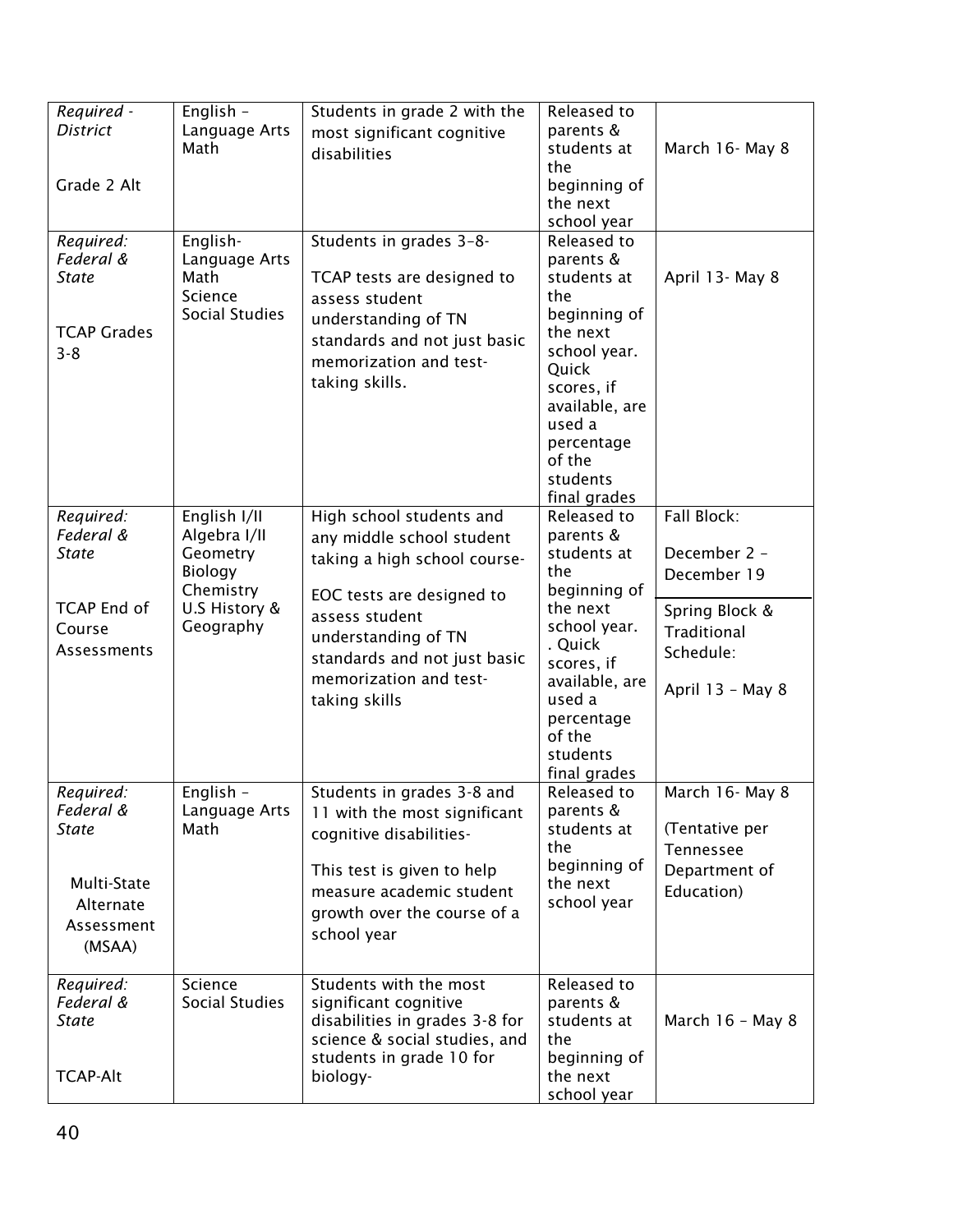|                           |                    | This test is given to help                            |                    |                                         |
|---------------------------|--------------------|-------------------------------------------------------|--------------------|-----------------------------------------|
|                           |                    | measure academic student                              |                    |                                         |
|                           |                    | growth over the course of a                           |                    |                                         |
|                           |                    | school year                                           |                    |                                         |
| Required:                 | English            | <b>ACT for Students in grade</b>                      | <b>Students</b>    | 2019 Fall ACT                           |
| Federal &<br><b>State</b> | Math               | $11 -$                                                | receive<br>results | <b>Senior Retake</b>                    |
|                           | Reading<br>Science |                                                       | directly from      | dates (paper<br>only):                  |
|                           |                    | Students in TN are required                           | <b>ACT</b>         |                                         |
| ACT&                      |                    | to take a college entrance<br>exam (either the ACT or |                    | Standard: October                       |
|                           |                    |                                                       |                    | Accommodations:                         |
| <b>ACT Senior</b>         |                    | SAT) in the eleventh grade                            |                    | October 1-15                            |
| Retake                    |                    | as a graduation requirement                           |                    |                                         |
|                           |                    | for students seeking a<br>regular or honors diploma.  |                    | Standard: October<br>15                 |
|                           |                    | <b>ACT - Senior Retake (FALL</b>                      |                    | Accommodations:<br>October 15-21        |
|                           |                    | Semester)                                             |                    |                                         |
|                           |                    |                                                       |                    | Standard: October<br>29                 |
|                           |                    | Seniors who took the ACT as                           |                    | Accommodations:                         |
|                           |                    | Juniors                                               |                    | October 29- Nov 4                       |
|                           |                    |                                                       |                    | 2020 Spring ACT<br>test dates:          |
|                           |                    |                                                       |                    | Standard (Paper):                       |
|                           |                    |                                                       |                    | March 17, 2020                          |
|                           |                    |                                                       |                    | <b>Accommodations</b>                   |
|                           |                    |                                                       |                    | (Paper): March 17 -                     |
|                           |                    |                                                       |                    | 20 & March 23 - 27                      |
|                           |                    |                                                       |                    | Online Standard &                       |
|                           |                    |                                                       |                    | Accommodations:                         |
|                           |                    |                                                       |                    | March 17, 18, 19 &<br>24, 25, 26        |
|                           |                    |                                                       |                    |                                         |
|                           |                    |                                                       |                    | Standard (Paper):                       |
|                           |                    |                                                       |                    | March 31, 2020<br><b>Accommodations</b> |
|                           |                    |                                                       |                    | (Paper): March 31,                      |
|                           |                    |                                                       |                    | Apr $1 - 3 & 6 - 10$                    |
|                           |                    |                                                       |                    | Online Standard &                       |
|                           |                    |                                                       |                    | Accommodations:                         |
|                           |                    |                                                       |                    | March 31, Apr 1, 2                      |
|                           |                    |                                                       |                    | & 7, 8, 9                               |
|                           |                    |                                                       |                    | Standard (Paper):                       |
|                           |                    |                                                       |                    | April 21, 2020                          |
|                           |                    |                                                       |                    | Accommodations                          |
|                           |                    |                                                       |                    | (Paper): Apr 21 -                       |
|                           |                    |                                                       |                    | 24 & Apr 27 - May<br>1                  |
|                           |                    |                                                       |                    |                                         |
|                           |                    |                                                       |                    | Online Standard &                       |
|                           |                    |                                                       |                    | Accommodations:<br>Apr 21, 22, 23 &     |
|                           |                    |                                                       |                    | April 28, 29, 30                        |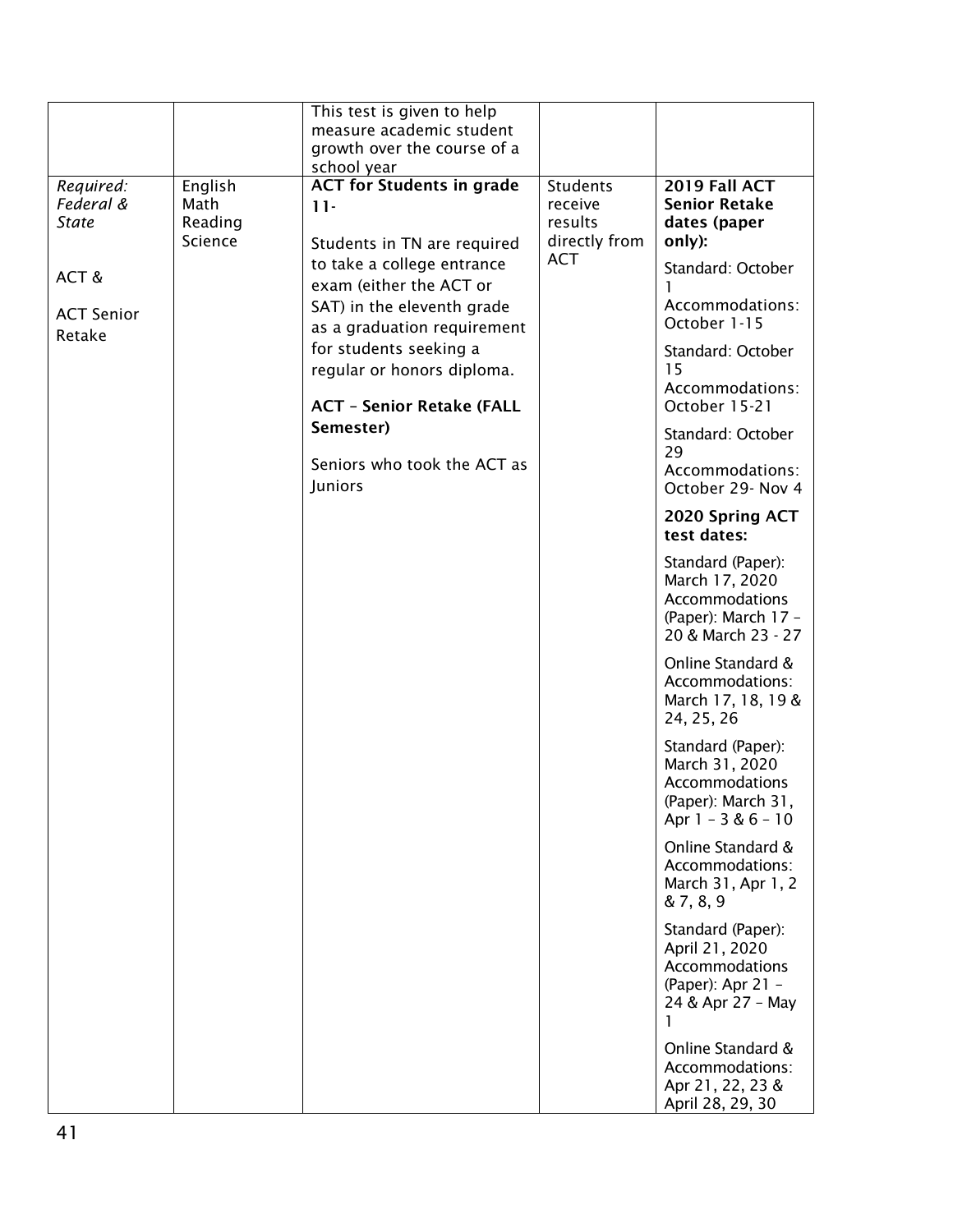| Required:<br>Federal &<br><b>State</b><br><b>ACCESS for</b><br>English<br>Learners                  | English<br>Proficiency                                                 | Students who are English<br>Learners-<br><b>ACCESS measures</b><br>acquisition of the English<br>language in the four<br>domains of listening,<br>speaking, reading, and<br>writing.                                                         | Released to<br>parents &<br>students at<br>the<br>beginning of<br>the next<br>school year                     | (Dates Tentative<br>per TDOE)<br>February 17 -<br>April 3                                                                                                                               |
|-----------------------------------------------------------------------------------------------------|------------------------------------------------------------------------|----------------------------------------------------------------------------------------------------------------------------------------------------------------------------------------------------------------------------------------------|---------------------------------------------------------------------------------------------------------------|-----------------------------------------------------------------------------------------------------------------------------------------------------------------------------------------|
| Required:<br>Federal &<br><b>State</b><br><b>NAEP</b>                                               | Reading<br>Math<br>Science<br><b>Social Studies</b>                    | Students in grades 4, 8, and<br>12 in selected schools-<br>NAEP is administered to<br>sample student groups<br>across the nation. The<br>results are used to measure<br>TN students' academic<br>growth against students in<br>other states. | No results<br>are provided<br>to districts<br>or parents                                                      | (Dates Tentative<br>per TDOE)<br>January 28- March<br>15                                                                                                                                |
| Required:<br><b>State</b><br><b>RTI Screening</b><br>(Response to<br>Instruction &<br>Intervention) | Reading<br>Math                                                        | Students in grades K-8-<br>The screening is mandated<br>by TN State Policy to provide<br>Response to Instruction and<br>Intervention (RTI <sup>2</sup> ).                                                                                    | Results<br>provided to<br>parents at<br>the<br>completion<br>of each<br><b>Benchmark</b><br>screening         | <b>Benchmark</b><br>assessments are<br>given to<br>determine gaps in<br>skills in Reading<br>and math.<br>Students receive<br>intervention based<br>on the results of<br>those results. |
| Required:<br>District<br><b>CASE</b><br><b>Benchmark</b><br>Assessments                             | English /<br>Language Arts<br>Math<br>Science<br><b>Social Studies</b> | Students in grades 2<br>through high school<br>The tested areas align with<br>TN academic standards and<br>provide a benchmark to plan<br>next steps for planning and<br>teaching TN academic<br>standards.                                  | No grades<br>are given.<br>Results<br>shared upon<br>request. This<br>test is used<br>to plan<br>instruction. | <b>Benchmark</b><br>assessments are<br>given twice each<br>year for grades 2-<br>8 and once each<br>semester for high<br>school students.                                               |

\*\* All dates are tentative per Tennessee Department of Education (TDOE). Please consult the Hawkins County Schools website for updates. Schools will determine their own testing schedules during the TCAP test windows. Please consult your child's school for information about the school's specific scheduling dates.